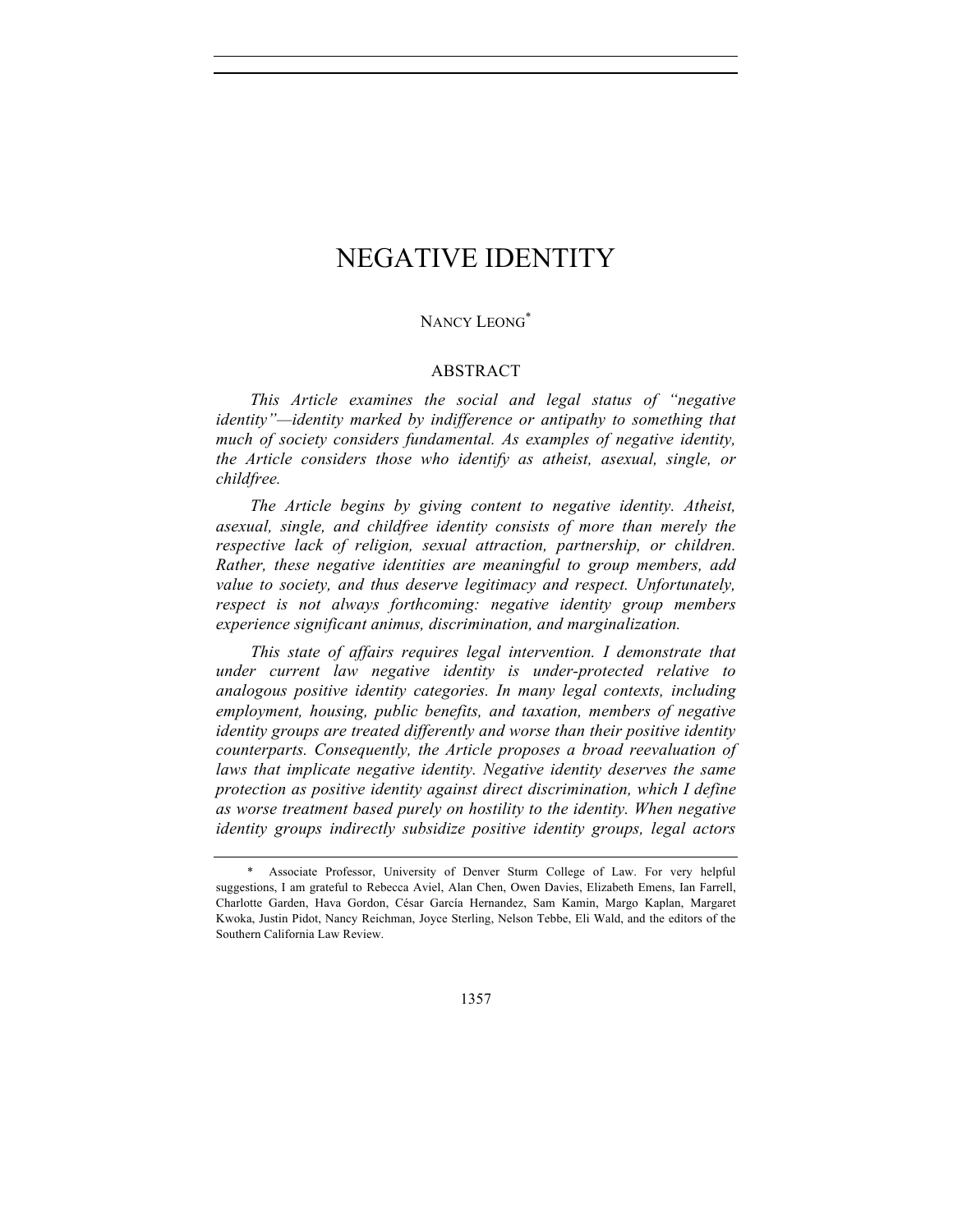1358 *SOUTHERN CALIFORNIA LAW REVIEW* [Vol. 88:1357

*should undertake a holistic inquiry into all relevant factors in order to determine whether the subsidy is justified.*

# TABLE OF CONTENTS

| B. ADDRESSING NEGATIVE IDENTITY COLLECTIVELY  1373 |  |
|----------------------------------------------------|--|
|                                                    |  |
| A. NEGATIVITY TOWARD NEGATIVE IDENTITY  1377       |  |
|                                                    |  |
|                                                    |  |
|                                                    |  |
|                                                    |  |
|                                                    |  |
|                                                    |  |
| A. WHY NEGATIVE IDENTITY DESERVES PROTECTION  1398 |  |
|                                                    |  |
|                                                    |  |
|                                                    |  |
|                                                    |  |
|                                                    |  |
|                                                    |  |
|                                                    |  |
|                                                    |  |
|                                                    |  |
|                                                    |  |

# INTRODUCTION

A majority of society views certain things as fundamental to existence. For example, many people cannot imagine life without religion, sex, partnership, or children. Yet other people find it equally difficult to imagine a life that includes these things.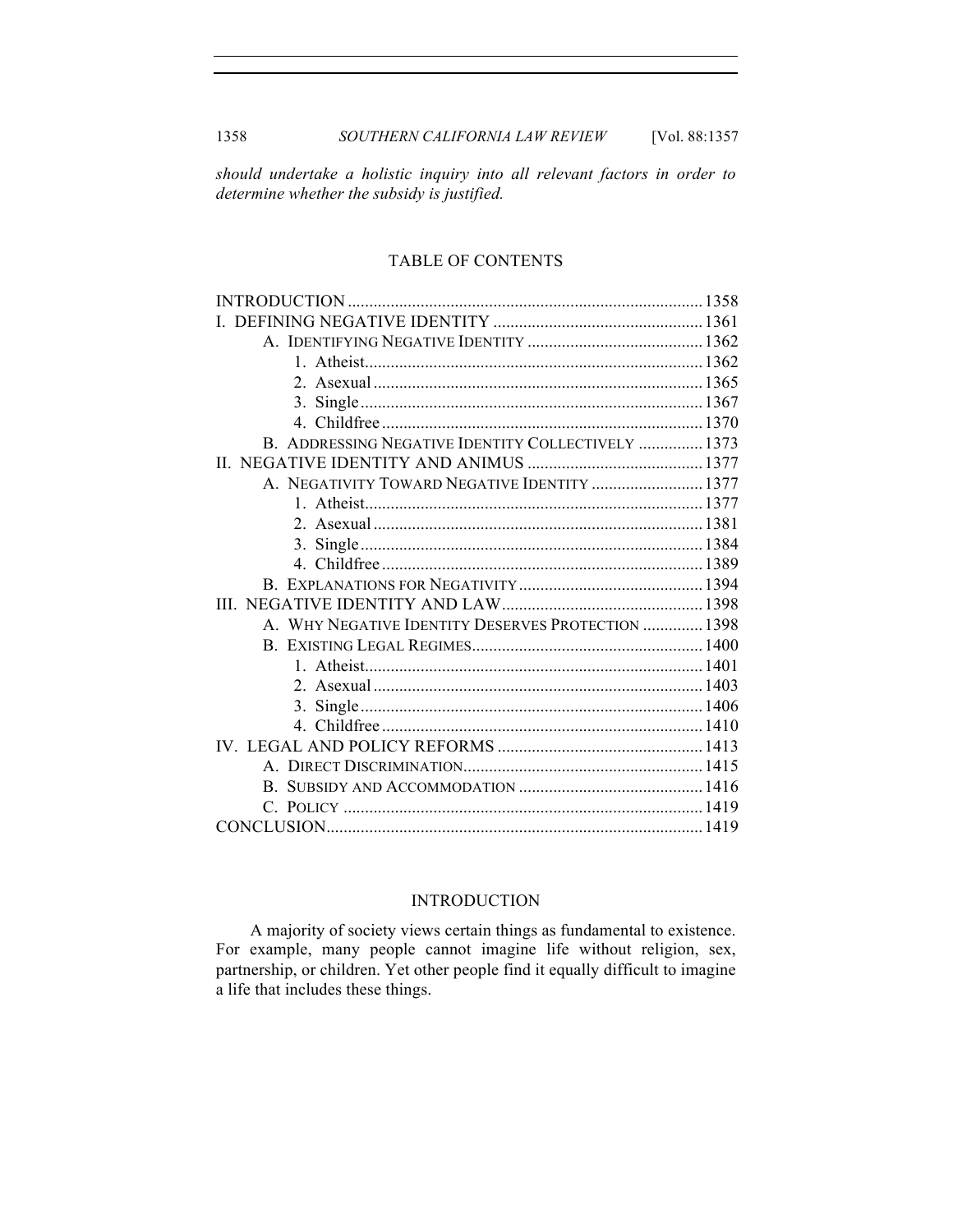The latter group is the focus of this Article, in which I examine the social and legal status of "negative identity." Such identity is marked by indifference or antipathy to something that much of society views as fundamental. As examples, I discuss people who are atheist, asexual, single, or childfree.<sup>1</sup> In each instance, negative identity arises from a lack of affinity for a widely-held social value: religion, sex, partnership, or children.

An examination of these negative identity groups reveals several important commonalities. Members of negative identity groups often experience alienation from a majority of society. Negative identity is a target for animus, hostility, bias, and discrimination. And in many instances negative identity is under-protected by the law.

Analyzing negative identity also yields important benefits. In particular, it facilitates a better understanding of positive identity. Full comprehension of a given identity—religious, sexual, partnered, parental requires consideration of people who reject that identity. As a result, negative identity offers important lessons by exposing features of positive identity that are often accepted unquestioningly rather than examined critically. A society that values particular identities and their reciprocals is one that better understands both.

The Article begins by identifying negative identity—that is, by demonstrating that negative identity is more than just the absence of something that a majority of society considers important. There is more to atheist identity than the absence of a god or gods, and more to childfree identity than the absence of children. Exposing this positive dimension reveals the affirmative content present in negative identity.<sup>2</sup>

Given these characteristics of negative identity, the Article argues that protecting any particular identity should entail protecting both its positive and negative iterations. If we believe religious views deserve respect and legal protection, we should also respect and protect the views of those who are not religious. If we believe that gay, lesbian, bisexual, and other queer people should not endure persecution as a result of their sexual orientation, we should feel the same way about asexual people. If we believe that people should not suffer discrimination because they are married or

<sup>1.</sup> These identities are not an exhaustive list. For example, negative identity might also include those who do not identify with a particular gender ("agender"), those who have no nationality ("stateless"), those who consider themselves without race (perhaps we would call them "postracial" or "nonracial"), and other groups.

<sup>2.</sup> I use "negative identity" for lack of a better term, although, as I will argue, such identity is also positive in both senses of the word—that is, both affirmatively defined and socially valuable.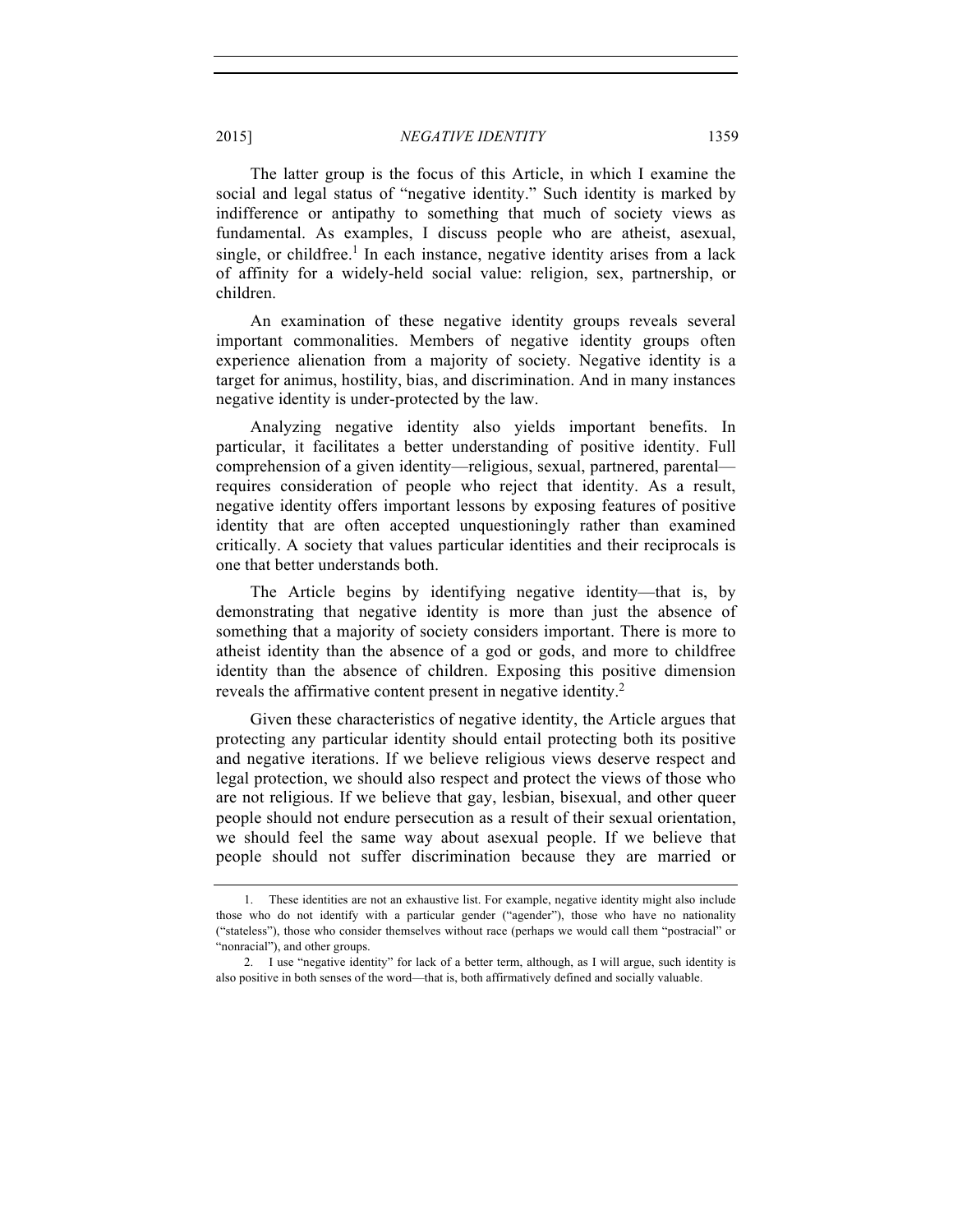partnered, we should also guard against discrimination against those who are single. And if we believe that we should protect the interests of parents, so, too, should we protect the childfree.

This Article then turns to law. Negative identity is disadvantaged relative to positive identity in a variety of legal contexts, including employment, housing, public benefits, and taxation. I catalogue this worse treatment and then recommend a reevaluation of laws that bear upon negative identity. My argument is not that the law should always place negative and positive identity on precisely equal footing. Rather, this Article proposes a more nuanced legal framework. Negative identity deserves protection against direct discrimination, defined as worse treatment based purely on hostility to the identity, to the same degree as the relevant positive identity category. When negative identity groups indirectly subsidize positive identity groups, legal actors should undertake a holistic inquiry into all relevant factors in order to determine whether the subsidy is justified.

This Article proceeds in four parts. Part I provides content to negative identity by discussing people who are atheist, asexual, single, or childfree. It then establishes commonalities among those identities to explain the value of discussing negative identity as an overarching concept. Part II documents animus against people with negative identities, relying on social science research, survey data, and popular culture. It further explains why negative identity is a target for animus and suggests reasons that such animus is less examined than animus against positive identity. Part III surveys negative identity in antidiscrimination law, demonstrating that in many instances negative identity is less protected in antidiscrimination law than its positive counterparts. Part IV then suggests several legal interventions that would protect negative identity against discrimination in appropriate circumstances.

A few words about terminology: As with any discussion of identity, no selection of terms is entirely uncontroversial. In keeping with the goal of validating negative identity, I considered adopting terms most consistent with self-definition. For example, some people who do not believe in god have adopted the term "brights" to include atheists, agnostics, and secular humanists.<sup>3</sup> But ultimately, I made my choices based on pragmatic criteria: familiarity of the term in everyday discourse; reliance on the term by group members; and use of the term in other research. Thus, I selected the term

<sup>3.</sup> *See, e.g.*, DANIEL C. DENNETT, BREAKING THE SPELL: RELIGION AS A NATURAL PHENOMENON 21 (2006); *The Vision*, THE BRIGHTS, http://www.the-brights.net/vision/ (last visited Aug. 24, 2015).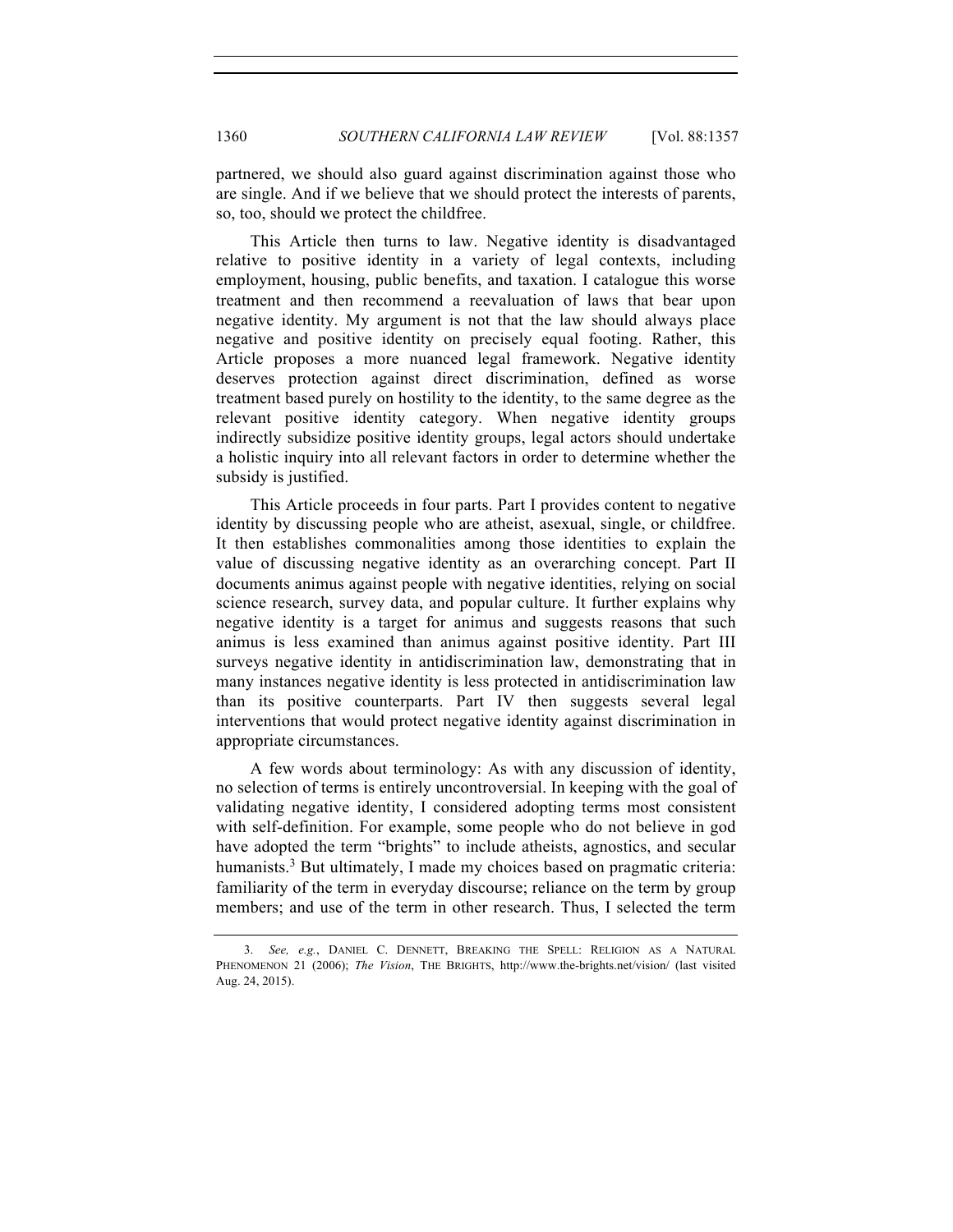"atheist" because much of the research I rely on to demonstrate animus and discrimination uses the term atheist.<sup>4</sup> The terms "asexual"<sup>5</sup> and "single"<sup>6</sup> are commonly used by group members and non-group members alike. The term "childfree" is more controversial. Some take issue on the ground that it implies that children are burdens from which one ought to be emancipated, $\alpha$  while others worry that the term is insensitive to those who wished for children and never had them.<sup>8</sup> Yet other terms applied to people who do not have children are also problematic: "childless" or "without children" implies something is missing, a claim that those who identify as childfree would dispute.<sup>9</sup> Because this project aims to legitimize negative identity, I select the word "childfree" as the one favored by the community

#### I. DEFINING NEGATIVE IDENTITY

This Part provides content to negative identity.<sup>10</sup> It first discusses atheist, asexual, single, and childfree identities, explaining that each identity may be affirmatively defined by the presence of certain qualities rather than merely the absence of others. It then explores commonalities among these identities to explain the utility of discussing negative identity collectively rather than discussing each instance of negative identity individually.

of people with no children.

<sup>4.</sup> *See infra* Parts I.A.1, II.A.1. I agree with Nelson Tebbe that the term "nonbeliever" has the advantage of including not only atheists, but also agnostics, secular humanists, freethinkers, and others. Nelson Tebbe, *Nonbelievers*, 97 VA. L. REV. 1111, 1117–18 (2011). I settled on "atheist" because my project invokes research about animus and bias that uses that term.

<sup>5.</sup> The leading asexual advocacy group, Asexual Visibility and Education Network (AVEN), uses the term asexual. *See Overview*, ASEXUAL VISIBILITY & EDUC. NETWORK, http://www.asexuality.org/home/?q=overview.html (last visited Aug. 24, 2015).

<sup>6.</sup> *See generally* BELLA DEPAULO, SINGLISM: WHAT IT IS, WHY IT MATTERS, AND HOW TO STOP IT (2011).

<sup>7.</sup> *See* Lisa Belkin, *Your Kids Are Their Problem*, N.Y. TIMES (July 23, 2000), http://www.nytimes.com/2000/07/23/magazine/your-kids-are-their-problem.html ("'Childless' has connotations of loss or regret; 'child free' implies satisfaction and deliberate choice.").

<sup>8.</sup> BELLA DEPAULO, *Who Are the Adults Without Children and What's the Right Word for Them?*, *in* SINGLISM, *supra* note 6, at 148–50.

<sup>9.</sup> *Id.* ("'Childless' makes you sound as though you are 'less than' for not having children—that something is lacking.").

<sup>10.</sup> A few other scholars have used the term "negative identity" to refer to identity that is viewed as inferior. *See, e.g.*, Devon W. Carbado, *Straight Out of the Closet*, 15 BERKELEY WOMEN'S L.J. 76, 105 (2000) (explaining that minorities "have to contend with and respond to negative identity signification"). By contrast, I use the term to refer to an absence—an indifference to something society views as fundamental—rather than as a normative judgment.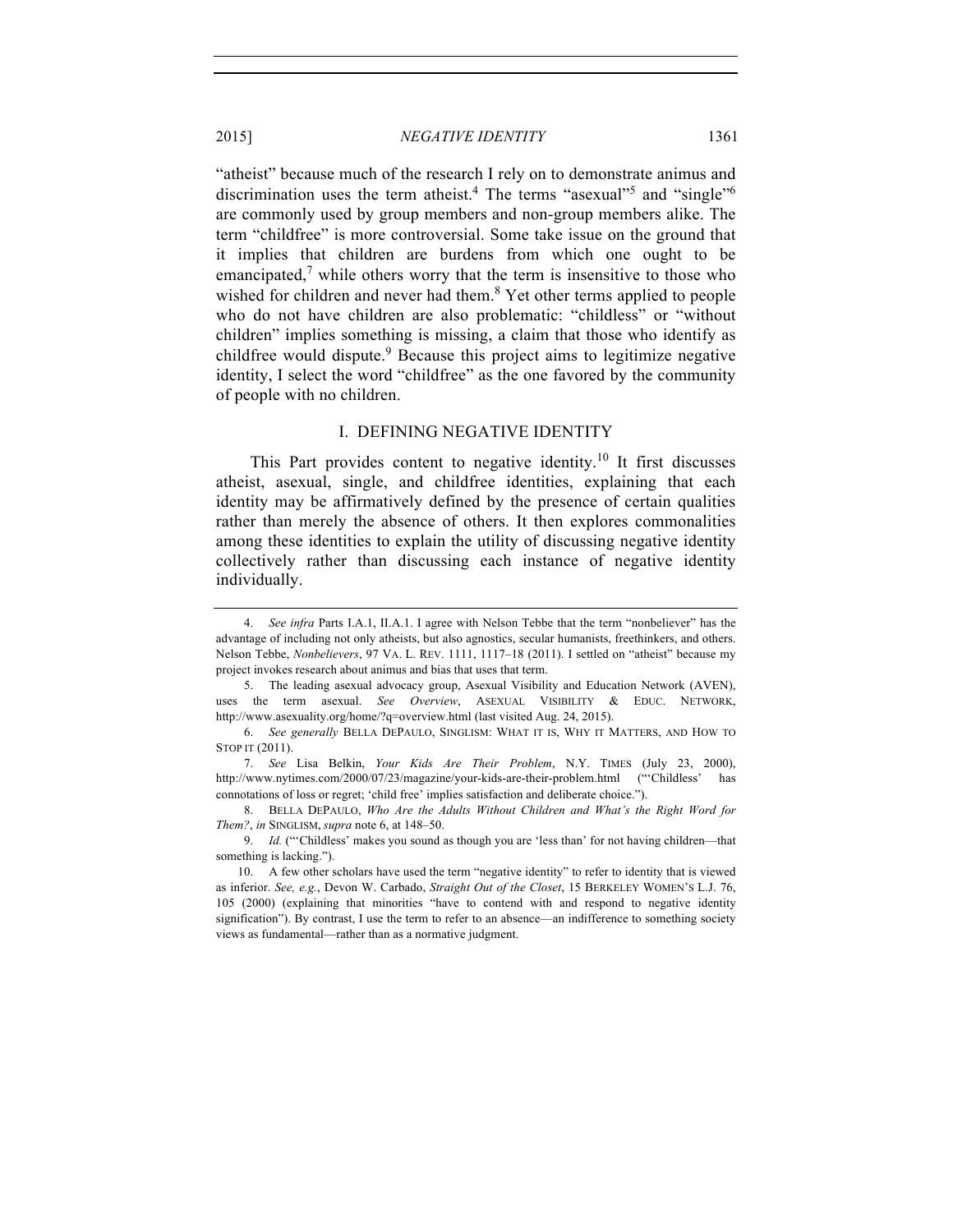#### A. IDENTIFYING NEGATIVE IDENTITY

This Section examines four negative identities—atheist, asexual, single, and childfree—and documents the content of each identity. Several caveats are in order. First, I treat membership in a negative identity category as relatively stable: an atheist is not someone who temporarily questions her faith; an asexual is not someone who experiences a period of no sexual desire; a single person is not someone who is pre-married; and a childfree person is not someone who does not yet have a child but wants one. Certainly some people change over time: an atheist might convert; a single person might partner. But acknowledging some fluidity in group membership does not change the stability of the group itself, nor does it change the fact many people maintain a stable negative identity for their entire lives.

I also recognize that the identities I discuss are, in many ways, privileged identities. In some instances, simply claiming the identity is a privilege. Many people might wish to remain childfree, given the option, but cannot afford birth control. Likewise, extolling the benefits of single identity is considerably easier when one is well-educated and well-paid; for those who are not, marriage might on balance ease many burdens. Moreover, all the negative identities I describe offer the opportunity to pass.11 Certainly passing is a psychic burden, but it is also a choice that is simply unavailable to members of many identity groups. So I stipulate to the privilege implicit in the discussion and acknowledge it explicitly where possible, but view the overall project of examining negative identity as an equality-enhancing one of value to all groups.

Finally, as with any discussion of identity, there is tension between giving content to identity and not essentializing that identity. Individuals experience atheist, asexual, single, and childfree identity in many different ways. I hope to identify common themes in each group's experience while also explicitly acknowledging that there is no single way to be a member of any group and that there are very few absolute criteria for membership.

#### 1. Atheist

While a lack of belief in a god or gods is a basic component of atheist identity, atheism is also more than the absence of religion. Some atheists find meaning in the natural world around them. Richard Dawkins captures the sentiments of many atheists by focusing on the wonder at the natural

<sup>11.</sup> That is, one can remain vague about one's religion, sexual identity, and desire to remain single, and, up to a certain age, one's desire to remain childfree.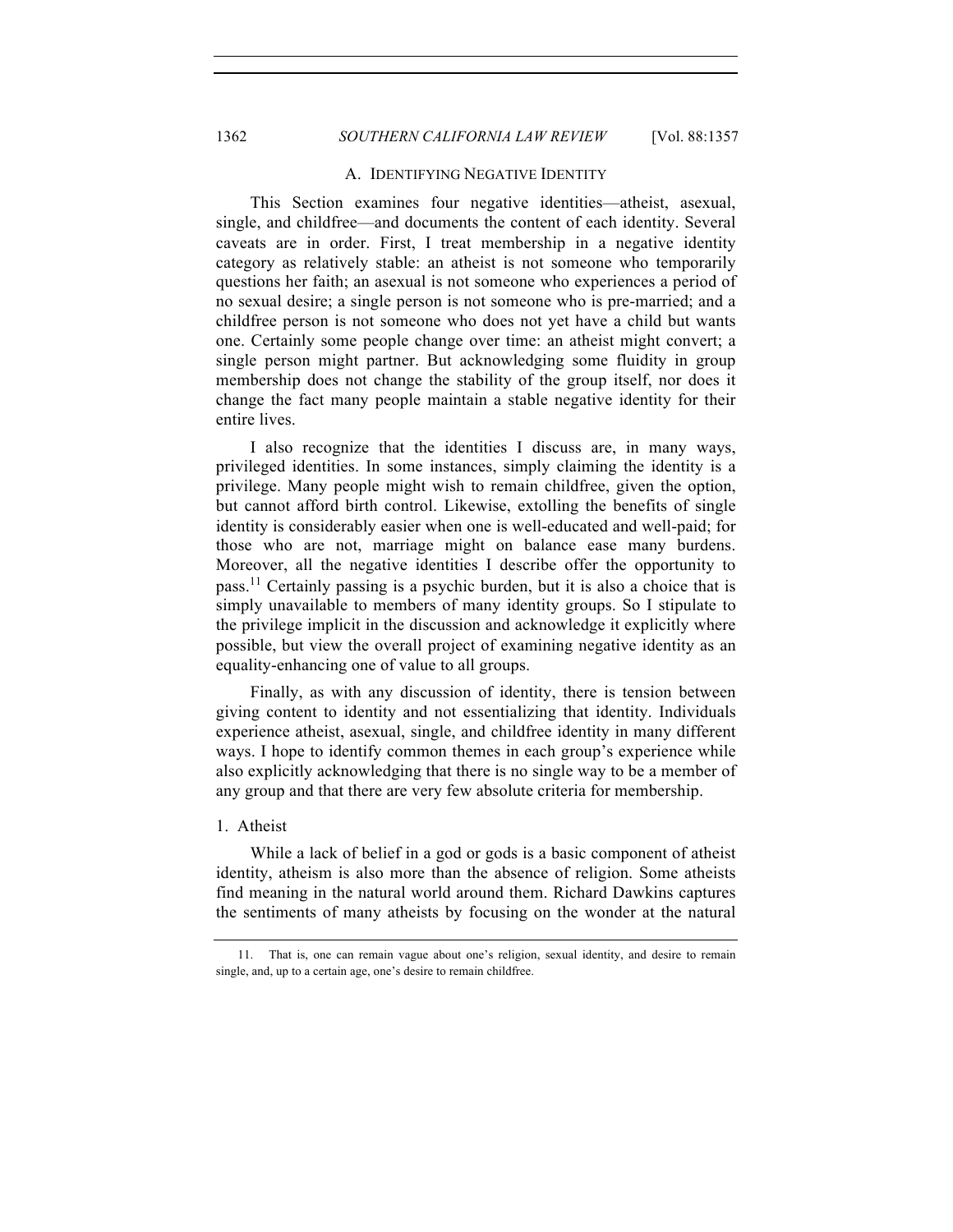events that make human life and experience possible.<sup>12</sup> He writes: "After sleeping through a hundred million centuries we have finally opened our eyes on a sumptuous planet, sparkling with color, bountiful with life."<sup>13</sup> Other atheists, such as A.C. Grayling, focus on the search for an ethical life through intellectual rigor and secular morality.<sup>14</sup> Grayling argues that "humanism is premised on humanity's best efforts to understand its own nature and circumstances."<sup>15</sup> Whatever else they may believe, many atheists embrace a rich, reflective, way of life and a range of positive belief systems that simply do not include god.<sup>16</sup>

Atheists are a fluid and diverse group. One researcher describes them as a "small, hard to identify, and disorganized category of persons."<sup>17</sup> Simply determining the number of atheists includes an element of subjectivity. According to a 2008 survey, only 1.6% of Americans identified themselves as "atheist" when presented with a menu of options<sup>18</sup>; this number increased slightly to  $2.4\%$  in  $2012<sup>19</sup>$  Yet these numbers are somewhat open to interpretation. For instance, a different poll found that 14% of people who call themselves atheists also say that they believe in God<sup>20</sup> or a universal spirit<sup>21</sup>; meanwhile, 7% of people say they do not believe in God or a universal spirit, but not all of them call themselves atheists.<sup>22</sup> Other polls have found somewhat higher numbers.<sup>23</sup> And a considerably larger number of Americans say that they do not consider themselves religious.<sup>24</sup>

<sup>12.</sup> RICHARD DAWKINS, THE GOD DELUSION (2006).

<sup>13.</sup> *Id.* at 135–36.

<sup>14.</sup> A.C. GRAYLING, THE GOD ARGUMENT: THE CASE AGAINST RELIGION AND FOR HUMANISM (2013). Both Dawkins and Grayling identify as humanists in addition to atheists, and likely agree with one another on many points, although Dawkins's orientation is more scientific and Grayling's is more philosophical.

<sup>15.</sup> *Id.* at 255.

<sup>16.</sup> *See generally* CHRIS JOHNSON, A BETTER LIFE: 100 ATHEISTS SPEAK OUT ON JOY AND MEANING IN A WORLD WITHOUT GOD (2014).

<sup>17.</sup> Penny Edgell et al., *Atheists As "Other": Moral Boundaries and Cultural Membership in American Society*, 71 AM. SOC. REV. 211, 211–12 (2006).

<sup>18.</sup> PEW RESEARCH, U.S. RELIGIOUS LANDSCAPE SURVEY 5 (Feb. 2008). An additional 12.1% described their religious views as "[n]othing in particular," with 6.3% further specifying that they are "[s]ecular unaffiliated." *Id.*

<sup>19.</sup> Michael Lipka, *5 Facts About Atheists*, PEW RESEARCH CTR. (Oct. 23, 2013), http://www.pewresearch.org/fact-tank/2013/10/23/5-facts-about-atheists/.

 <sup>20.</sup> The word "god" is generally lower case throughout the Article, but I have used upper case in situations when the primary source material I am discussing capitalizes the word, even when my discussion of the primary source does not directly quote the primary source.

<sup>21.</sup> *Id.*

<sup>22.</sup> *Id.*

<sup>23.</sup> Tebbe, *supra* note 4, at 1120–22 (collecting studies).

<sup>24.</sup> *Growth of the Nonreligious*, PEW RESEARCH CTR. (July 2, 2013),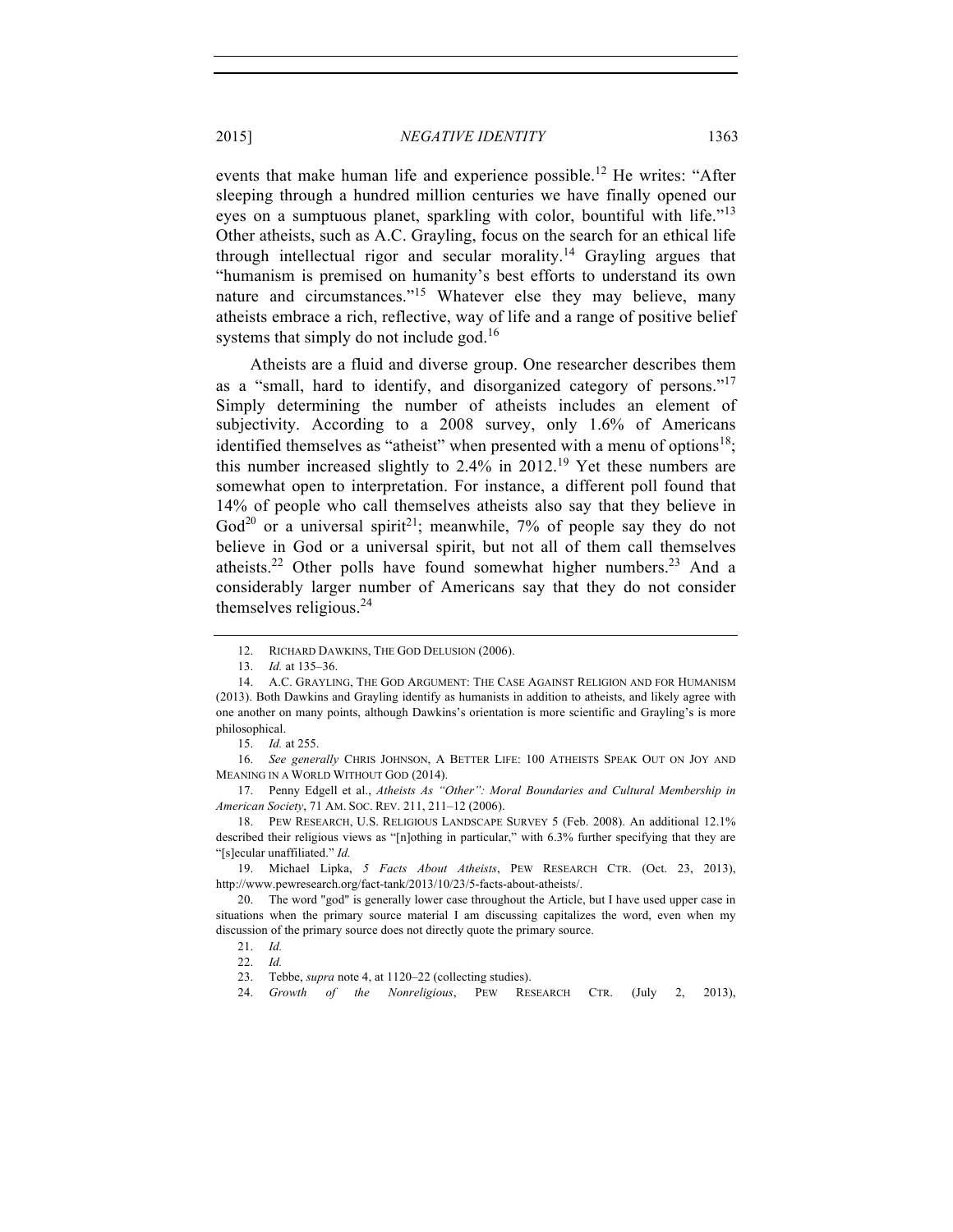A number of national and international groups support atheists' interests in law and policy, including Freedom From Religion, American Atheists, and Atheist Alliance International.<sup>25</sup> Many of these groups provide intellectual resources, support networks, and forums for lively engagement and debate. $^{26}$  They hold conventions, elect leadership, and give awards.<sup>27</sup>

Some atheists have also formed organizations that function somewhat like churches in the lives of religious people. For example, a group called the Sunday Assembly has initiated meetings in a number of cities internationally, billing itself as "a global network of people who want to make the most of this one life we know we have."<sup>28</sup> The Sunday Assembly aims to provide members with experiences such as community, volunteer opportunities, and music that, for religious people, are often supplied by their church.<sup>29</sup>

As is typical of negative identity groups, atheists hold a range of views regarding religion. Some view religion as largely benign: while it means nothing to them, they are glad it provides others with comfort. Others are simply indifferent to religion and rarely think about it. Still others dislike religion, but largely keep their views to themselves. And for some, the struggle against religion becomes an animating force for their lives, both intellectually and politically.

These examples suggest that, for many atheists, their identity is much more than lack of religion. For some it is an intellectual commitment; for others, a political orientation; for others, a source of values; for others, a source of community. In other words, atheism is in fact not a negative identity at all. Rather than merely the absence of religion, it is a fully developed identity with various customs, practices, political interests, intragroup diversity, and internal disagreement.

http://www.pewforum.org/2013/07/02/growth-of-the-nonreligious-many-say-trend-is-bad-for-americansociety/. The percentage of Americans who identify themselves as atheists is smaller than that in many other countries: in China, fully 47% identify as atheist, followed by 31% in Japan, 30% in the Czech Republic, and 29% in France. WIN-GALLUP INT'L, GLOBAL INDEX OF RELIGIOSITY AND ATHEISM 3 (July 27, 2012), http://www.wingia.com/web/files/news/14/file/14.pdf.

<sup>25.</sup> Many national organizations also have active local affiliates; for example, American Atheists has over one hundred such groups. *Local Partners and Affiliates*, AM. ATHEISTS, http://www.atheists.org/activism/local-partners-affiliates (last visited Aug. 24, 2015).

<sup>26.</sup> *Id.*

<sup>27.</sup> *See, e.g.*, *American Atheist Awards*, AM. ATHEISTS*,* http://www.atheists.org/activism/awards (last visited Aug. 24, 2015).

<sup>28.</sup> *About*, SUNDAY ASSEMBLY, http://sundayassembly.com/about/ (last visited Aug. 24, 2015).

<sup>29.</sup> *Id.*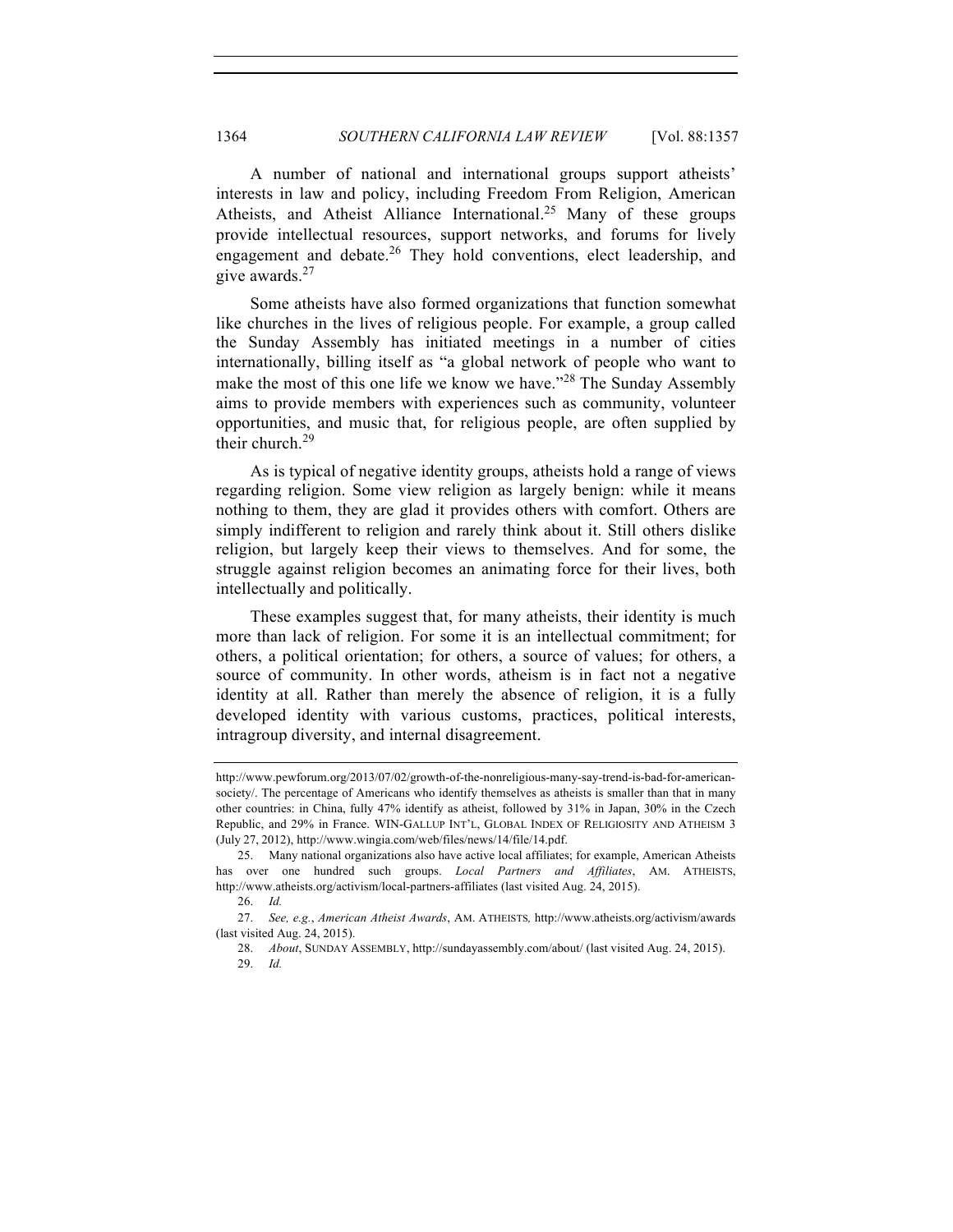#### 2. Asexual

Identifying asexual identity requires a multifaceted approach because the identity has biological, emotional, and social components, among others.30 The Asexuality Visibility and Education Network (AVEN) defines an asexual person as "someone who does not experience sexual attraction."<sup>31</sup> As founder David Jay says, asexuals often feel romantic attraction to other people that does not involve sexual desire.<sup>32</sup> But such attraction is not universal: many asexuals also describe themselves as "aromantic," meaning that they experience little or no romantic attraction to others.<sup>33</sup> Asexuals sometimes have romantic relationships with each other or with sexual people.<sup>34</sup> Indeed, asexuals sometimes have sex, both with themselves and with other people,  $35$  and some even describe themselves as having sexual impulses,  $36$  yet do so without experiencing sexual attraction. Asexuals distinguish asexuality from celibacy: the latter is a choice, while asexuality is a sexual orientation.<sup>37</sup>

Researchers have recognized asexuality as a distinct category. Alfred Kinsey documented asexuals in his research, rather ominously labeling them "Group X."<sup>38</sup> Several decades later, Michael Storms challenged Kinsey's categorization by positing asexuality as a "fourth sexual orientation"—arguing that Kinsey's famed one- to six-point scale, with homosexual and heterosexual at opposite ends, failed to take account of asexuals.<sup>39</sup> Since Kinsey and Storms, research has consistently verified the existence of a small but nontrivial number of asexual people. A 2004 analysis of data from 18,000 people in Great Britain found that 1.05%

<sup>30.</sup> Elizabeth F. Emens, *Compulsory Sexuality*, 66 STAN. L. REV. 303, 307 (2014). My description of asexual identity in this Part, and my examination of animus toward asexuals in the next, is heavily indebted to Emens's careful research. I indicate my reliance in individual footnotes, but I also wanted to explicitly acknowledge that her project as a whole is so comprehensive that it has served as the basis for much of my analysis.

<sup>31.</sup> *General FAQ*, ASEXUAL VISIBILITY & EDUC. NETWORK, http://www.asexuality.org/home/?q=general.html (last visited Aug 24, 2015).

<sup>32.</sup> Mary Duenwald, *For Them, Just Saying No Is Easy*, N.Y. TIMES (June 9, 2005), http://www.nytimes.com/2005/06/09/fashion/thursdaystyles/09asexual.html?pagewanted=2& r=0.

<sup>33.</sup> *Aromantic*, AVENWIKI, http://www.asexuality.org/wiki/index.php?title=Aromantic (last updated Jan. 6, 2015).

<sup>34.</sup> In the latter instance, the parties often work out a compromise with respect to sex. *Relationship FAQ*, ASEXUAL VISIBILITY & EDUC. NETWORK, http://www.asexuality.org/home/?q=relationship.html (last visited Aug. 24, 2015).

<sup>35.</sup> Emens, *supra* note 30, at 319–24.

<sup>36.</sup> *Id.* at 319–20.

<sup>37.</sup> *General FAQ*, ASEXUAL VISIBILITY & EDUC. NETWORK, http://www.asexuality.org/home/?q=general.html (last visited Aug. 24, 2015).

<sup>38.</sup> ALFRED C. KINSEY ET AL., SEXUAL BEHAVIOR IN THE HUMAN MALE 35 (1948).

<sup>39.</sup> *See* Emens, *supra* note 30, at 308–09.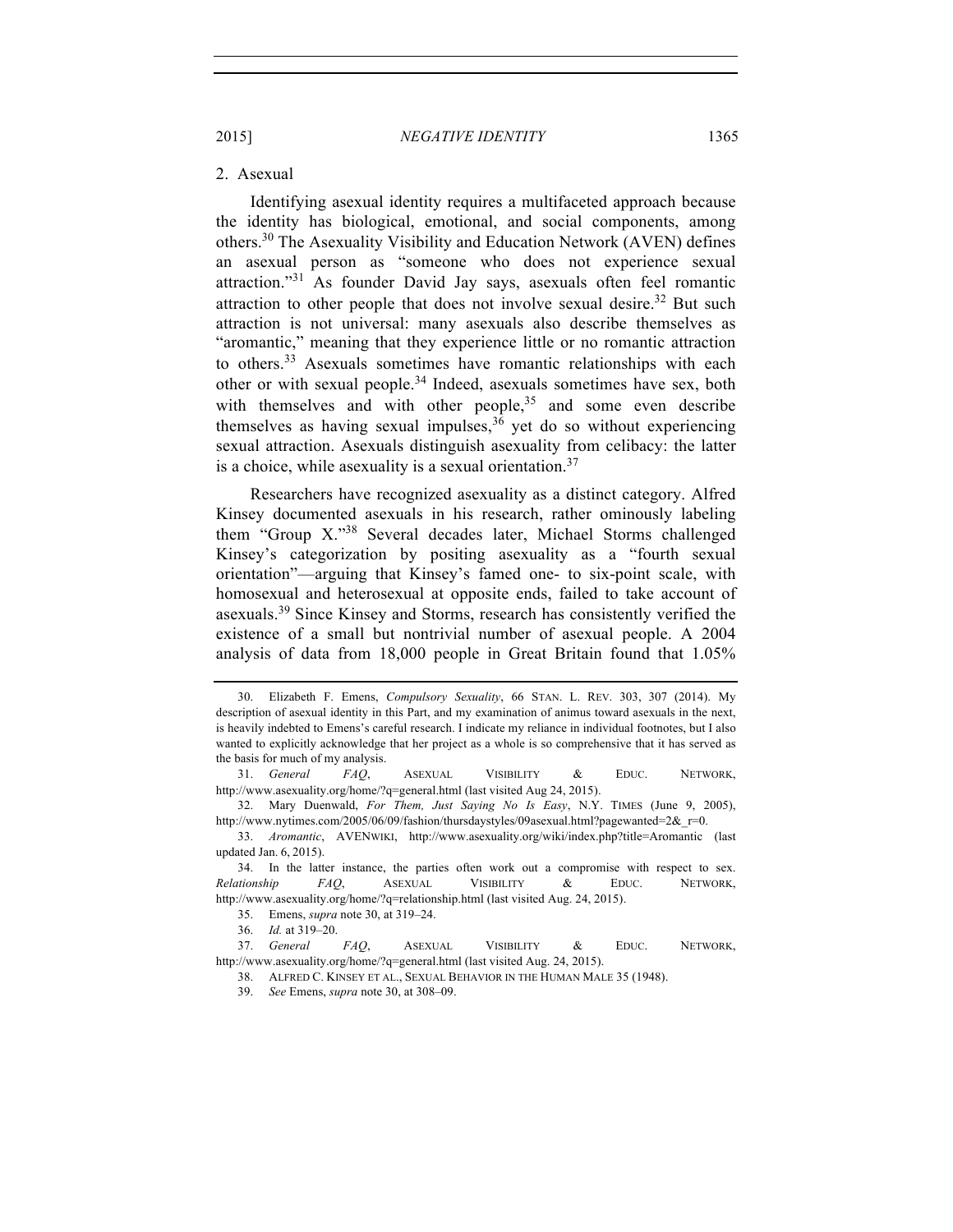might be asexual.<sup>40</sup> Asexual identity has increasingly gained attention among researchers in psychology and sociology.<sup>41</sup> And Elizabeth Emens's thorough research provides the first legal analysis to focus on asexuality as an identity category and to consider its treatment within the legal system.<sup>42</sup>

Some of the increased visibility of asexual people has resulted from political mobilization. AVEN, which as of 2014 has over 35,000 registered members, has provided both a political voice for asexuals and a forum for asexuals to connect and share experiences.<sup>43</sup> More generally, the Internet has provided a way for asexuals, who might otherwise have been isolated, to connect with one another.<sup>44</sup> This interaction within the asexual community has made available information about asexuality. While many asexuals are apathetic toward sex, others view sex with more active antipathy: they see it as a waste of time or worse.<sup>45</sup> One twenty-two year old woman on AVEN explains: "I know that I've never experienced sexual attraction. I do have a libido and I find it a rather pointless part of my being—if I lost it . . . I wouldn't miss it."<sup>46</sup> Still others describe themselves as "repulsed asexuals," meaning that they "find sex disgusting or revolting."<sup>47</sup> As one asexual explains, "I'm repulsed by [sex], so much so that I feel physically sick when I see a couple kissing."<sup>48</sup>

One feature uniting many asexual people is the belief that asexual relationships challenge cultural norms or reject them outright. As AVEN puts it: "Many asexuals consider their relationships to be outside the experience of our culture. It's up to us to make up words to describe our bonds with other people."<sup>49</sup> This conscious rejection of prevailing social

<sup>40.</sup> Anthony F. Bogaert, *Asexuality: Prevalence and Associated Factors in a National Probability Sample*, 41 J. SEX RES. 279, 281–82 (2004).

<sup>41.</sup> *See, e.g.*, Anthony F. Bogaert, *The Demography of Asexuality*, *in* INTERNATIONAL HANDBOOK ON THE DEMOGRAPHY OF SEXUALITY 275, 275 (Amanda K. Baumle ed., 2013); Catherine R.H. Aicken et al., *Who Reports Absence of Sexual Attraction in Britain? Evidence From National Probability Surveys*, 4 PSYCHOL. & SEXUALITY 121, 121–23 (2013); Dudley L. Boston, Jr. & Amanda K. Baumle, *Patterns of Asexuality in the United States*, 23 DEMOGRAPHIC RES. 509, 519 (2010).

<sup>42.</sup> *See* Emens, *supra* note 30.

<sup>43.</sup> *Id.* at 314–16.

<sup>44.</sup> Duenwald, *supra* note 32.

<sup>45.</sup> Emens, *supra* note 30, at 322–24 (explaining that asexuals' attitude toward sex range from apathy to repulsion).

<sup>46.</sup> Acer, *Opening the Door to Self-Discovery*, http://www.asexuality.org/home/?q=node/41 (last visited Aug. 24, 2015).

<sup>47.</sup> *Repulsed*, AVENWIKI, http://www.asexuality.org/wiki/index.php?title=Repulsed.

<sup>48.</sup> Shadiya, Comment to *When It Comes to Sex—Are You Repulsed or Indifferent?? For Sexual Partners, Friends and Allies*, ASEXUAL VISIBILITY & EDUC. NETWORK (Feb. 25, 2008, 4:08 PM), http://www.asexuality.org/en/topic/29262-when-it-comes-to-sex-are-you-repulsed-or-indifferent/page-2.

<sup>49.</sup> *Relationship FAQ*, *supra* note 34.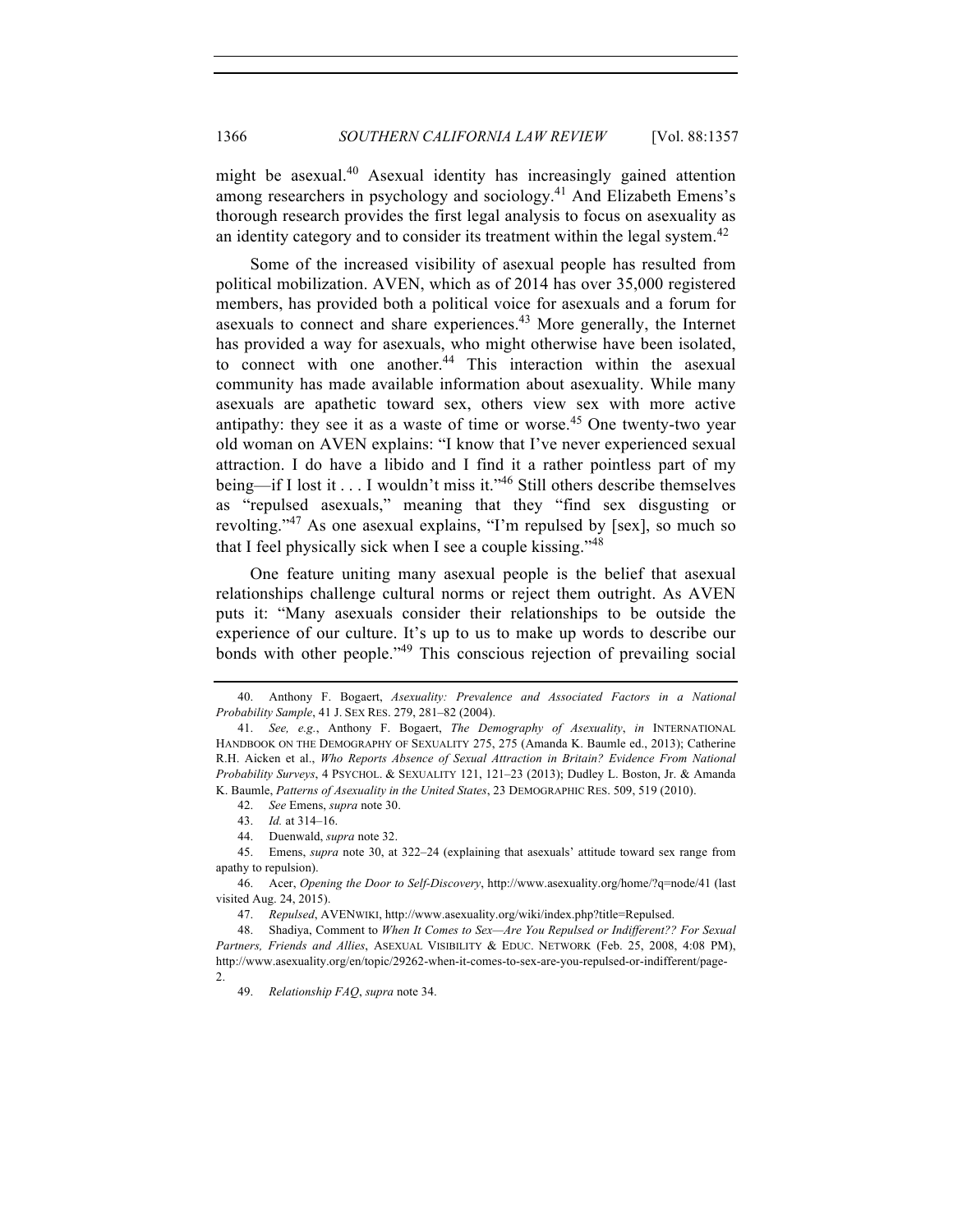assumptions about sex is central to many asexuals' identity, as is a commitment to questioning assumptions about sex—including the desire to have anything to do with sex at all.

In short, asexuality is a lack of sexual attraction, but for many asexual people it is also more than that. Asexual people often conceptualize their sexual identity as an affirmative challenge to existing understandings of relationships and a commitment to the idea of individual understandings of sex. As one commenter aptly summarizes: "There is no 'correct' way to be asexual."<sup>50</sup>

# 3. Single

For present purposes, "single" identity refers to those who are permanently single by choice—not those who are pre-married or who are single but would like not to be. For a nontrivial percentage of people, singleness is a choice, not just something that happens.<sup>51</sup> Both my identitybased and legal claims about singles are potentially relevant to those who are single or unmarried but who do not yet identify as single by choice or single in a permanent sense. Given that adults spend more time single than married,<sup>52</sup> the implications are in fact quite broad, but for purposes of this paper, I focus on those who are permanently single by choice and reserve broader questions for another time.

Recent research indicates that the number of unmarried people in the United States is both large and growing. For example, the 2010 census revealed that nearly 100 million Americans eighteen and over (43.6%) are unmarried, and of these, 61% were never married.<sup>53</sup> While of course not all unmarried or never married people are single, nor are all of those who are single so by choice, many of them are. For example, a 2006 Pew survey found that 55% of single people are uninterested in finding a partner.<sup>54</sup>

Single people state clearly that their status is more than happenstance. As one commentator explains: "It turns out that many singles enjoy their

<sup>50.</sup> Trix, *Question What You Think You Know*, ASEXUALITY VISIBILITY & EDUC. NETWORK, http://www.asexuality.org/home/node/40 (last visited Aug. 24, 2015).

<sup>51.</sup> I exclude from the category of "single" those who are single but would like not to be, as well as those who are temporarily single by choice but expect that in the future they will not be—for example, those who are taking a break from dating.

<sup>52.</sup> Rajiv Garg, *Why Aren't* You *Single, in* SINGLISM, *supra* note 6, at 191.

<sup>53.</sup> U.S. Census Bureau, *Single Life* (Aug. 26, 2011), https://www.census.gov/newsroom/ releases/archives/facts\_for\_features\_special\_editions/cb11ff19.html.

<sup>54.</sup> Lee Rainie & Mary Madden, *Not Looking for Love: The State of Romance in America*, PEW INTERNET & AMERICAN LIFE PROJECT 3 (2005), http://www.pewinternet.org/files/oldmedia/Files/Reports/2006/PIP\_Romance\_in\_America\_feb06.pdf.pdf.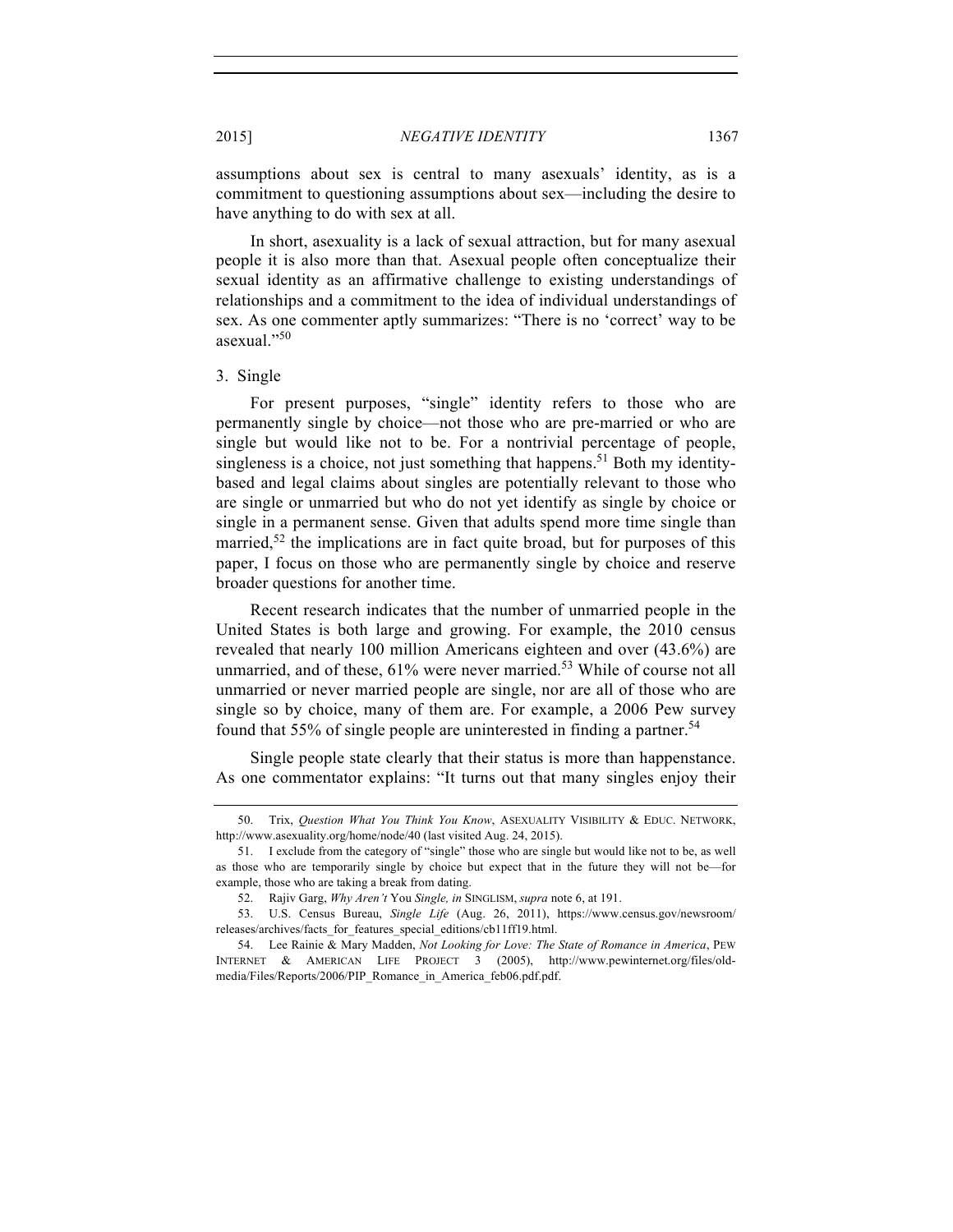independence. They're leading full lives. And they're far less lonely and isolated than some may believe."<sup>55</sup> Indeed, the major problem facing many singles is the reaction from society rather than their singleness per se. One commentator describes the typical frustrations facing a person who is single by choice: "She's never been married, has never craved children, and has no interest in settling down with anyone in the foreseeable future. The one thing she would like is for everyone else to just accept that she's happy that way."<sup>56</sup>

In short, single people see significant advantages to their status. The fixation on couplehood, they explain, often crowds out other relationships, resulting in a comparatively impoverished life.<sup>57</sup> Laura Kipnis has called this single-minded investment in coupledom "the tyranny of two."<sup>58</sup> As Stephanie Coontz notes, the priority given to the marital relationship is in fact relatively new,<sup>59</sup> and its consequences are not unequivocally good. That priority downplays the importance of other human relationships. As Kate Bolick summarizes: "We are far more than whom we are (or aren't) married to: we are also friends, grandparents, colleagues, cousins, and so on. To ignore the depth and complexities of these networks is to limit the full range of our emotional experiences."<sup>60</sup>

The emphasis on coupledom has consequences beyond relationships with immediate family and friends. Natalia Sarkisian and Naomi Gerstel argue that married people have become increasingly isolated during the past generation because they focus on their marriages to the exclusion not only of other relationships, but also of investment in the broader community.61 As they put it, "greedy" marriages have resulted in a "shortcircuiting of community ties": contrary to the popular social view of marriage as the pillar of the community, marriage in fact crowds out community involvement.<sup>62</sup> Gerstel and Sarkisian have found that never-

56. *Id.*

61. NATALIA SARKISIAN & NAOMI GERSTEL, NUCLEAR FAMILY VALUES, EXTENDED FAMILY LIVES: THE POWER OF RACE, CLASS, AND GENDER (2012).

<sup>55.</sup> Janelle Nanos, *Single By Choice*, BOSTON MAG. (January 2012), http://www.bostonmagazine.com/2012/01/single-by-choice-why-more-of-us-than-ever-before-arehappy-to-never-get-married/ (citing research that suggests that singles are "happier, more social, and more active in the community than many of their wedded counterparts").

<sup>57.</sup> *See, e.g.*, BELLA DEPAULO, SINGLED OUT: HOW SINGLES ARE STEREOTYPED, STIGMATIZED, AND IGNORED, AND STILL LIVE HAPPILY EVER AFTER 250–53 (2005).

<sup>58.</sup> LAURA KIPNIS, AGAINST LOVE: A POLEMIC 35 (2005).

<sup>59.</sup> STEPHANIE COONTZ, MARRIAGE, A HISTORY: FROM OBEDIENCE TO INTIMACY OR HOW LOVE CONQUERED MARRIAGE 229–44 (2005).

<sup>60.</sup> Kate Bolick*, All the Single Ladies*, ATLANTIC (Nov. 2011), http://www.theatlantic.com/magazine/archive/2011/11/all-the-single-ladies/308654/.

<sup>62.</sup> *Id.* at 87.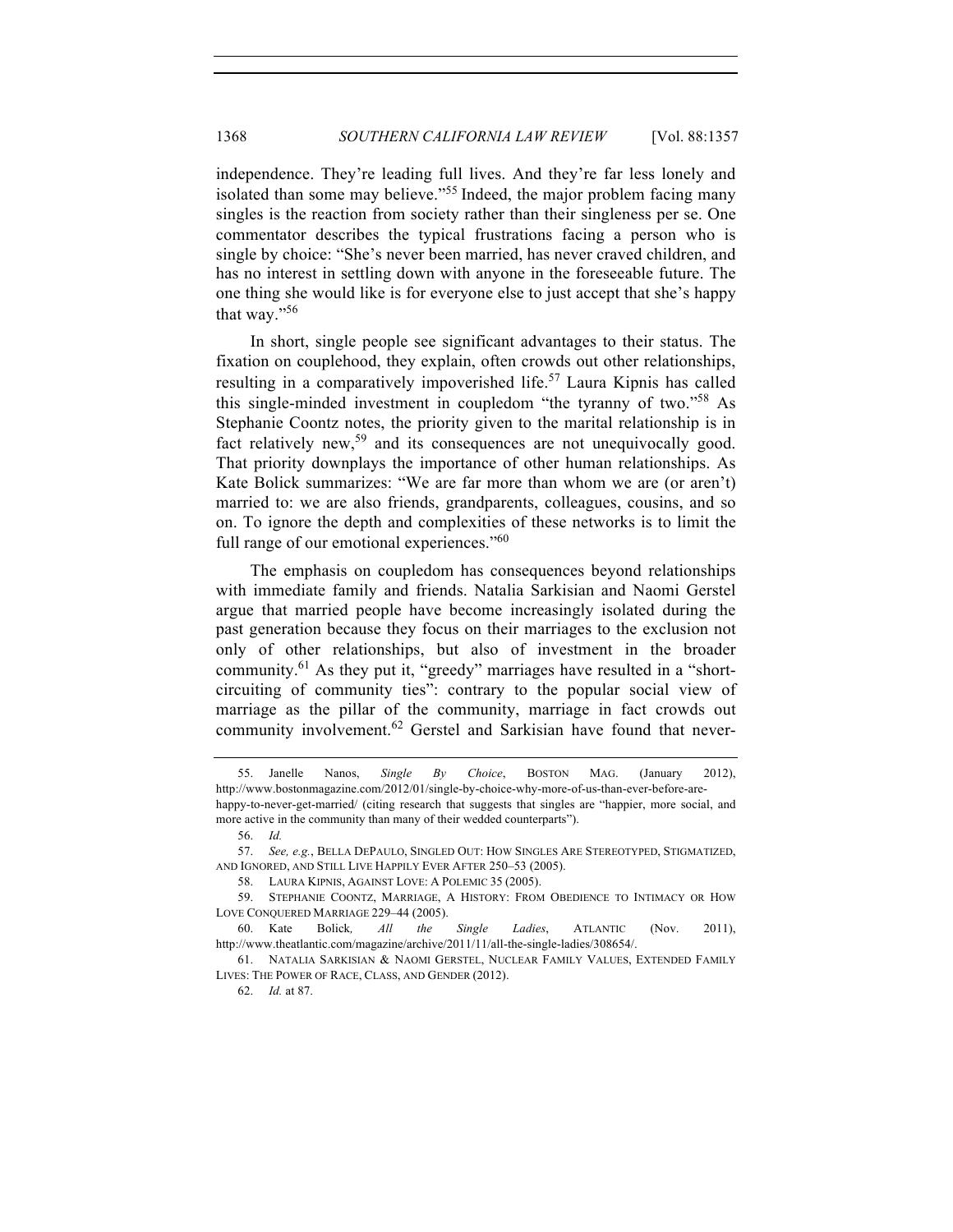married and unmarried people are more politically active, more engaged with their neighbors, and have stronger networks of family and friends.<sup>63</sup>

Moreover, single people more readily adopt and embrace their identity than in the recent past, in part because single identity is no longer exclusively seen as pitiable or questionable, but rather as admirable, even enviable. For example, unmarried women who gain positions of power and prestige gain accolades that perhaps they would not if they had married. As one commenter put it: "Sonia Sotomayor isn't merely a powerful woman in a black robe—she's also a stellar example of what it can mean to exercise authority over every single aspect of your personal life."<sup>64</sup>

For many, the decision to remain unpartnered is at least in part a protest against existing social norms. Researchers such as Marcia Guttentag and Paul Secord posit the romantic coupling environment as a market, and argue that members of the gender in shorter supply are less dependent on their partners because they have a greater number of alternative relationships available to them.<sup>65</sup> In dating pools where women are a minority, this disparity creates an environment that disempowers women.<sup>66</sup> Susan Walsh summarizes: "high-status men . . . maintain an 'official' girlfriend as well as a rotating roster of neo-concubines, who service him in the barroom bathroom or wherever the beer is flowing."<sup>67</sup> In light of these disparities and the culture they enable, many people—both women and men—see single life as affirmatively preferable.

Finally, shaking off cultural assumptions about marriage allows single people to think about relationships without social constraints. At the far end of the spectrum, consider the Mosuo culture of China, within which, as Judith Stacey explains, matriarchal families "own, maintain, and inherit the family property, perform the necessary labor, rear all children born to the women of the household, and care for their aged and dependent members."<sup>68</sup> Sex is separate from other social structures: "Lovers do not share homes, money, childrearing, daily labor, or relatives" and "may freely pursue exclusive or multiple relationships that are enduring or short-

<sup>63.</sup> *Id.*

<sup>64</sup>**.** *Id.* at 35–47.

<sup>65.</sup> MARCIA GUTTENTAG & PAUL F. SECORD, TOO MANY WOMEN? THE SEX RATIO QUESTION (1983).

<sup>66.</sup> *Id. See also* RALPH RICHARD BANKS, IS MARRIAGE FOR WHITE PEOPLE? HOW THE AFRICAN AMERICAN MARRIAGE DECLINE AFFECTS EVERYONE (2012) (explaining that black women who wish to marry black men are particularly harmed by this gender-based power disparity due to issues such as incarceration and educational underattainment, which disproportionately affect black men).

<sup>67.</sup> Bolick, *supra* note 60.

<sup>68.</sup> JUDITH STACEY, UNHITCHED: LOVE, MARRIAGE, AND FAMILY VALUES FROM WEST HOLLYWOOD TO WESTERN CHINA 152–87 (2001).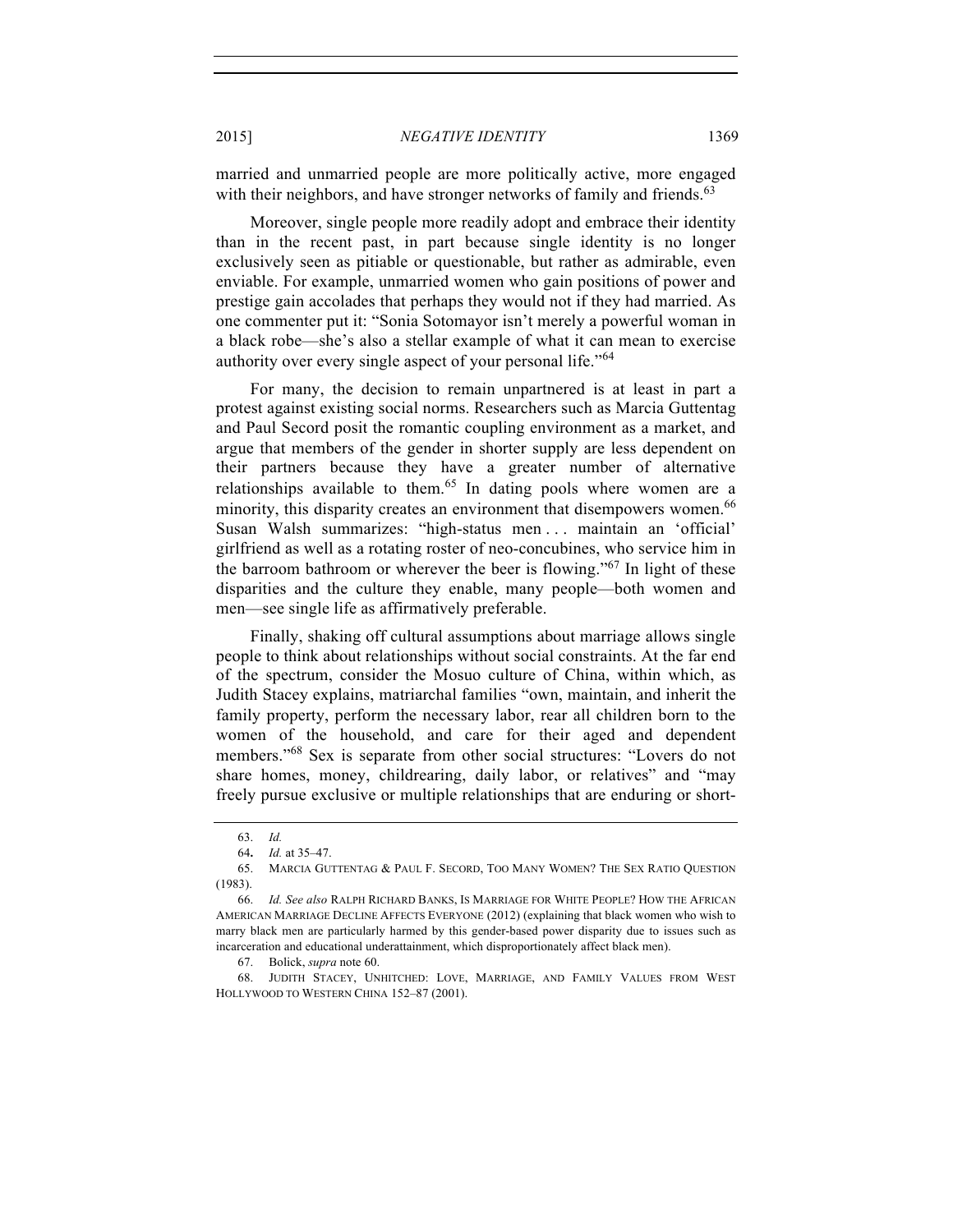lived and that cross class, age, religious, and ethnic boundaries, as they prefer."<sup>69</sup> As a result, sexual relationships among the Mosuo "are governed" almost exclusively by mutual desire and affection, unencumbered by other responsibilities."<sup>70</sup> The result is a high degree of sexual freedom for both men and women, unconstrained by social judgment.<sup>71</sup>

Today, Mosuo culture is changing.<sup>72</sup> But the traditional culture aptly illustrates the socially contingent nature of relationships. Moreover, the culture represents the possibilities open to those who are single by choice. Almost anything is possible if we do not consider ourselves bound by social convention.

4. Childfree

More people are affirmatively choosing a childfree identity than at any time in the past. Among American women nearing the end of their childbearing years—a typical, if not perfect, metric for measuring childlessness—19% now have no children.<sup>73</sup> And of those who do not have children, about half affirmatively chose not to do so.<sup>74</sup> While the precise number is somewhat open to question, it is clear that a nontrivial minority of Americans are opting out of parenthood.

Childfree people offer a range of reasons for not having children.<sup>75</sup> Some rely on research showing that childfree couples are happier, on average, than their counterparts with children,  $\frac{76}{6}$  or that the childfree have

<sup>69.</sup> *Id.* at 182*.*

<sup>70.</sup> *Id.*

<sup>71.</sup> *Id.* at 156 ("Mosuo women can freely refuse any desired visits [from sexual partners], and they can invite desired ones. Mosuo culture does not venerate female chastity or judge women's sexual behavior differently from men's.").

<sup>72.</sup> *Id.* at 186–87.

<sup>73.</sup> Gretchen Livingston, *In Terms of Childlessness, the U.S. Ranks Near the Top Worldwide*, PEW RESEARCH CTR. (Jan. 3, 2014), http://www.pewresearch.org/fact-tank/2014/01/03/in-terms-ofchildlessness-u-s-ranks-near-the-top-worldwide/. A 2010 Pew poll reported similar findings. Gretchen Livingston & D'Vera Cohn, *Childlessness Up Around All Women, Down Among Women with Advanced Degrees*, PEW RESEARCH CTR. *(*June 25, 2010), http://www.pewsocialtrends.org/2010/06/25/childlessness-up-among-all-women-down-among-womenwith-advanced-degrees/.

<sup>74.</sup> *See* Alanna Vagianos, *The 19 Best Things About Being Childfree*, HUFFINGTON POST (June 25, 2014), http://www.huffingtonpost.com/2014/06/19/perks-of-being-childfree\_n\_5438754.html.

<sup>75.</sup> This Article's discussion of childfree people relies on more online and anonymous sources than the discussion of other negative identities because childfree identity has been less thoroughly addressed in the scholarly literature.

<sup>76.</sup> *See, e.g.*, DANIEL GILBERT, STUMBLING ON HAPPINESS 218–20 (2007) ("[C]ouples generally start out quite happy in their marriages and then become progressively less satisfied over the course of their lives together, getting close to their original levels of satisfaction only when their children leave home."); Daniel Kahneman & Alan B. Krueger, *Developments in the Measurement of Subjective Well-*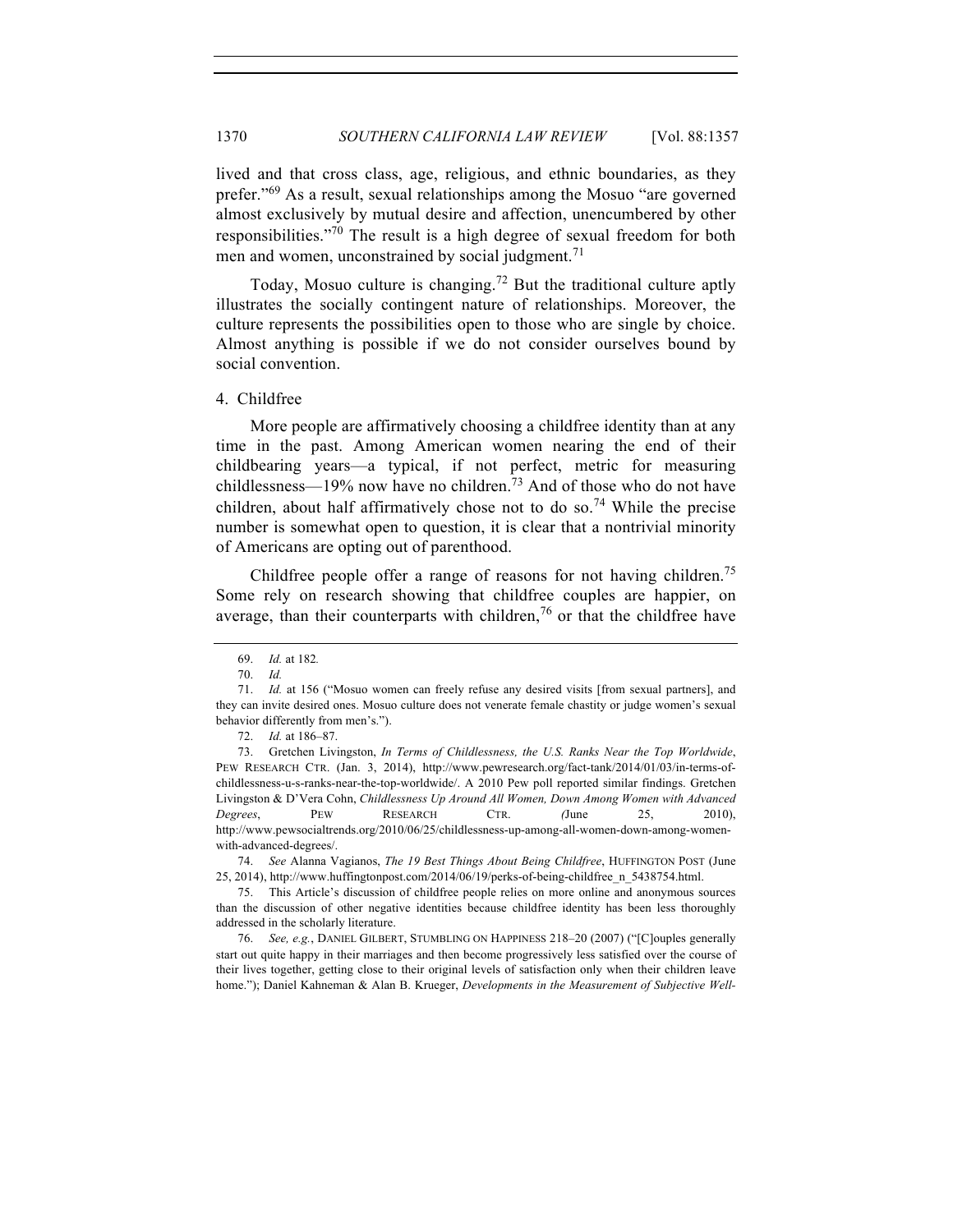better mental health.<sup>77</sup> Others cite a better standard of living<sup>78</sup> and more personal and professional freedom.<sup>79</sup> Still other reasons are social, ranging from environmentalism to concern for population growth, $80$  particularly given recent sophisticated projections that suggest optimal rates of population growth may be lower than previously believed.<sup>81</sup>

Recent years have seen increased cohesion among those who adopt childfree identity and advocacy for their interests. Internet sites and forums allow the formation of online childfree communities.<sup>82</sup> Media figures contest the idea that there is something unnatural or selfish about childfree life.<sup>83</sup> Feminist scholars such as Mary Anne Case and Katherine Franke

*Being*, 20 J. ECON. PERSP. 3, 13 (2004) (citing a study of 909 women in which happiness associated with childcare was ranked only slightly higher than their evening commute). And a great deal of anecdotal evidence tracks the dissatisfaction associated with parenting. *See, e.g.*, JENNIFER SENIOR, ALL JOY AND NO FUN: THE PARADOX OF MODERN PARENTHOOD (2014); Comment to *Truu Mom Confessions*, THE CHILDFREE LIFE (Oct. 9, 2010), http://www.thechildfreelife.com/forum/viewtopic.php?f=4&t=8452 ("I love my daughter. So much that I will do everything to make sure she never realizes how much I hate motherhood and wish I remained childfree."); Comment to *Truu Mom Confessions Part Deux*, THE CHILDFREE LIFE (Jan. 19, 2014), http://www.thechildfreelife.com/forum/viewtopic.php?f=4&t=8452 ("At least once a day I wish I didn't have kids. . . . Mommy fail!").

<sup>77.</sup> *See, e.g.*, Sonja Lyubomirsky & Julia K. Boehm, *Human Motives, Happiness, and the Puzzle of Parenthood: Commentary on* Kenrick et al., 5 PERSP. ON PSYCHOL. SCI. 327, 330–31 (2010) (summarizing research finding that parenting is associated with decrements in happiness because children interfere with lower level needs); Ranae J. Evenson & Robin W. Simon, *Clarifying the Relationship Between Parenthood and Depression*, 46 J. HEALTH & SOC. BEHAV. 341, 354 (2005) (all categories of parents report more depression than nonparents).

<sup>78.</sup> *See* UNITED STATES DEPARTMENT OF AGRICULTURE, EXPENDITURES ON CHILDREN BY FAMILIES, 2012 (Aug. 2013), http://www.cnpp.usda.gov/sites/default/files/expenditures\_on\_children\_ by\_families/crc2012.pdf (estimating that, in 2012 dollar values, the cost of raising a child through age seventeen would be \$173,490, \$241,080, and \$399,780, for families in the lowest, middle, and highest income groups respectively).

<sup>79.</sup> *See* Vagianos, *supra* note 74 (citing freedom to pursue professional goals as a perk of being childfree).

<sup>80.</sup> *See, e.g.*, Lisa Hymas, *I Decided Not to Have Children for Environmental Reasons*, GUARDIAN (Sept. 27, 2011), http://www.theguardian.com/environment/2011/sep/27/not-have-childrenenvironmental-reasons (explaining how not bearing children is a method for creating a cleaner environment).

<sup>81.</sup> *Quality Time,* ECONOMIST (May 31, 2014), http://www.economist.com/news/ international/21603024-why-shrinking-populations-may-be-no-bad-thing-quality-time (citing research that suggests education should be taken into account, which makes optimal rates much lower than previously thought).

<sup>82.</sup> *See, e.g.*, CHILDFREE LIFE, http://thechildfreelife.com/ (last visited Aug. 24, 2015); WHY NO KIDS?, http://whynokids.com/ (last visited Aug. 24, 2015); THE NOT MOM, http://thenotmom.com/ (last visited Aug. 24, 2015).

<sup>83.</sup> *See* Caroline A. Miranda, *Childfree Adults Are Not "Selfish,"* TIME (Aug. 1, 2013), http://ideas.time.com/2013/08/01/no-regrets-why-i-dont-have-children/ ("The idea that women don't have babies because they are 'selfish' is not only reductive, in so many cases, it is simply incorrect.") Jill Filipovic, *The Choice to Be Childfree Is Admirable, Not Selfish*, GUARDIAN,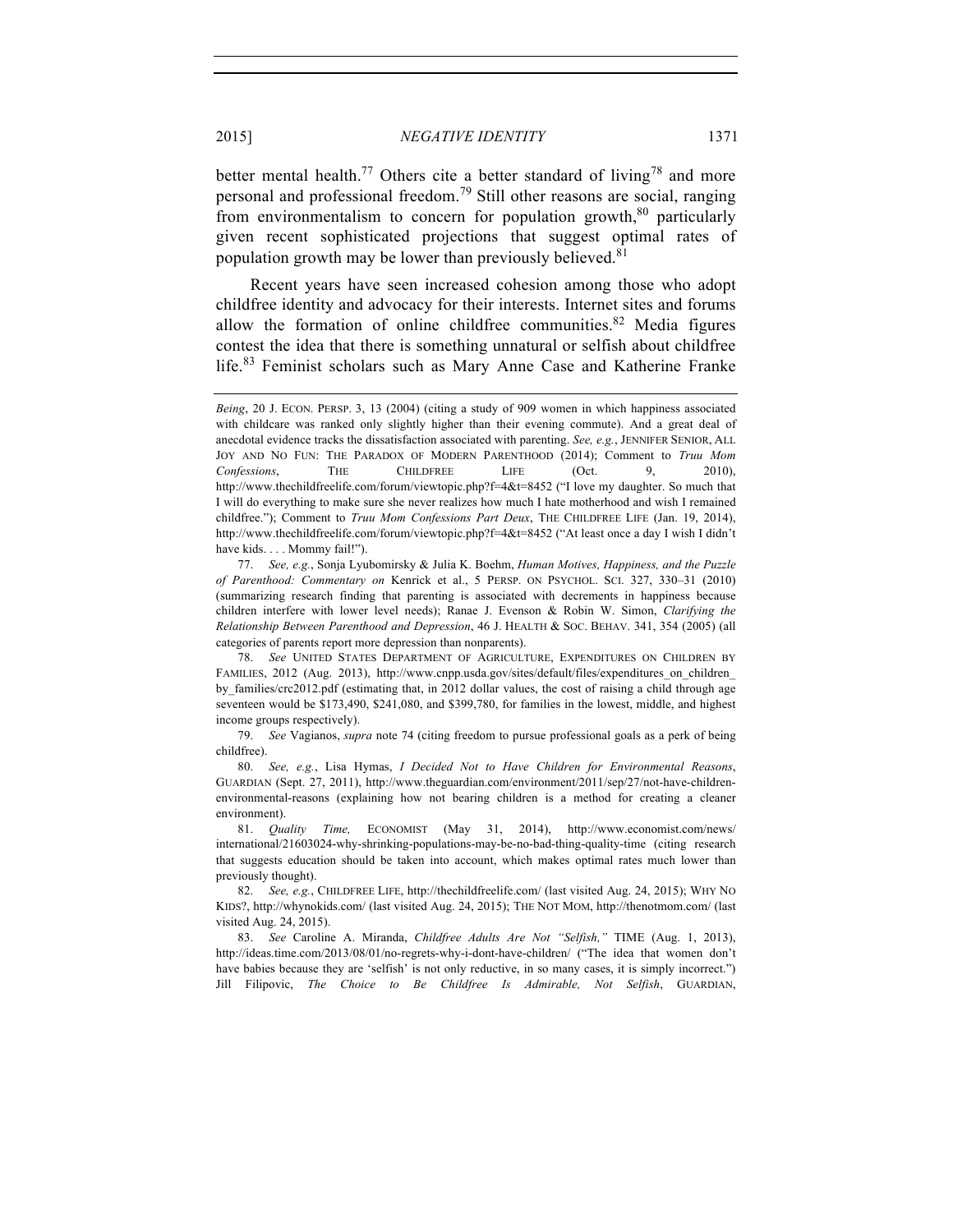have challenged the idea that workplace accommodations should protect childbearing over other family and personal considerations.<sup>84</sup> Both academic and media commentators have argued that life without children can be equally beneficial to society, or perhaps even more so, depending on the child and the activities undertaken instead of childrearing. As one commenter put it: "By not having kids, I can give more of my time, effort and resources, not only to myself but to other people, and society as a whole. I do that through working and getting involved with community activities and charities . . . ."<sup>85</sup> Related to this mobilization, movements to create childfree spaces have gained traction. Some venues simply do not allow children.<sup>86</sup> A restaurant owner at exclusive Alinea in Chicago created controversy after he allowed a couple to bring their crying baby to the restaurant, then vented his frustration on Twitter.<sup>87</sup> Several airlines have developed a range of childfree flying zones, some at no extra cost, some for a small fee.<sup>88</sup>

As with the other negative identities I have discussed, childfree people hold a range of attitudes toward children. Some love them—see, for example, the website Savvy Auntie, which bills itself as "[t]he first community for cool aunts, great-aunts, godmothers, and all women who love kids."<sup>89</sup> But this attitude is not universal. Other childfree people view

85. Nilufer Atik, *We Aren't Freaks: Women Who Don't Want Children Shouldn't Be Made Outcasts*, MIRROR (June 22, 2012), http://www.mirror.co.uk/lifestyle/women-are-not-freaks-justbecause-905131.

86. *See, e.g.*, *Common Questions*, CHI. SYMPHONY ORCHESTRA, http://cso.org/PlanYourExperience/Questions.aspx (explaining that the symphony welcomes children eight and older).

89. While the forum is not limited to childfree women, many members of the community explicitly identify that way. SAVVY AUNTIE, http://savvyauntie.com/defaulthome.aspx (last visited Aug.

http://www.theguardian.com/commentisfree/2013/aug/16/choice-child-free-admirable-not-selfish

<sup>(&</sup>quot;Contrary to popular media narratives and the critiques of those concerned about the continued supremacy of the white race, women who don't have children are not selfish, emotionally stunted or inadequately grown-up.").

<sup>84.</sup> Mary Anne Case, *How High the Apple Pie? A Few Troubling Questions About Where, Why, and How the Burden of Care for Children Should Be Shifted*, 76 CHI.-KENT L. REV. 1753, 1756 (2001) (explaining that the end goal of childcare policies need to be articulated more precisely before determining whether any particular form of state aid for parents will appropriately accomplish such goal); Katherine M. Franke, *Theorizing Yes: An Essay of Feminism, Law, and Desire*, 101 COLUM. L. REV. 181, 183 (2001) (finding that the feminist legal frame tends to collapse women's identity into motherhood).

<sup>87.</sup> Vicky Ortiz Healy et al., *Crying Baby at Alinea Puts Controversy on Menu*, CHI. TRIB. (Jan. 14, 2014), http://articles.chicagotribune.com/2014-01-14/features/chi-alinea-crying-baby-20140114\_1\_most-acclaimed-restaurants-rpm-italian-crying-baby.

<sup>88.</sup> Ben Mutzabaugh, *Another Airline Rolls Out a "No Kids" Zone*, USA TODAY (Aug. 26, 2013), http://www.usatoday.com/story/todayinthesky/2013/08/26/another-airline-rolls-out-a-no-kidszone-scoot/2699209/.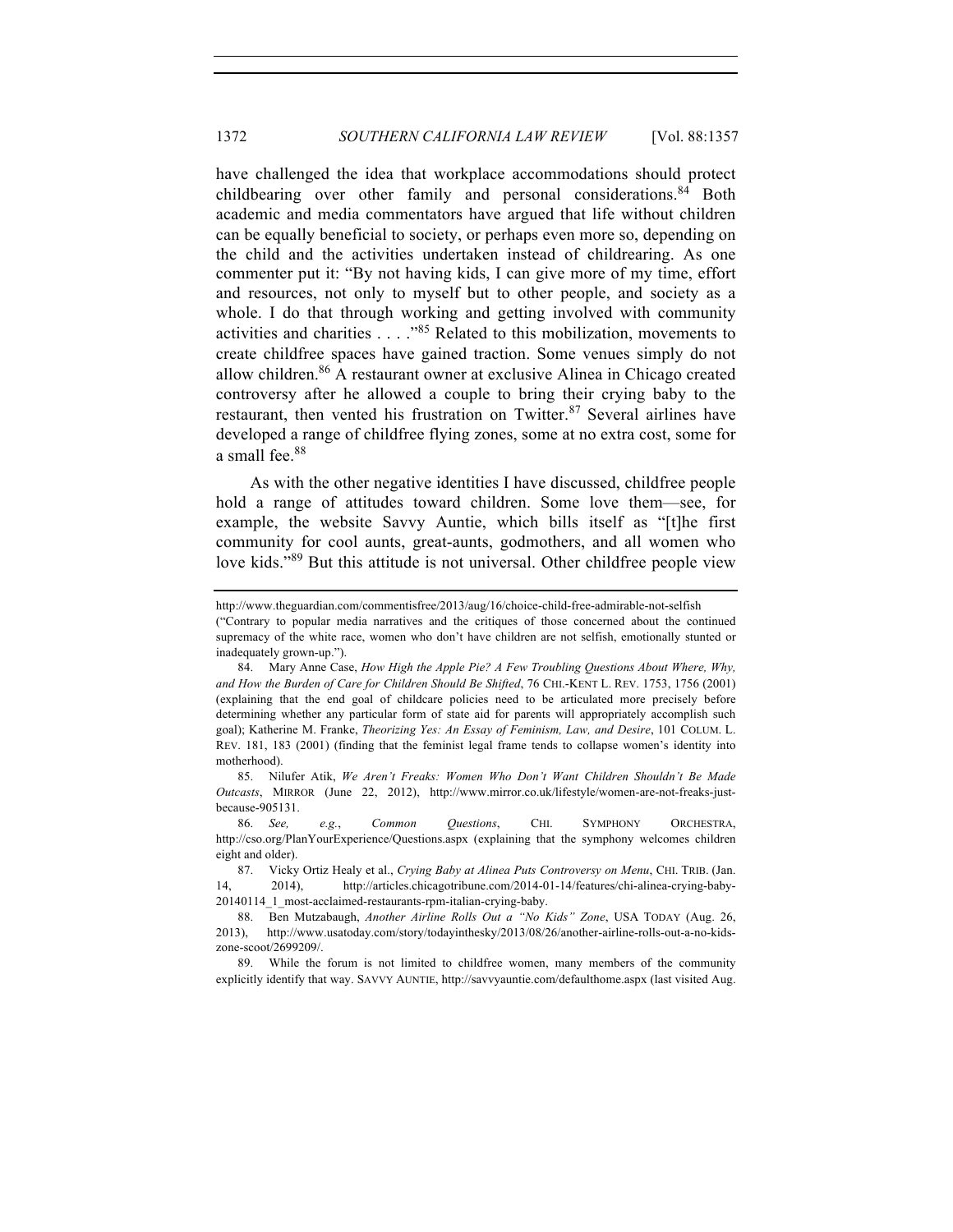children with indifference,  $90$  or affirmatively dislike them.  $91$  And some simply find the question incoherent: as one commentator puts it: "I've always found the phrase 'I like kids' a bit odd. . . . No one ever says, 'don't you like adults?' because that's a stupid question. Obviously not all adults are likable. It's the same with kids"<sup>92</sup>

Central to the thinking of many childfree people is the idea that individual decisions about reproduction deserve universal respect. Such validation, they believe, leads to a wider range of acceptable lifestyles that ultimately benefits both parents and the childfree.

#### B. ADDRESSING NEGATIVE IDENTITY COLLECTIVELY

Addressing negative identity collectively yields a number of analytic benefits. While atheist, asexual, single, and childfree people are quite different in the way they define themselves, both in the actual substantive content of the definition and in the criteria they use to arrive at that substantive content, focusing on the similarities helps us to better understand these identities, their positive counterparts, and the root causes of animus toward negative identity more generally.

One way of looking at the uniqueness of negative identity is both philosophical and conceptual. Negative identity is harder to describe. It is arguably more nebulous, less tangible, and as a result, more likely to fall into cracks in discourse and in law. It is easier to point to the significance of identity defined by particular things—gods, sexual desires, partners, children—than to explain the significance of identity characterized by a lack of those same things. This distinction finds purchase in the legal theory literature, and, consequently, our legal discourse.<sup>93</sup> It is easier to

<sup>25, 2015).</sup> *See also* Bolick, *supra* note 60 ("I've been wondering if we've been witnessing the rise of the aunt.").

<sup>90.</sup> *See, e.g.*, kryptogal, Comment in *Does Having Children Ruin Your Life?*, OPEN SALON (March 31, 2009), http://open.salon.com/blog/kryptogal/2009/03/31/does having children ruin your life (soliciting remarks from commentators on whether having children ruins your life).

<sup>91.</sup> Few people will express this sentiment under their own name, without qualifications (such as "not *all* kids"), but it exists. *See, e.g.*, Anonymous, *The 4 Words of the Pariah*, HEARTLESS BITCHES, http://www.heartless-bitches.com/rants/idontlikekids.shtml (last visited Aug. 25, 2015) ("I don't like children.").

<sup>92.</sup> Bella DePaulo, *Who Are the Adults Without Children and What's the Right Word for Them?*, PSYCHOL. TODAY (Sept. 11, 2010), http://www.psychologytoday.com/blog/living-single/201009/whoare-the-adults-without-children-and-what-s-the-right-word-them (quoting a comment by Lauri).

<sup>93.</sup> Some versions of this sentiment sound in legal positivism. As Leslie Green writes: "According to positivism, law is a matter of what has been posited (ordered, decided, practiced, tolerated, etc.); as we might say in a more modern idiom, positivism is the view that law is a social construction." Leslie Green, *Legal Positivism*, STAN. ENCYCLOPEDIA OF PHIL. (Jan. 3, 2003), http://plato.stanford.edu/entries/legal-positivism/.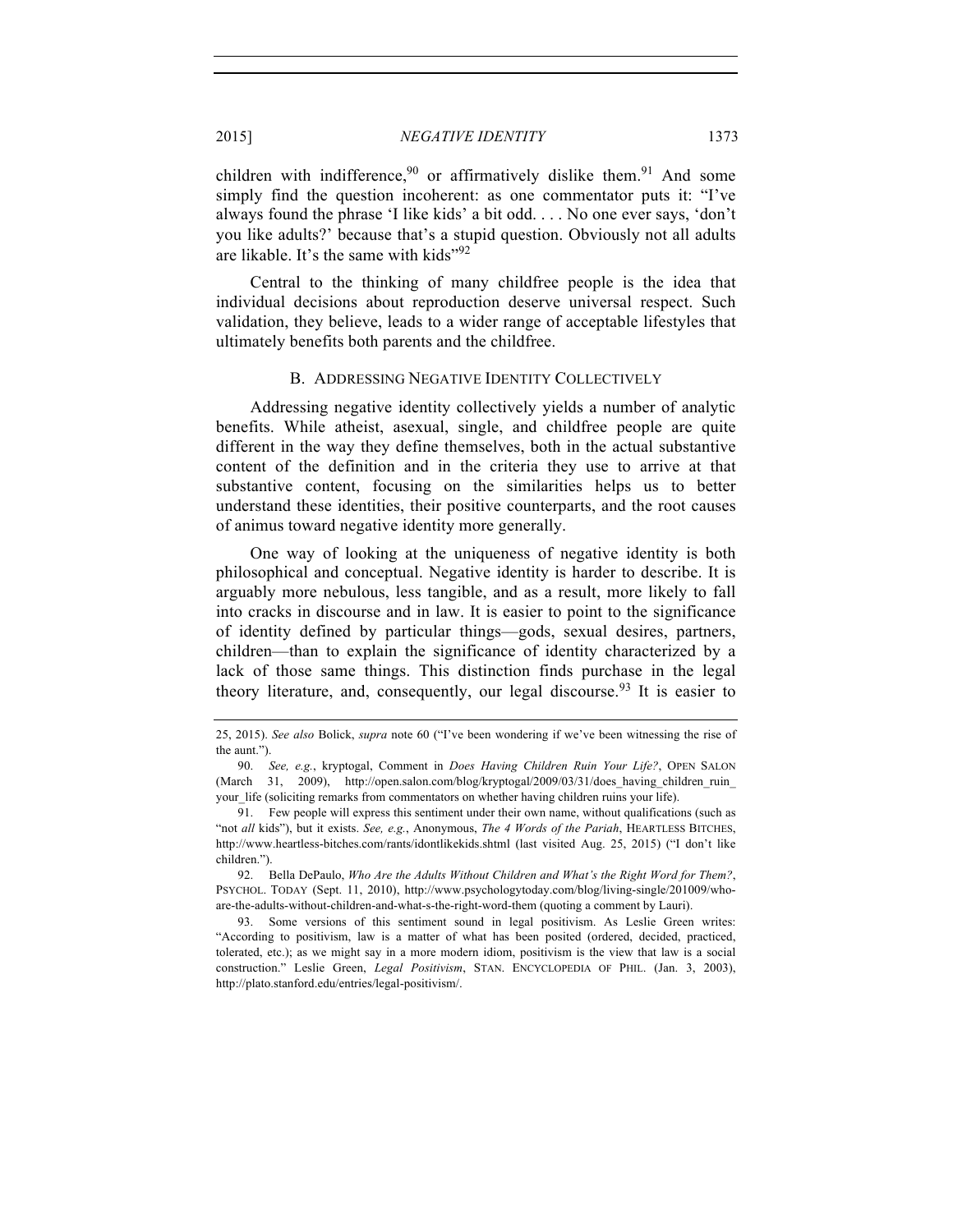legislate or adjudicate an act as opposed to an omission.<sup>94</sup>

Another reason it is useful to consider negative identity collectively is sociological. Ingroup theory posits the existence of "ingroups"—those viewed as sharing particular characteristics or values that comprise a certain identity—and "outgroups"—those viewed as outside the shared identity.<sup>95</sup> In a world of diverse preferences and finite resources, people experience a drive to band together with those like them and form groups with shared interests. In some instances, this involves organizing around shared identity characteristics. For social ingroup members—those with positive religious, sexual, partnership, and parental identities—it is natural to coalesce around shared preferences and to advocate for policies respecting these interests. Such advocacy often relegates outgroup members to the margins. This shared experience of marginalization unifies the four negative identities I have selected for discussion in this Article, making comparative discussion a worthy project.

Negative identity is also viewed—often incorrectly—as more fluid than positive identity. Atheists can convert, people say. Asexuals just need to meet someone who turns them on. Singles can marry. The childfree can have biological or adopted children. Many negative identity group members would likely dispute the claim that their identity is any more fluid than positive identity. People stop believing in religion, they would argue. People change (or discover) their sexual orientation. People divorce, and decide they like being permanently divorced. And not everyone who has children will remain a parent. Nonetheless, the prevailing social perception is that conversions from negative to positive social identity are common, while the reverse is not. Many people see negative identity as unanchored by a socially important thing—religion, sex, partner, child—and thus more likely to change.

Relatedly, negative identity raises questions. If people know that someone is Protestant, gay, married, or a parent, it allows them to place that person in a category that does not immediately lead to additional questions. Negative identity, on the other hand, always leads to more questions. If someone does not have a child, for example, questions remain unanswered against the backdrop of our current social defaults. Is the person trying to have a child? Will they be trying soon? Are they infertile? Do they want

<sup>94.</sup> We might frame this as follows. It is easier to understand the instruction "you must do X" or "you must not do X" instead of "you must do everything *except* X" or "you must not do anything *besides* X."

<sup>95.</sup> *See, e.g.*, Miles Hewstone et al., *Intergroup Bias*, *in* Richard J. Crisp, SOC. PSYCHOL. 323–44 (2002); Marilynn B. Brewers, *The Psychology of Prejudice: Ingroup Love and Outgroup Hate?*, 55 J. OF SOC. ISSUES 429 (1999).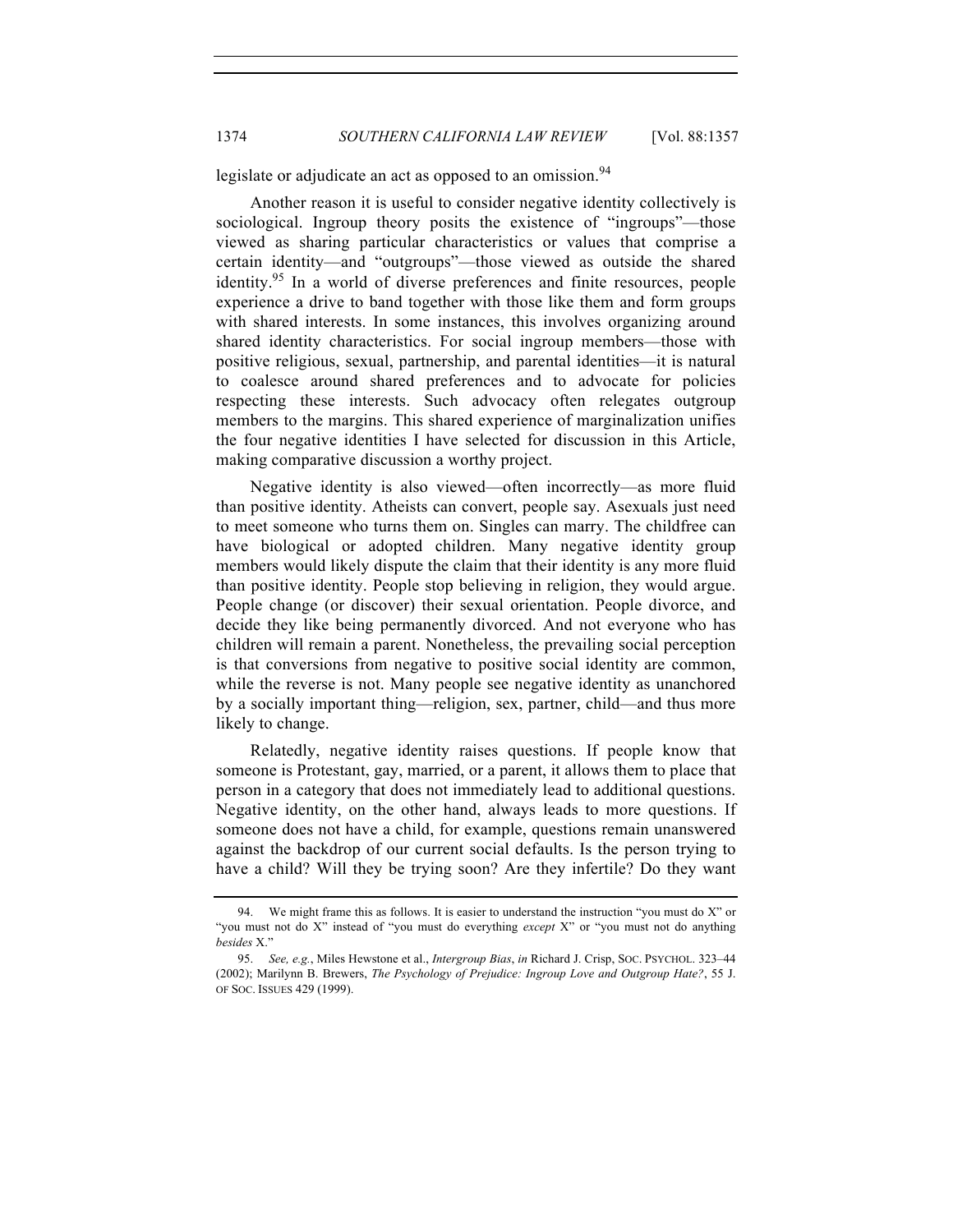children? If not, why not? Are they childfree by choice? If so, why? Not all those to whom such questions might be directed fall within the category of what I call negative identity—for instance, not all people without children are childfree. The point, however, is that prevailing social scripts reflexively subject everyone who *is* categorized within a negative identity group to such questions.

Considering negative identity in the aggregate is also valuable because negative identity spans a continuum of relationships to the positive identity category. Acknowledging this spectrum highlights the similarities among a diverse group of people.

| View toward<br>positive<br><i>identity:</i> | Limited<br>personal<br>appreciation                                                                          | Neutral                                                        | <i>Individual</i><br>revulsion                                | Generalized<br>revulsion                                                 |
|---------------------------------------------|--------------------------------------------------------------------------------------------------------------|----------------------------------------------------------------|---------------------------------------------------------------|--------------------------------------------------------------------------|
| Atheist                                     | I appreciate<br>some aspects of<br>religion (music,<br>community)                                            | I have no<br>need or<br>desire for<br>religion in<br>my life.  | I am repelled<br>by religion on<br>a personal<br>level.       | I am repelled<br>by the fact<br>that anyone<br>has religious<br>beliefs. |
| Asexual                                     | I appreciate<br>some aspects of<br>sex (cuddling,<br>pleasing my<br>partner)                                 | I have no<br>need or<br>desire for<br>sex in my<br>life.       | I am repelled<br>by the idea of<br>participating<br>in sex.   | I am repelled<br>by the idea of<br>anyone having<br>sex.                 |
| Single                                      | I appreciate<br>some partner<br>activities (sex,<br>dating)                                                  | I have no<br>need or<br>desire for a<br>partner in<br>my life. | I am repelled<br>by the idea of<br>having a<br>partner.       | I am repelled<br>by the idea of<br>anyone having<br>a partner.           |
| Childfree                                   | I appreciate<br>interacting with<br>children<br>sometimes<br>(babysitting,<br>meeting friends'<br>children). | I have no<br>need or<br>desire for<br>children in<br>my life.  | I am repelled<br>by the idea of<br>having my<br>own children. | I am repelled<br>by the idea of<br>anyone having<br>children.            |

# TABLE**.** The Negative Identity Spectrum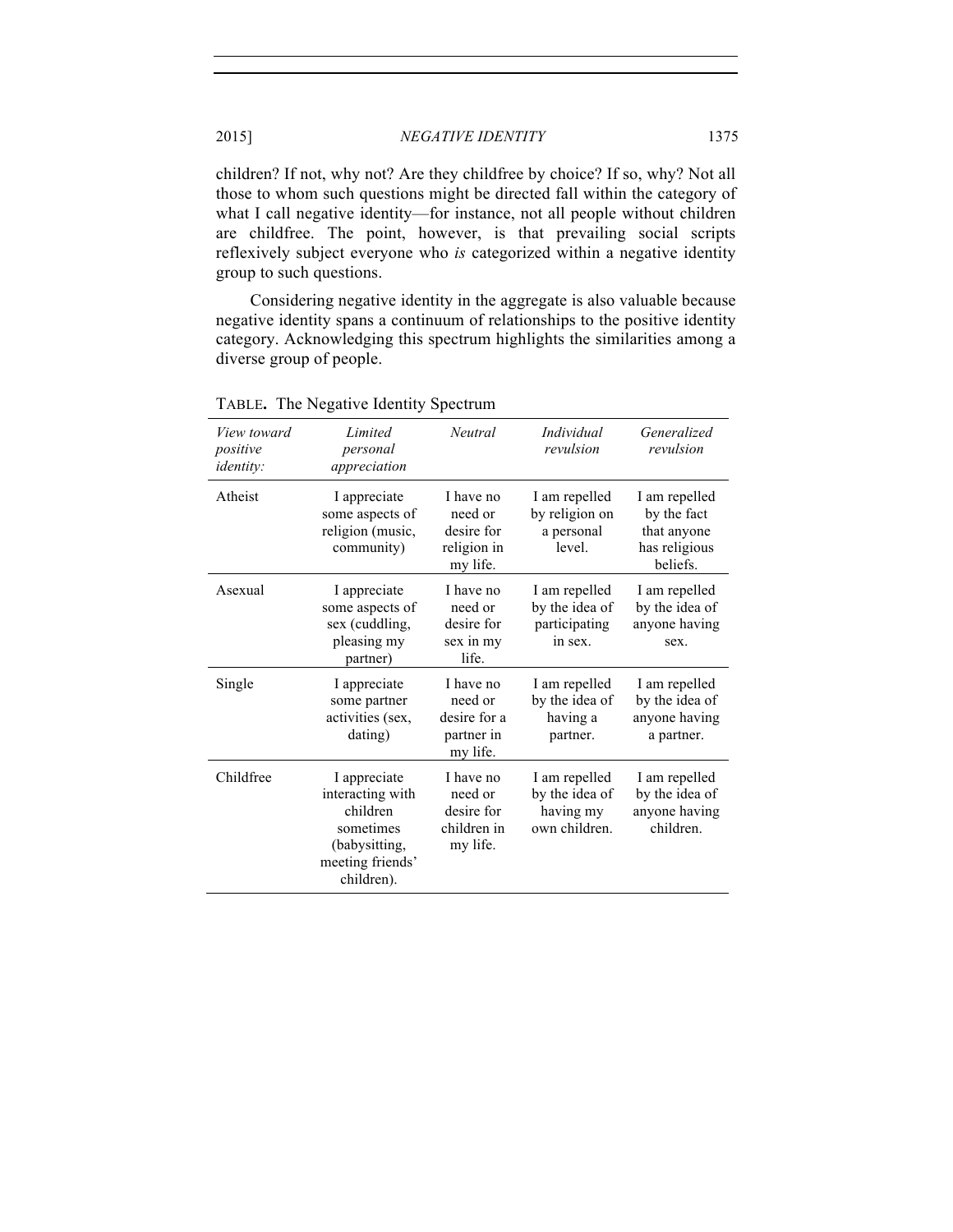In addition to these conceptual reasons that negative identity provides a useful overarching framework, several pragmatic considerations also warrant discussion and set up the next Parts. First, individuals who pass to conceal various forms of negative identity suffer harms that, while not identical, take a similar toll on the self. $96$  Passing might involve a single person alluding to an online dating profile that does not exist, or a childfree person feigning an interest in having children "someday." Likewise, Kenji Yoshino's famous work on covering, or "ton[ing] down a disfavored identity to fit into the mainstream," also applies to people who do not conceal their atheism, asexuality, singleness, or childfree identification, but who avoid drawing attention to that identity.<sup>97</sup> For example, a person's coworkers may know she is an atheist, but she may still avoid drawing attention to that identity by reading a novel at lunch rather than the Christopher Hitchens book she would rather read. Or someone's family may know he identifies as asexual, but he may still refrain from telling them about his participation in an AVEN conference.

Second, individuals whose identity does not include a relationship to something that a majority of society considers important automatically share certain types of experiences. They are marginalized from discourse that presumes that religion, sex, partnership, or children is of universal importance. Across negative identities, this marginalization takes a toll on the self.<sup>98</sup> Feeling as though one is an outcast from society merely for being oneself is a painful experience.<sup>99</sup> Members of negative identity groups experience this ostracism in a more regular, sustained, predictable fashion.

Third, negative identity is a target for animus. While such animus does not always take precisely the same form, individuals who are atheist, asexual, single, or childfree are treated as abnormal or suspect by members of positive identity groups.<sup>100</sup> In Part II, I will elaborate on this experience of discrimination and elaborate on the underlying motive, which has some important similarities across negative identity categories.

Finally—and most importantly for purposes of my project individuals who fall into negative identity categories are disadvantaged in many legal contexts. I will discuss this phenomenon further in Part III. For now, suffice it to say that some of the reasons for this systematic legal disadvantage are common to all negative identity groups. The law is better

<sup>96.</sup> As I will describe in Part II.A.1, *infra*, atheists and asexuals are frequently not "out" to their colleagues, and often not to many of their family and friends.

<sup>97.</sup> KENJI YOSHINO, COVERING: THE HIDDEN ASSAULT ON OUR CIVIL RIGHTS 23(2006).

<sup>98.</sup> *Id.* at 23–35.

<sup>99.</sup> *See id.* at 35–109.

<sup>100.</sup> I will discuss these views further in Part II.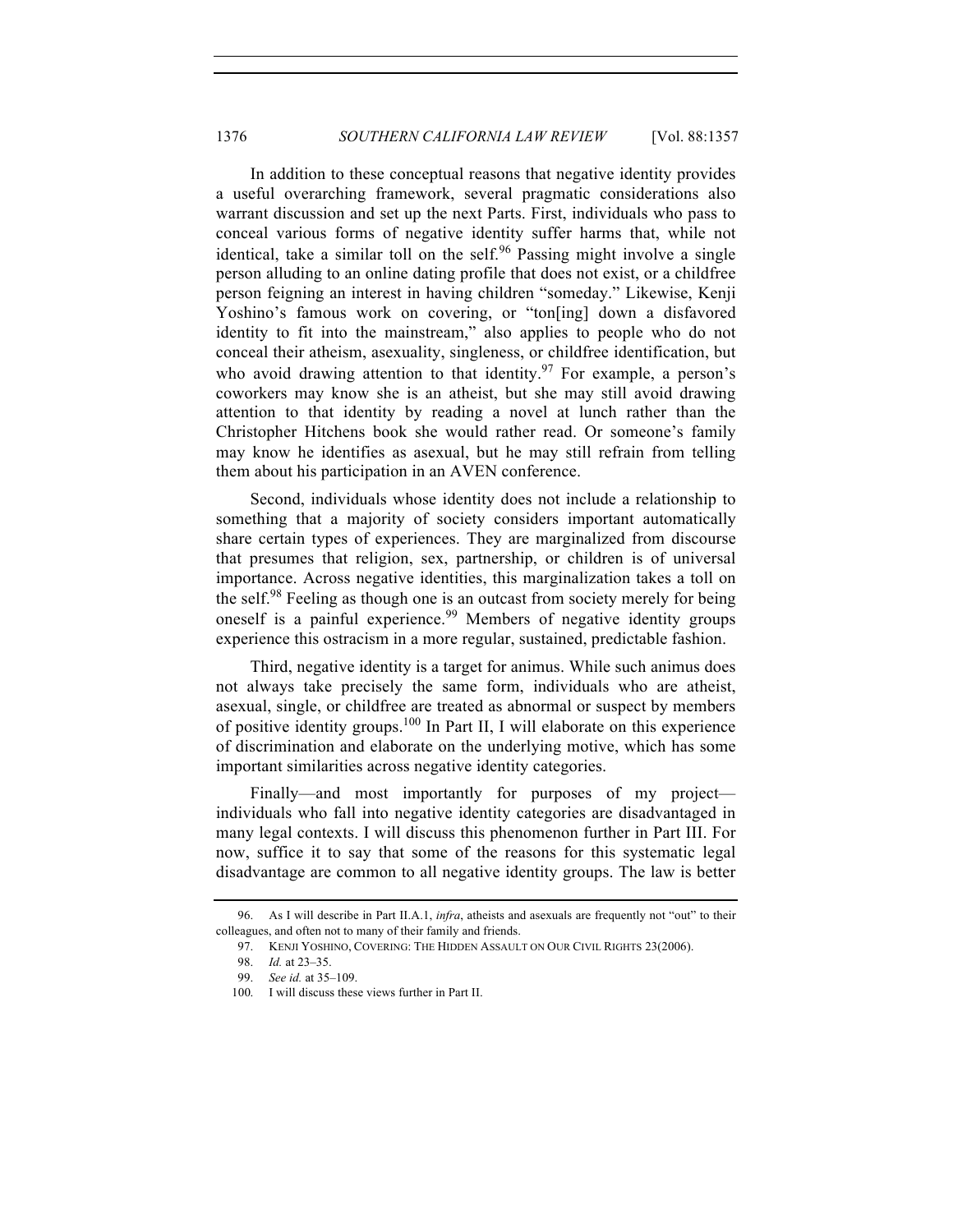at dealing with tangible, concrete things—children, partners, gods, sex. It falters when confronted with the less tangible, particularly when those affected are members of a social minority.

#### II. NEGATIVE IDENTITY AND ANIMUS

Negative identity is subject to animus and bias. Given that such animus is sometimes overlooked or minimized, this Part catalogs animus against atheist, asexual, single, and childfree people. It then offers some explanations for why negative identity provokes animus.

#### A. NEGATIVITY TOWARD NEGATIVE IDENTITY

This Section documents negative attitudes and behavior toward members of negative identity groups—specifically, toward atheist, asexual, single, and childfree people. For all four groups, animus against the negative identity category has deep historical roots and continues to experience significant bias and negative treatment. One point of clarification: I am not minimizing or trivializing the negative treatment of religious people, sexual people (primarily sexual minorities), married people, and parents. The harms to these groups are real and welldocumented, but they are not my focus here.

1. Atheist

Atheists have long met with suspicion and mistrust in American society. In his influential work "A Letter Concerning Toleration," John Locke argued that all religions deserved "toleration," but that atheism did not:

[T]hose are not at all to be tolerated who deny the being of a God. Promises, covenants, and oaths, which are the bonds of human society, can have no hold upon an atheist. The taking away of God, though but even in thought, dissolves all; besides also, those that by their atheism undermine and destroy all religion, can have no pretence of religion whereupon to challenge the privilege of a toleration.<sup>101</sup>

For the most part, Locke's views paralleled those of his contemporaries. Before the French Revolution, atheism was virtually nonexistent in America: "The known unbelievers of Europe and America before the French Revolution numbered fewer than a dozen."<sup>102</sup> And while atheists increased in number after the revolution ended in 1799, it remained

<sup>101.</sup> JOHN LOCKE, A LETTER CONCERNING TOLERATION (William Popple trans. 1689).

<sup>102.</sup> JAMES C. TURNER, WITHOUT GOD, WITHOUT CREED: THE ORIGINS OF UNBELIEF IN AMERICA 44 (Johns Hopkins Univ. Press 1986).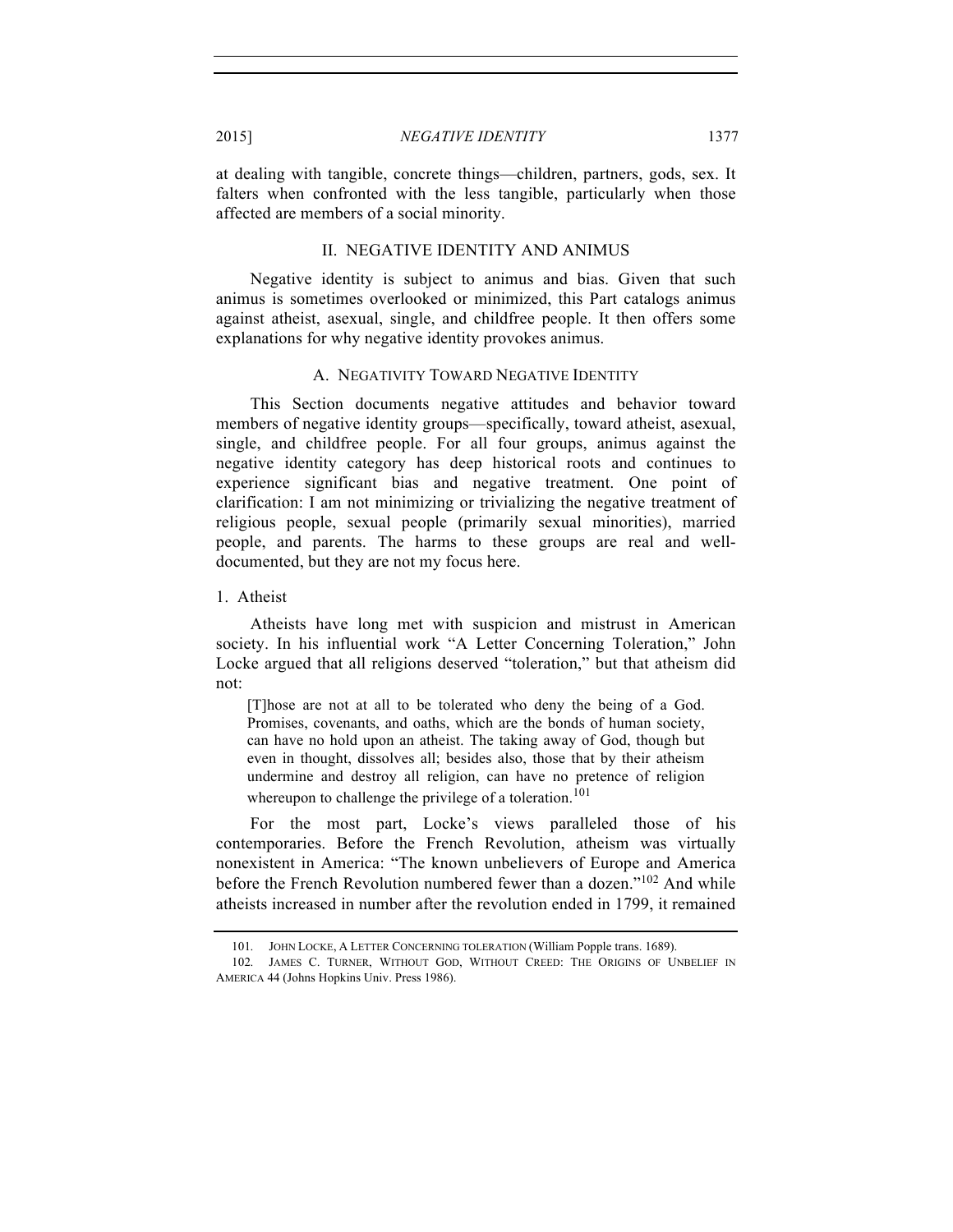true that "an outright rejection of all conceptions of God was politically untenable. $103$  Joel Barlow, who some identify as America's first atheist, found his views marginalized; at the time, the designation "atheist" was an insult and a slur.<sup>104</sup>

Nor did atheists enjoy high esteem in the courts. In 1837, for example, one judge described blasphemy as "a gross offence against society on account of its tendency to disturb the public peace." $105$  The same court concluded "that the religion of the people of Delaware *is Christian*."<sup>106</sup> Indeed, as late as 1917, a Note published in the *Harvard Law Review* discussed the "legality" of atheism.<sup>107</sup> Part III will discuss legal regimes related to atheism in more detail; here, the point is simply that the legality of atheism was sufficiently debatable to warrant research and commentary less than a century ago.

In recent years, many would agree that American culture has grown more secular.<sup>108</sup> But this is not to say atheists are more popular than they used to be. Rather, atheism is "the glaring exception to the general rule of increasing social tolerance over the last thirty years of the twentieth century."<sup>109</sup>

Research reveals consistently negative attitudes toward atheists. In the political sphere, a recent poll revealed that atheism was the characteristic most likely to make people less likely to vote for a political candidate.<sup>110</sup> Fifty-three percent of people would be less likely to vote for an atheist candidate—more than for someone who had an extramarital affair (35%), was gay or lesbian  $(27\%)$ , or used marijuana  $(22\%)$ .<sup>111</sup> While these figures represent an improvement over 2007—when a similar poll found that fully 63% would be less likely to vote for an atheist person—they also reveal

111. *Id.*

<sup>103.</sup> RICHARD BUEL JR., JOEL BARLOW: AMERICAN CITIZEN IN A REVOLUTIONARY WORLD 35 (2011).

<sup>104.</sup> *Id.*

<sup>105.</sup> State v. Chandler, 2 Del. (2 Harr.) 553, 553 (1837).

<sup>106.</sup> *Id.* at 567 (emphasis in original).

<sup>107.</sup> Note, *The Legality of Atheism*, 31 HARV. L. REV. 289, 293 (1917).

<sup>108.</sup> *See Religion*, GALLUP, http://www.gallup.com/poll/1690/religion.aspx (last visited Aug. 25, 2015) (showing that the percentage of Americans who say religion is "not very important" in their lives has doubled to 22% since 1999 and citing polls that indicate, among other things, that a growing percentage of Americans do not attend church and religion unimportant in their life).

<sup>109.</sup> Edgell et al., *supra* note 17, at 215.

<sup>110.</sup> *For 2016 Hopefuls, Washington Experience Could Do More Harm than Good*, PEW RESARCH CTR. (May 19, 2014), http://www.people-press.org/2014/05/19/for-2016-hopefulswashington-experience-could-do-more-harm-than-good/.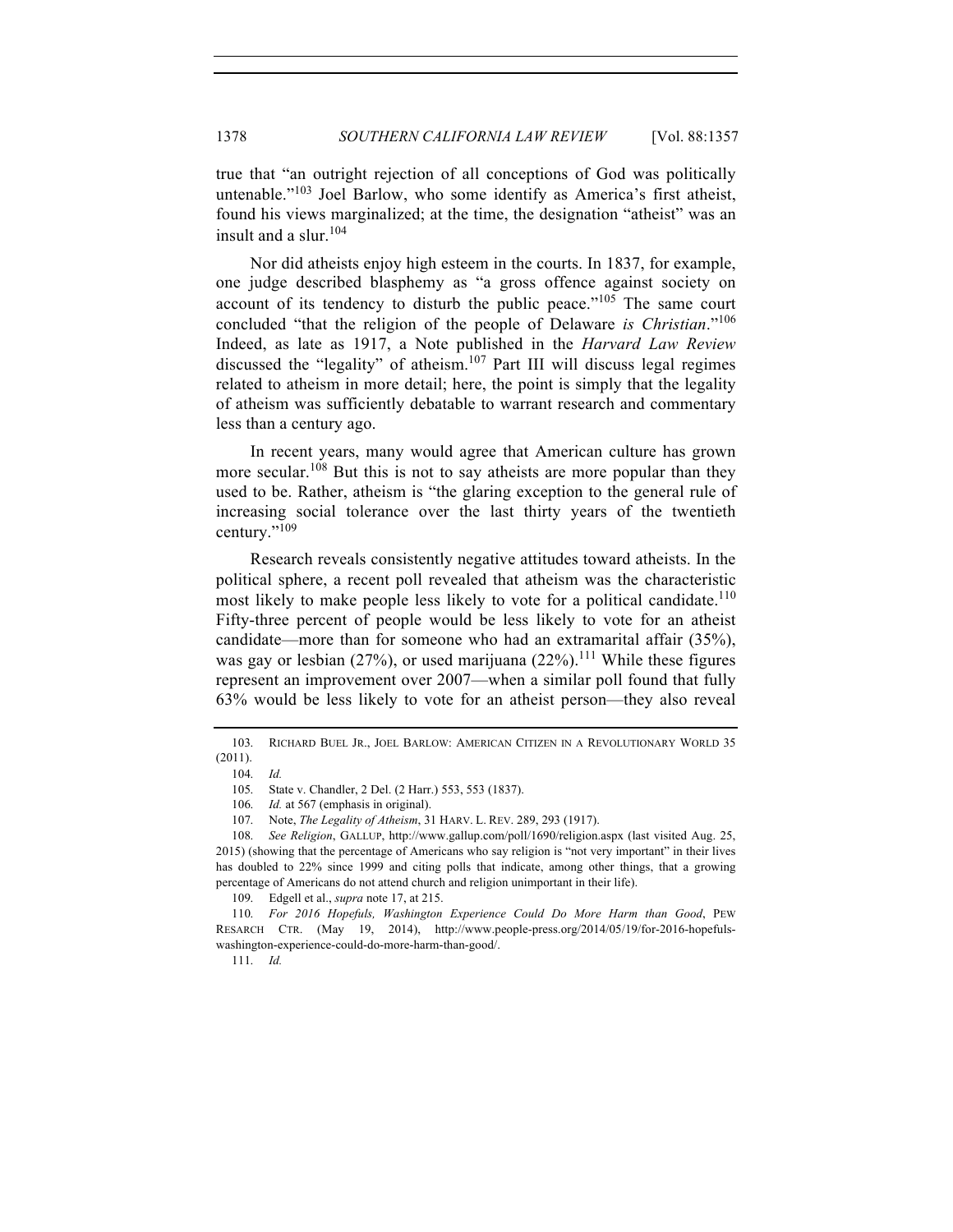that much animosity remains.<sup>112</sup>

Similarly, a much-cited study found that, "out of a long list of ethnic and cultural minorities, Americans are less willing to accept intermarriage with atheists than with any other group, and less likely to imagine that atheists share their vision of American society."<sup>113</sup> When presented with a lengthy list of religions, races, ethnicities, and sexual orientations, survey respondents were most likely to say that atheists disagreed with their vision of society (39.6%), followed by Muslims (26.3%) and homosexuals  $(22.6\%)$ .<sup>114</sup> Likewise, survey respondents were most likely to say they would disapprove if their child wanted to marry an atheist (47.6%), with the next most frequent responses Muslim (33.5%) and African American (27.2%).115 Another recent Pew poll found that 49% of Americans would not want an atheist as an in-law.116 By way of comparison, only 14% would be upset about an in-law without a college degree and less than 10% about a person from the opposing political party. $117$  Indeed, even believers who do not belong to a specific religious group view atheists as untrustworthy. $118$ 

Sociologists have identified a common belief in a "religious convergence" during the twentieth century, which posits America as a nation of diverse religious views that nonetheless yield consensus on basic values—what researchers have termed the "common creed."<sup>119</sup> Under this theory, people express hostility toward atheists because they disrupt this emerging narrative. This explains why tolerance of religious difference has increased dramatically in recent years, while tolerance for atheism has increased only slightly during the same time period.<sup>120</sup> Indeed, recent increased tolerance for religious diversity "may have heightened awareness

<sup>112.</sup> *See* Cathy Lynn Grossman, *More Americans Willing to Vote for an Atheist President*, WASH. POST (MAY 20, 2014), http://www.washingtonpost.com/national/religion/more-americans-willing-tovote-for-an-atheist-president/2014/05/20/4a73d900-e05c-11e3-9442-54189bf1a809\_story.html

<sup>(&</sup>quot;Atheists are still the most mistrusted group in the U.S., and a godless politician is still the least likely candidate to win votes in a presidential election.").

<sup>113.</sup> Edgell et al., *supra* note 17, at 216.

<sup>114.</sup> *Id.* at 218.

<sup>115.</sup> *Id.*

<sup>116.</sup> PEW RESEARCH CENTER, POLITICAL POLARIZATION IN THE AMERICAN PUBLIC 48–49 (June 12, 2014).

 <sup>117.</sup> *Id.*

118. *See* Will Gervais, *In Godlessness We Distrust: Using Social Psychology to Solve the Puzzle of Anti-Atheist Prejudice*, 7 SOC. & PERSONALITY PSYCHOL. COMPASS 366, 372 (2013) ("Believers consistently distrust atheists.").

<sup>119.</sup> Edgall et al., *supra* note 17, at 216.

<sup>120.</sup> STEVE FARKAS ET AL., FOR GOODNESS' SAKE: WHY SO MANY WANT RELIGION TO PLAY A GREATER ROLE IN AMERICAN LIFE 35–36 (2001).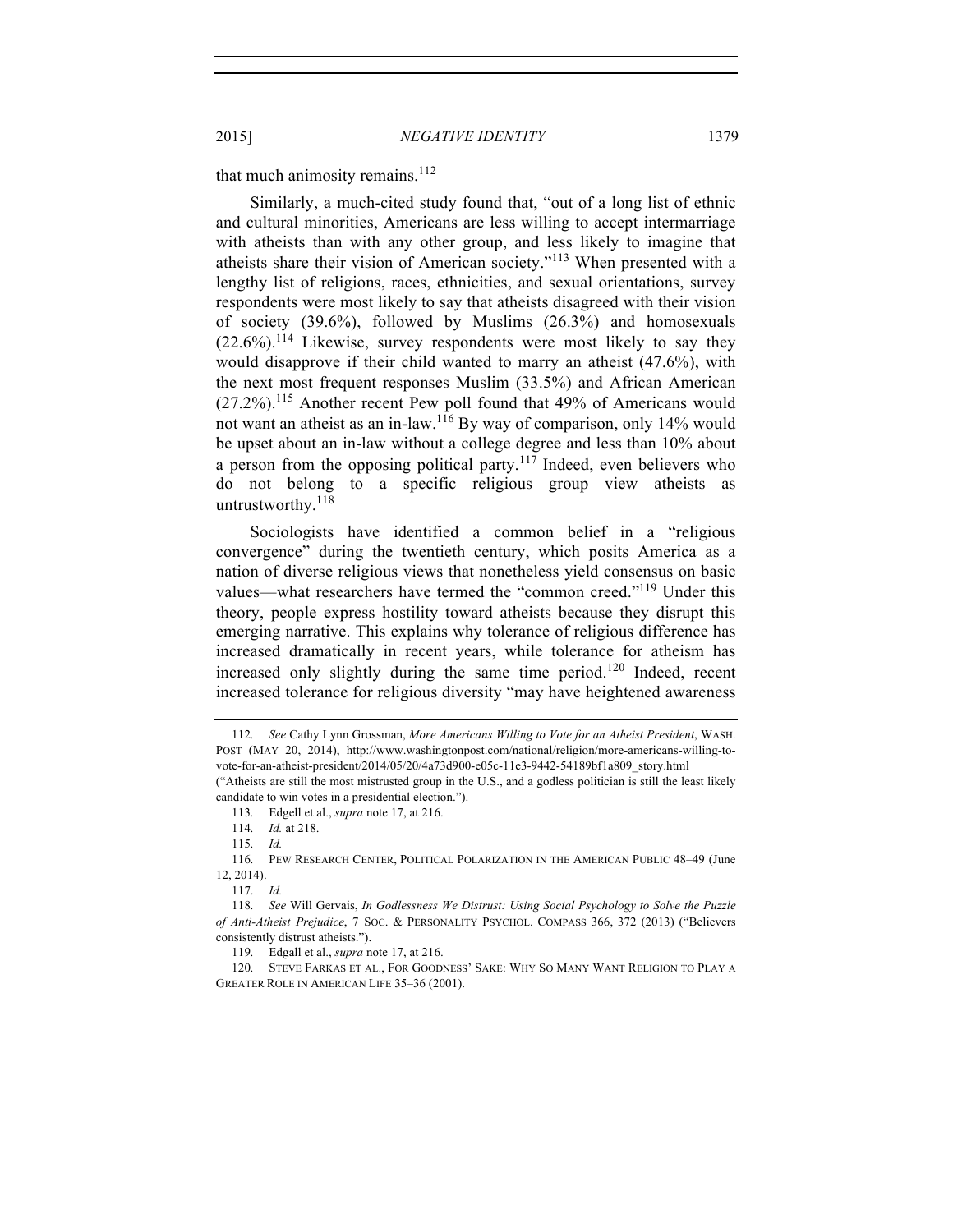of religion itself as a basis for solidarity in American life and sharpened the boundary between believers and nonbelievers in our collective imagination."<sup>121</sup>

Whatever the reason, the realities of American society bear out the attitudes expressed in research and polls. Americans remain mistrustful of atheists in public office. We have never had an atheist president.<sup>122</sup> There are currently no admitted atheists in Congress, and only one in state legislatures—Nebraska's Ernie Chambers.<sup>123</sup> Longtime Massachusetts Representative Barney Frank came out as an atheist in 2013, after he left Congress<sup>124</sup>; it is significant that he felt comfortable coming out as gay in 1985, yet waited nearly thirty years to make his atheism public. By some accounts, former California Representative Pete Stark is the only atheist to serve openly in Congress.<sup>125</sup> But Stark identifies himself as "a Unitarian who does not believe in a Supreme Being"—hardly a ringing endorsement of atheism.<sup>126</sup> A particularly revealing example is Cecil Bothwell, an atheist city councilman from North Carolina, whose opponents attempted to prevent him from taking office on the ground that a state constitutional provision barred it,  $127$  notwithstanding that the Supreme Court has unequivocally held that such provisions violate the Establishment Clause.128 Although Bothwell eventually took his oath and assumed office, it is telling that, in 2009, people thought it politically acceptable—to say nothing of legally valid—to express the view that atheists are unfit for office.

Many public organizations and events explicitly or implicitly exclude atheists. Atheists are often omitted from public ceremonies that include

<sup>121.</sup> Edgell et al., *supra* note 17, at 212.

<sup>122.</sup> Michael Lipka, *Americans Are Somewhat More Open to the Idea of an Atheist President*, PEW RESEARCH CTR. (May 29, 2014), http://www.pewresearch.org/fact-tank/2014/05/29/americans-aresomewhat-more-open-to-the-idea-of-an-atheist-president/ (citing research that indicates many Americans remain uncomfortable with electing a president who does not believe in God).

<sup>123.</sup> Nick Wing, *Here Are All the Atheists in Congress*, HUFFINGTON POST (Sept. 19, 2013), http://www.huffingtonpost.com/2013/09/19/atheists-in-congress\_n\_3944108.html.

<sup>124.</sup> Mary Elizabeth Williams, *Barney Frank's Atheist Triumph*, SALON (Aug. 5, 2013), http://www.salon.com/2013/08/05/barney\_franks\_atheist\_triumph/.

 <sup>125.</sup> Charles Mahtesian, *Non-believers on Rise in Congress*, POLITICO (Jan. 5, 2014), http://www.politico.com/blogs/charlie-mahtesian/2013/01/nonbelievers-on-rise-in-congress-153418.html.

<sup>126.</sup> Carla Marinucci, *Stark's Atheist Views Break Political Taboo*, SFGATE. (Mar. 14, 2007, 4:00 AM), http://www.sfgate.com/politics/article/Stark-s-atheist-views-break-political-taboo-2570270.php.

<sup>127.</sup> *See* N.C. CONST, art. VI, § 8; David Zucchino, *Councilman Under Fire for Atheism*, L.A. TIMES (Dec. 20, 2009), http://articles.latimes.com/2009/dec/20/nation/la-na-hometown-asheville20- 2009dec20.

<sup>128.</sup> Torcaso v. Watkins, 367 U.S. 488 (1961).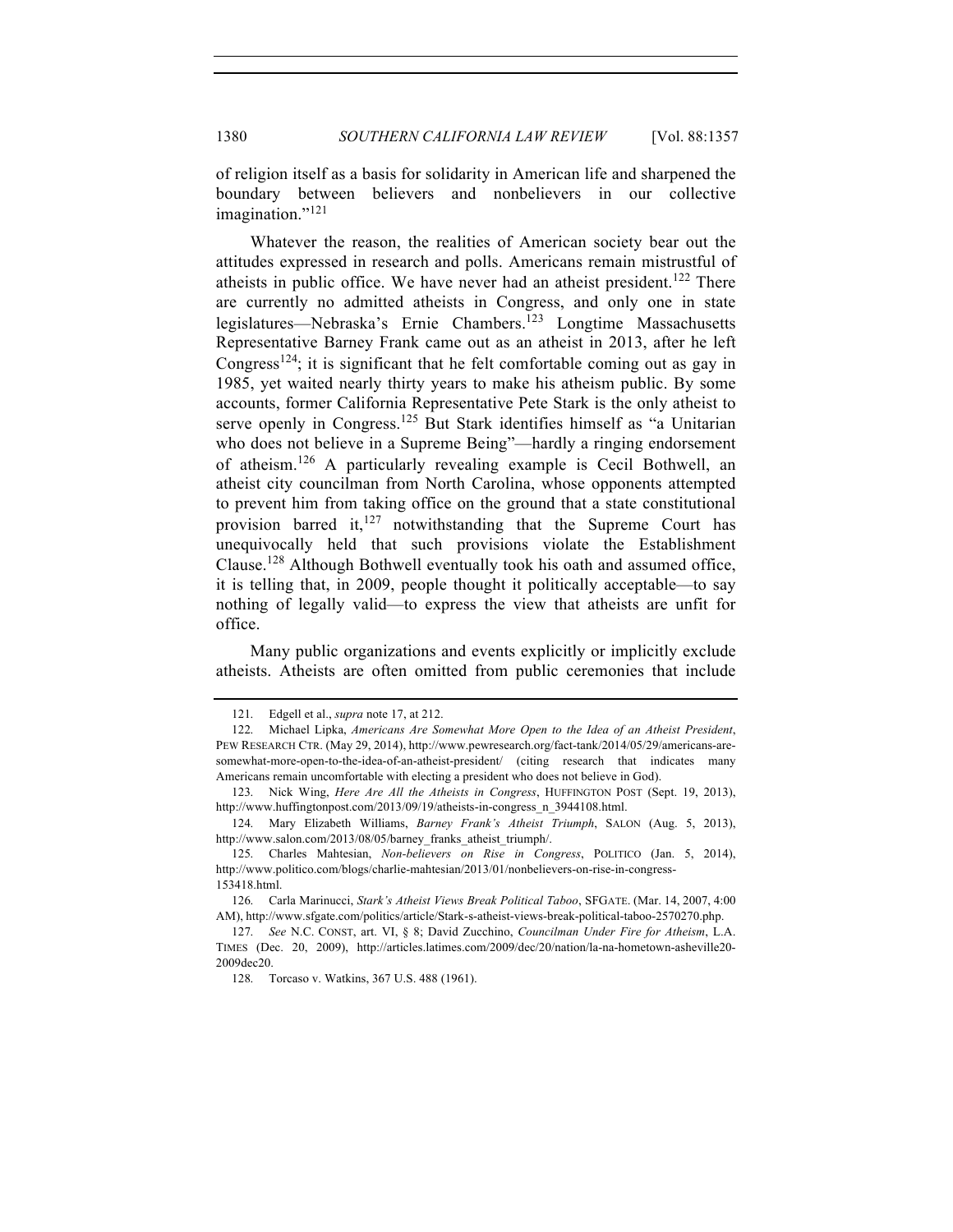representatives from many religions.<sup>129</sup> And even when atheists are nominally included, their inclusion does not always take place on equal footing.<sup>130</sup> Likewise, many private organizations exclude atheists, such as the Boy Scouts,<sup>131</sup> the Freemasons,<sup>132</sup> the Elks,<sup>133</sup> and many others.<sup>134</sup> The reason for exclusion is often simply that nonreligion is incompatible with the organization's goals. Moreover, even for many organizations that do not explicitly require religious belief, religion is an informal norm among members.

Perhaps most telling is the reluctance of atheists themselves to identify publicly as atheist. Despite the relatively privileged social status atheists occupy,  $135$  many report such reluctance.<sup>136</sup> The nontrivial fear of openly expressing atheist identity to family, friends, neighbors, and colleagues is often a sufficient deterrent for atheists to conceal their identity. Atheists have recently gained political and social salience.<sup>137</sup> But a great deal of discourse continues to disparage atheists, reinforcing the negative attitudes described in this section and legitimizing acts of overt discrimination.

#### 2. Asexual

Historically, asexuals have not been subject to wide-ranging discrimination. Elizabeth Abbott suggests that asexual people existed but

<sup>129.</sup> *See, e.g.*, Program, *Healing Our City*, April 18, 2013 ("interfaith" service commemorating Boston Marathon bombing excludes atheists).

<sup>130.</sup> Consider President Obama's Interfaith and Community Service Campus Challenge: while the President explicitly stated that the initiative should include atheists, agnostics and humanists, a faithbased program does not treat those without faith equally.

<sup>131.</sup> *See Duty to God Breakfast*, BOY SCOUTS OF AMERICA, http://www.scouting.org/NationalAnnualMeeting/events.aspx (last visited Aug. 25, 2015) (providing for a breakfast reinforcing a scout's duty to God and honoring youths of various faiths).

<sup>132.</sup> Josh L. Rubin, *For No Atheist May Be Made a Freemason*, REVIEW OF FREEMASONRY, http://www.freemasons-freemasonry.com/atheism-freemasonry.html ("If an Atheist were to join the Craft, he would find that he would be not able to fully understand even part of the esoteric mysteries which bind Masons together.").

<sup>133.</sup> *See* Billie Sieg, *Freethinker Rebuffed by Elks Club*, FREEDOM FROM RELIGION FOUND., http://ffrf.org/about/getting-acquainted/item/12759-freethinker-rebuffed-by-elks-club (providing that an atheist was denied membership in Elks).

<sup>134.</sup> *See, e.g.*, Jessica Chasmar, *CPAC Reverses Decision, Bans Atheist Group,* WASH. TIMES (Feb. 25, 2014), http://www.washingtontimes.com/news/2014/feb/25/cpac-reverses-decision-allowatheists-report/In 2014 (CPAC banned atheist organization from attending annual conference); *Activities Manual*, SIGMA CHI 3, http://sigmachi.org/sites/default/files/Sigma%20Chi%20Activities% 20Manual\_5.21.12.pdf (last visited Aug. 24, 2015) (members of Sigma Chi fraternity must believe in God); *Membership*, SHRINERS, http://www.mohammedshriners.org/#!units/cjs3 (Shriners must believe in God).

<sup>135.</sup> Tebbe, *supra* note 4, at 1121–22.

<sup>136.</sup> *Id*.

<sup>137.</sup> *See supra* Part I.A.1.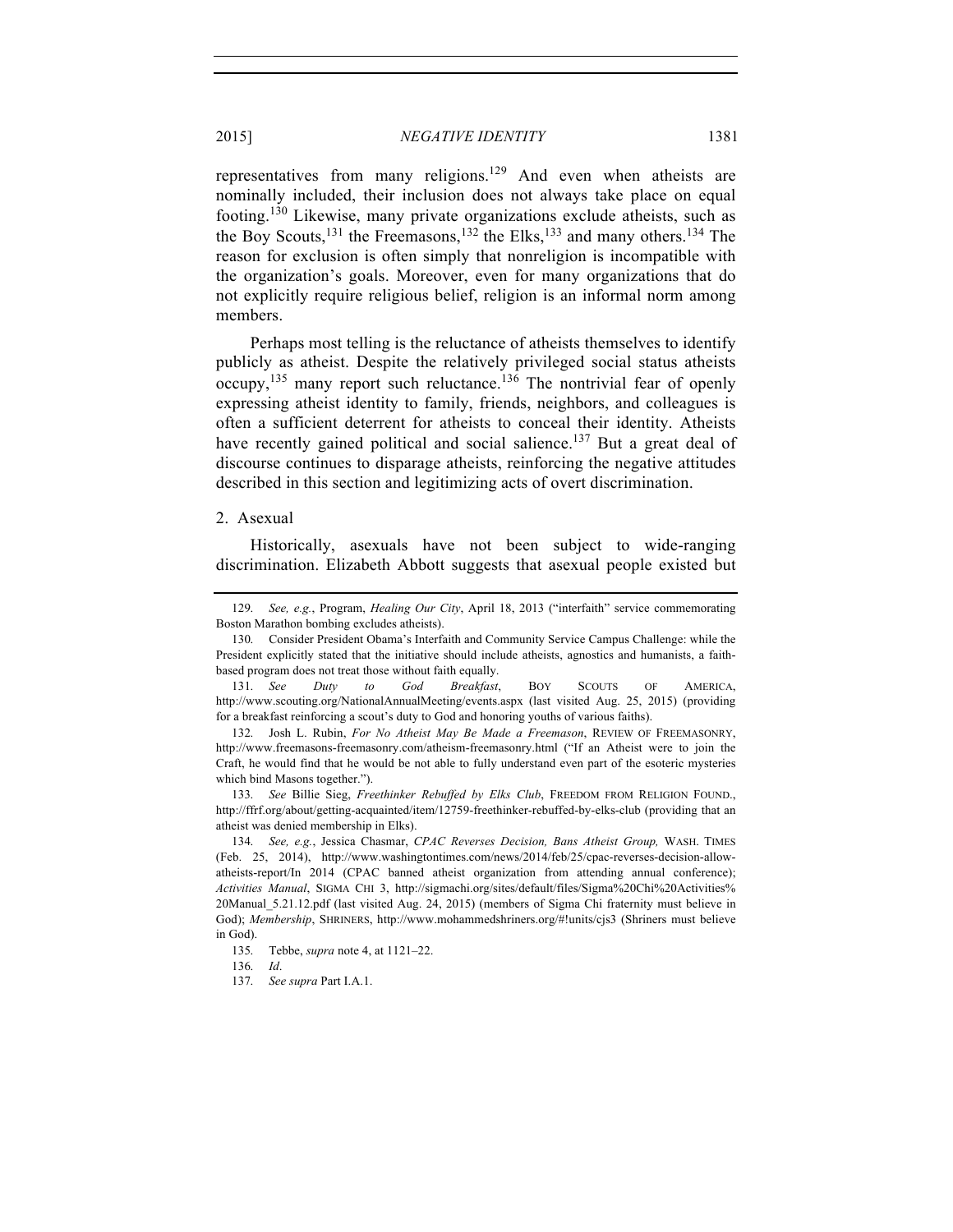largely escaped attention: perhaps they never married; perhaps they entered sexless marriages; perhaps they had sex without wanting to.<sup>138</sup> Yet even historically, a failure to engage in sex met with suspicion; for example, a failure to consummate a marriage was viewed as an insult to the sacrament of marriage.<sup>139</sup>

As asexuality has gained attention, animus has increased. Recent research has found that heterosexual people view asexual people more negatively than individuals of any other category.<sup>140</sup> The study found that heterosexuals view homosexuals most positively, then bisexuals, with asexuals last<sup>141</sup>

Asexuals report less discrimination in traditional contexts, such as the workplace, than other groups. A small study of thirty-nine asexuals found that most participants responded that a question about workplace discrimination was not applicable to them.<sup>142</sup> As Emens observes, however, the results are open to interpretation because most participants were not open about their asexuality to their colleagues—only 13.6% of the subjects' work peers actually knew they were asexual.<sup>143</sup> If most asexuals are passing as sexuals at work, it would explain participants' response that the question was not applicable as well as the fact that they did not experience discrimination on account of sexual orientation.<sup>144</sup>

While academic research about discrimination against asexuals is relatively thin, anecdotal evidence supports the existence of animus directed at asexuals. At its extreme, such animus sometimes takes the form of sexual violence designed to eradicate asexualism. Case law hints at such attempts at so-called "corrective rape": in *State v. Dutton*, for example, a rape complainant stated that she approached the pastor of her church for help with a variety of emotional and psychological issues.<sup>145</sup> Her pastor subsequently had sex with her repeatedly and told her that "sexual contact and intercourse would be consistent with her treatment because it would remove her inhibitions about sex during her menstrual period," that "sexual

<sup>138.</sup> *See generally* ELIZABETH ABBOTT, A HISTORY OF CELIBACY (2001).

<sup>139.</sup> *Id.* at 355.

<sup>140.</sup> *See* Cara C. MacInnis & Gordon Hodson, *Intergroup Bias Toward "Group X": Evidence of Prejudice, Dehumanization, Avoidance, and Discrimination Against Asexuals*, 6 GROUP PROCESSES & INTERGROUP REL. 725, 731 (2012).

<sup>141.</sup> *Id.*

<sup>142.</sup> Sephanie B. Gazzola & Melanie A. Morrison, *Asexuality: An Emergent Sexual Orientation*, *in* SEXUAL MINORITY RESEARCH IN THE NEW MILLENNIUM 21, 31–32 (Todd G. Morrison et al. eds. 2013).

<sup>143.</sup> Emens, *supra* note 30, at 368 & n.386.

<sup>144.</sup> *Id.*

<sup>145.</sup> State v. Dutton, 450 N.W.2d 189, 191–92 (Minn. Ct. App. 1990).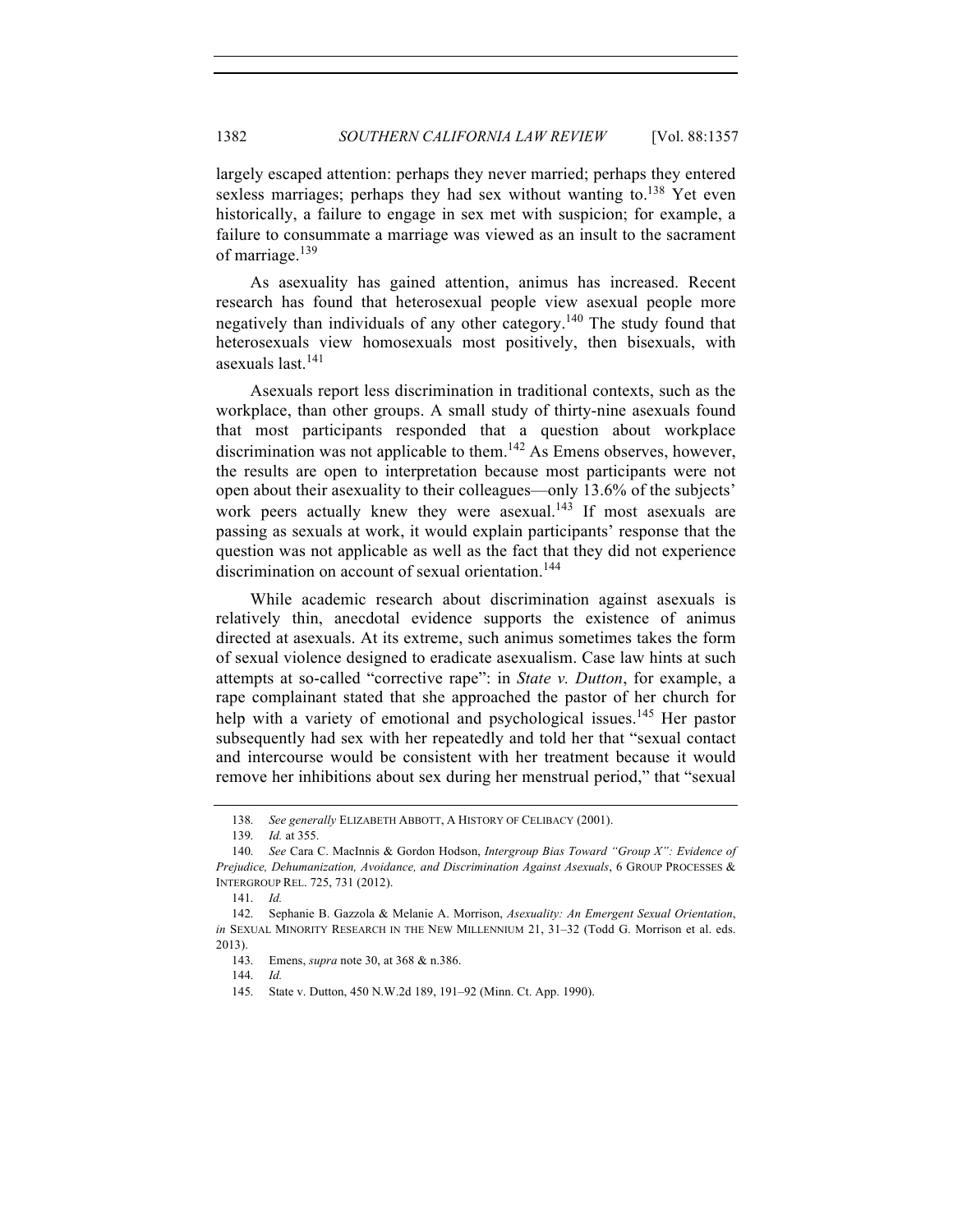contact . . . could set her free," and that "he knew she was 'hung up' sexually."<sup>146</sup> Perhaps most tellingly, the pastor "assured her during months of counseling that sex was a gift from God *in response to her stated desire to be asexual*."<sup>147</sup>

This judicial account of a possible corrective rape parallels other anecdotal accounts. In a thoughtful series of columns examining asexuals, Dominique Mosbergen recounts several such attempts.<sup>148</sup> Self-identified asexual Julie Decker, now an activist, recalls how, at age nineteen, a male friend tried to "fix" her by sexually assaulting her—as she puts it, "He was basically saying that I was somehow broken and that he could repair me with his tongue and, theoretically, with his penis."<sup>149</sup> Others have emphasized that asexual men (and men generally) can also be victims of corrective rape.<sup>150</sup> And in a 2011 poll on the AVEN message board, 12.58% of asexual women reported being "threatened with sexual assault because of their asexuality."<sup>151</sup>

Other animus takes the form of denial that asexuality exists. Contrary to the bulk of medical research,<sup>152</sup> one doctor claims: "Sex is a natural drive, as natural as the drive for sustenance and water to survive. It's a little difficult to judge these folks as normal."<sup>153</sup> Skepticism is much higher in the general population. Relatedly, even those who believe asexuality exists are openly condescending about the political importance of the identity or its status as a target of animus. Dan Savage says: "[Y]ou've got the gays marching for the right to be cocksucking homosexuals, and then you have the asexuals marching for the right to not—do anything. You just need to stay home, and not do anything."<sup>154</sup>

Moreover, the stereotypes associated with asexuals are highly

 <sup>146.</sup> *Id.*

<sup>147.</sup> *Id.* at 192 (emphasis added).

<sup>148.</sup> Dominique Mosbergen, *Battling Asexual Discrimination, Sexuel Violence and 'Corrective' Rape*, HUFFINGTON POST (June 20, 2013), http://www.huffingtonpost.com/2013/06/20/asexualdiscrimination\_n\_3380551.html.

<sup>149.</sup> *Id*.

<sup>150.</sup> *See* Marie S. Crosswell, *Men, Masculinity, Asexuality, and Rape*, THINKING ASEXUAL (2011), http://thethinkingasexual.wordpress.com/2012/04/02/men-masculinity-asexuality-and-rape/.

<sup>151.</sup> *Have You Ever Been Threatened with Sexual Assault Because of Your Asexuality?*, ASEXUAL VISIBILITY & EDUC. NETWORK (June 7, 2011), http://www.asexuality.org/en/topic/62338-have-youever-been-threatened-with-sexual-assault-because-of-your-asexuality/page-2.

<sup>152.</sup> *See* Mary Duenwald, *For Them, Just Saying No Is Easy*, N.Y. TIMES (June 9, 2005), http://www.nytimes.com/2005/06/09/fashion/thursdaystyles/09asexual.html? r=0 (discussing H.S.D.D.—hypoactive sexual desire disorder).

<sup>153.</sup> *Id.* (equating lack of sexual desire to a lack of appetite for food)*.*

<sup>154.</sup> (A)SEXUAL (Arts Engine 2011).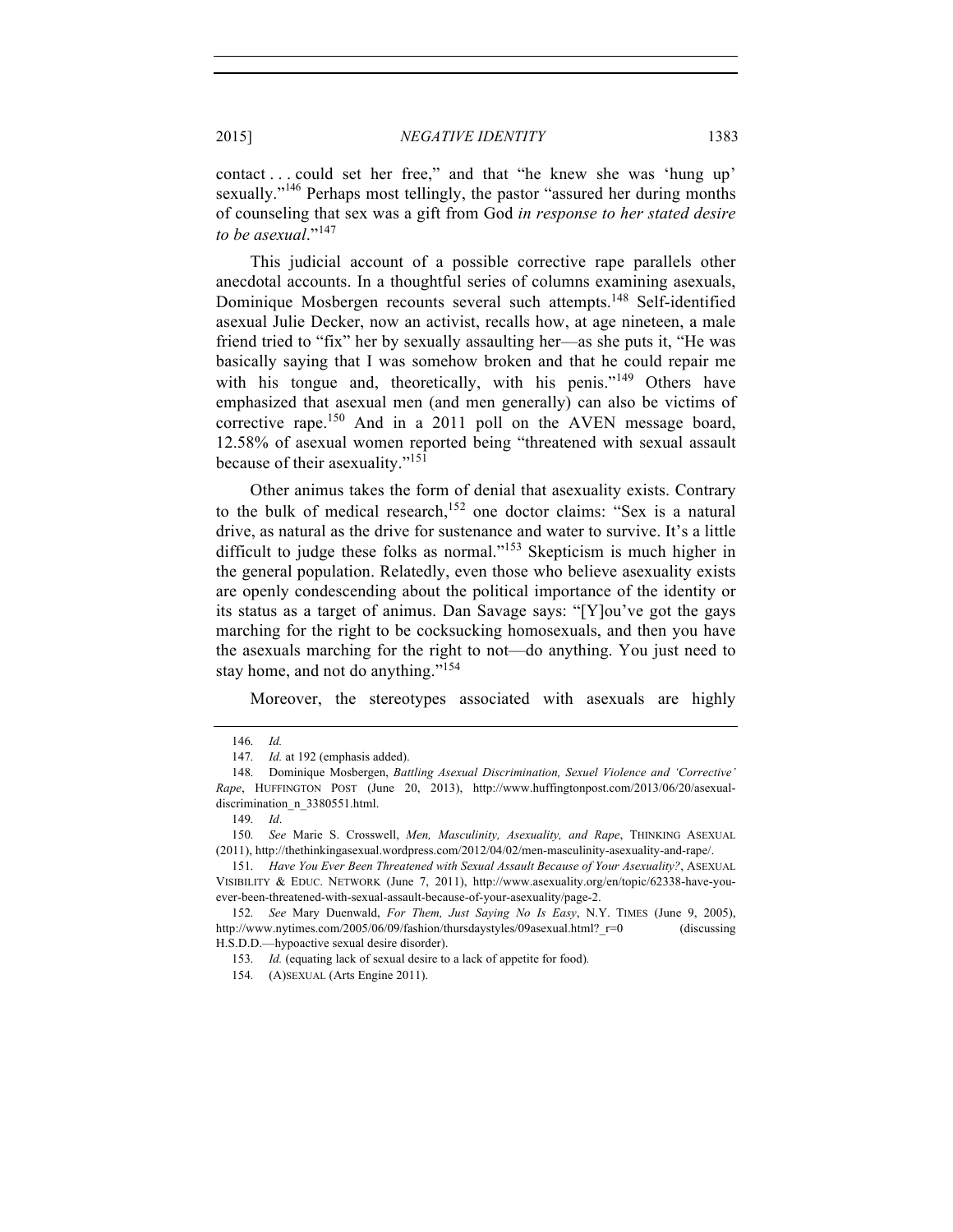disparaging, erasing the legitimacy and potential desirability of asexuality. For women, asexuals are viewed as frigid or hung up, or, alternatively, treated condescendingly—a common belief is that women who identify as asexual simply have not met the right man yet. For men, as one commentator explains, the stereotype holds that

the virgin male is socially inept or awkward, physically unattractive, often stupid or oblivious, the story's comic relief, and generally unsuccessful or at least unremarkable in all areas of his life. More importantly, he is often not a virgin because he *wants* to be; he's a virgin or sexually inexperienced because he's too much of a loser for anyone to feel attracted to him.<sup>155</sup>

Much of the negativity toward asexuals is created by a culture in which men measure their worth by sexual success.<sup>156</sup> Freighted by "thousands and thousands of years [ ] of cross-cultural pressure . . . to be highly sexed beings, to demonstrate, earn, and prove their masculinity through sexual performance," society views asexual men with suspicion and asexual men have a hard time accepting themselves.<sup>157</sup>

Collectively, these attitudes and behaviors express substantial negativity toward asexuals. This presents asexuals with a choice not unlike that of atheists: either pass as sexual—with all the problems that both passing and sexual activity entail—or confront bias and discrimination. And there are more subtle difficulties. Jay explains: "Sex is very central to life in a lot of ways, and one of the real challenges of being asexual is trying to figure out where you fit."<sup>158</sup> Whether via targeted intentional discrimination or social structures that disadvantage those uninterested in sex, asexuals experience both overt and covert animosity.

#### 3. Single

Historically, treatment of singleness is complex and contradictory. When he left the Catholic Church, Martin Luther announced that there was no biblical foundation for celibacy, married a former nun, had five children, and proclaimed that "one cannot be unmarried without sin."<sup>159</sup> Yet around the same time, single women held positions of enormous power and social regard. In the wake of the Protestant Reformation, Elizabeth I,

<sup>155.</sup> Crosswell, *supra* note 150.

<sup>156.</sup> *See* CATHARINE A. MACKINNON, SEXUAL HARASSMENT OF WORKING WOMEN: A CASE OF SEX DISCRIMINATION 178 (1979) ("A major substantive element in the social meaning of masculinity, what men learn makes them 'a man,' is sexual conquest of women.").

<sup>157.</sup> Crosswell, *supra* note 150.

<sup>158.</sup> Duenwald, *supra* note 152.

<sup>159.</sup> 54 LUTHER'S WORKS, TABLE TALK (Theodore G. Tappert ed., 1967).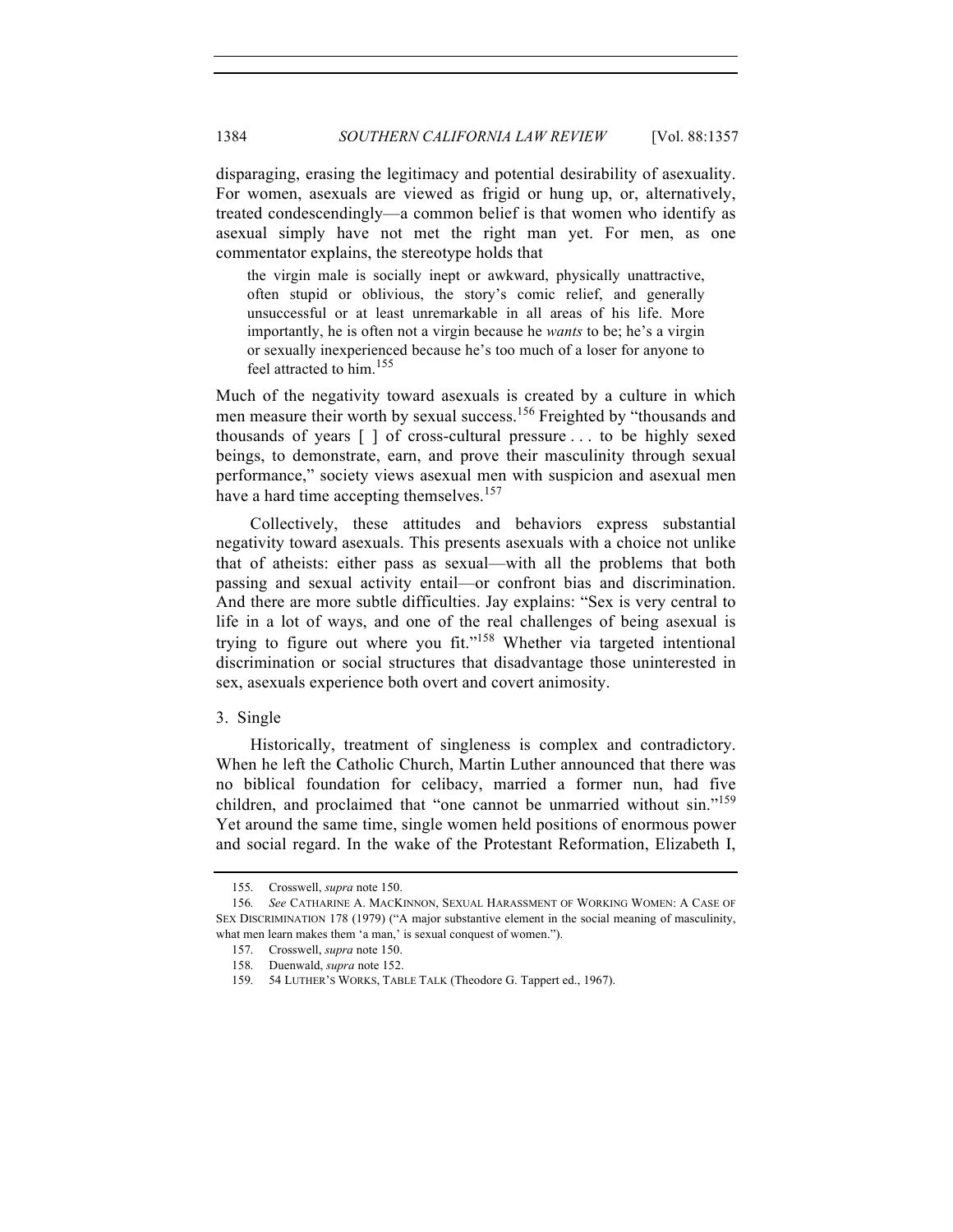beloved by her subjects, never married.<sup>160</sup> Perhaps recalling her father King Henry VIII's execution of her mother, Ann Boleyn, she pronounced, "Better beggar woman and single than Queen and married."<sup>161</sup> A century later, Mary Astell—a respected writer known today as the world's first English-speaking feminist—worked to persuade other women that marriage need not be a default.<sup>162</sup> Even the word "spinster"—fraught with negative connotations today—arose as a simple description of a woman whose occupation was to spin yarn.<sup>163</sup> Indeed, one commentator reports that in nineteenth century New England the term was an honorable one: spinsters earned money for themselves and "were celebrated for their unwillingness to compromise their moral standards for the sake of a relationship."<sup>164</sup>

Although "America has always been a very married country,"<sup>165</sup> it was not until the twentieth century that singlehood really became viewed with near-universal negativity. In a survey taken in 1957, 80% of Americans responded that people who preferred to remain single were "sick," "neurotic," or "immoral."<sup>166</sup> More recently, scholars have argued that even those who might be viewed as natural supporters of marital choice for women—for instance, second-wave feminists—have neglected single women in their goals.<sup>167</sup> Rachel Moran explains:

By drawing on a rhetoric of equality and entitlement, liberal feminists have lobbied successfully for changes in education, employment, and reproductive rights. At the same time, liberal feminists often have presumed that women will marry and have children, so that the central dilemma to be addressed is how to reconcile work and family responsibilities.<sup>168</sup>

With its focus on the family—meaning spouse and children—secondwave feminism neglected the concerns of single women. Indeed, perhaps

168. *Id.* at 226.

<sup>160.</sup> MIKE ASHLEY, A BRIEF HISTORY OF BRITISH KINGS AND QUEENS: BRITISH ROYAL HISTORY FROM ALFRED THE GREAT TO THE PRESENT (2003).

<sup>161.</sup> *Id.*

<sup>162.</sup> *See* MARY ASTELL, A SERIOUS PROPOSAL TO THE LADIES FOR THE ADVANCEMENT OF THEIR TRUE AND GREATEST INTEREST, AND SOME REFLECTIONS ON MARRIAGE (1694).

<sup>163.</sup> Wendy Braitman, *Goodbye to the Spinster*, *in* SINGLISM, *supra* note 6, at 26.

<sup>164.</sup> *Id.*

<sup>165.</sup> Rachel F. Moran, *How Second-Wave Feminism Forgot the Single Woman*, 33 HOFSTRA L. REV. 223, 224 (2004).

<sup>166.</sup> Janelle Nanos, *Single by Choice*, BOSTON MAG. (2012) http://www.bostonmagazine.com/2012/01/single-by-choice-why-more-of-us-than-ever-before-arehappy-to-never-get-married/2/.

<sup>167.</sup> Moran, *supra* note 165, at 224–25 ("[T]he women's liberation movement, which enabled females to opt out of marriage, has failed to give full recognition to single women as a distinct constituency with unique needs.").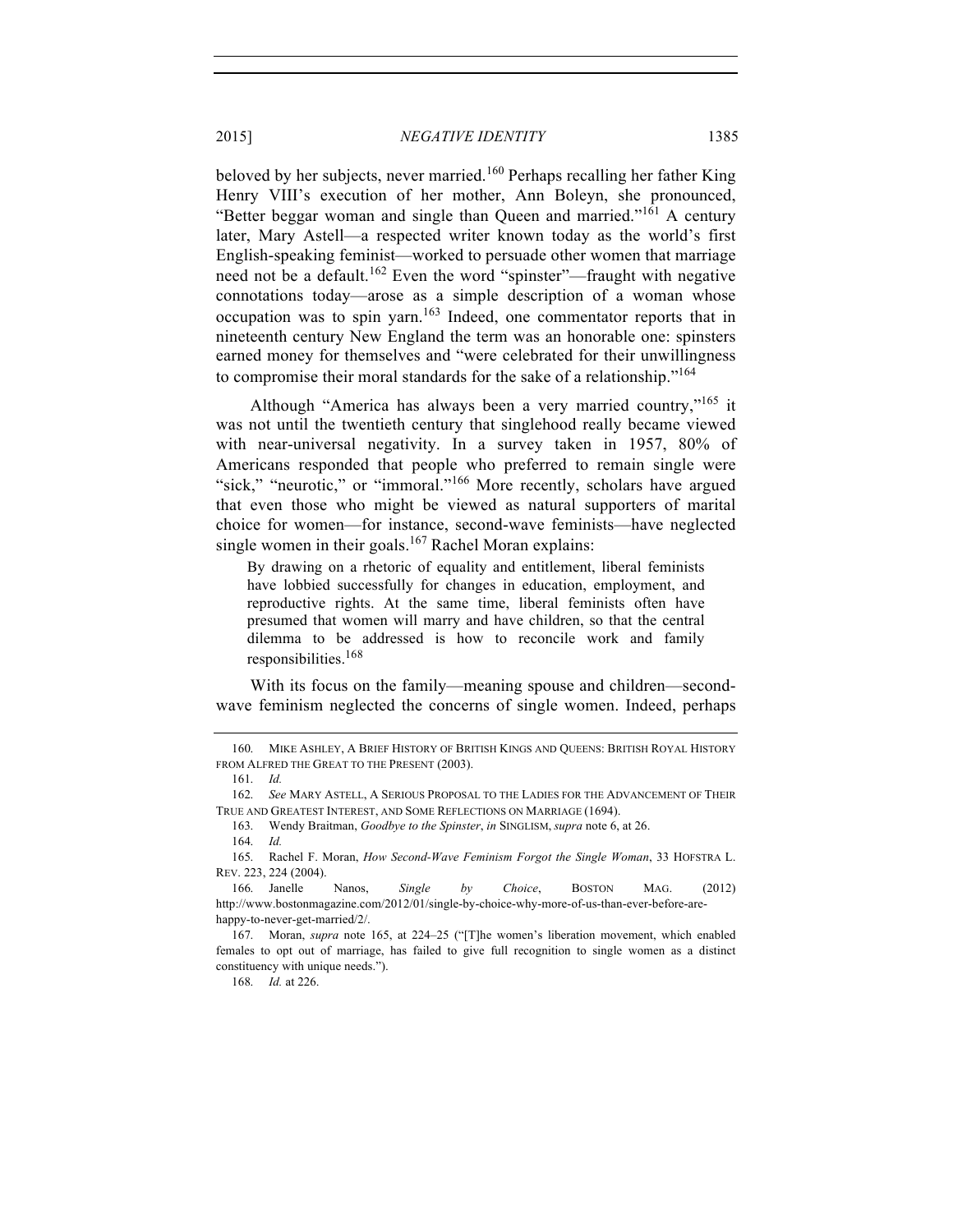the consequence was more than neglect: by positing spouse and children as central to its goals, second-wave feminism normalized a particular lifestyle and marginalized those who neither achieved nor sought that lifestyle.<sup>169</sup>

Today, singlehood arguably enjoys more visibility and positive attention than in the recent past.<sup>170</sup> Cultural icons—paradigmatically Samantha of "Sex and the City"—have portrayed singleness as acceptable, even glamorous and desirable. Discourse in mainstream media suggests that singleness is a worthy life choice.<sup>171</sup> A burgeoning scholarly literature legitimizes singleness.<sup>172</sup> And cultural and scholarly discourse inform one another; for instance, of the media fixation on Justice Elena Kagan's singleness, Deborah Rhode said: "I resist the notion that the only way to be happy in the world is  $\dots$  to be married."<sup>173</sup>

Yet recent research also documents the substantial biases against single people. One study revealed that single people were viewed more negatively across a wide spectrum of personality traits.<sup>174</sup> For example, married people were more likely than singles to be described as mature, stable, honest, happy, kind, and loving; singles were more likely to be called immature, insecure, self-centered, unhappy, lonely, and ugly.<sup>175</sup> In a different study, married people were described as caring, kind, and giving by almost 50% of respondents, compared to just  $2\%$  of single people.<sup>176</sup> These stereotypes extended even to single twenty-five year olds, who are younger than the average age of marriage.<sup>177</sup>

Research also suggests that bias against single people affects actions, not only beliefs. For example, a series of studies of housing rentals found that when presented with a choice between married and unmarried renters

<sup>169.</sup> *Id.* at 270.

<sup>170.</sup> Bolick, *supra* note 60.

<sup>171.</sup> *See, e.g.*, Thomas Rogers, *In Defense of Single People*, SALON (July 8, 2012), http://www.salon.com/2012/07/09/in\_defense\_of\_single\_people/ (discussing Michael Cobb's argument that negative attitudes toward single people are not just hurting singles–they are hurting relationships and culture); Tara Parker-Pope, *The Plight of American Singles*, N.Y. TIMES (Sept. 19, 2011), http://well.blogs.nytimes.com/2011/09/19/the-plight-of-american-singles/ (arguing that single people often contribute more to the community because married people tend to put their energy and focus into their partners and families at the expense of friendships, communities and extended families).

<sup>172.</sup> *See, e.g.*, MICHAEL COBB, SINGLE: ARGUMENTS FOR THE UNCOUPLED (2012); STACEY, *supra* note 68; DEPAULO, *supra* note 6.

<sup>173.</sup> Laura M. Holson, *Then Comes the Marriage Question*, N.Y. TIMES (May 14, 2010), http://www.nytimes.com/2010/05/16/fashion/16noticed.html.

<sup>174.</sup> Bella M. DePaulo & Wendy L. Morris, *The Unrecognized Stereotyping and Discrimination Against Singles*, 15 CURRENT DIRECTIONS IN PSYCHOL. SCI. 251, 251 (2006).

<sup>175.</sup> *Id.*

<sup>176.</sup> Wendy L. Morris et al., Perception of People Who Are Single (unpublished manuscript).

<sup>177.</sup> *Id.*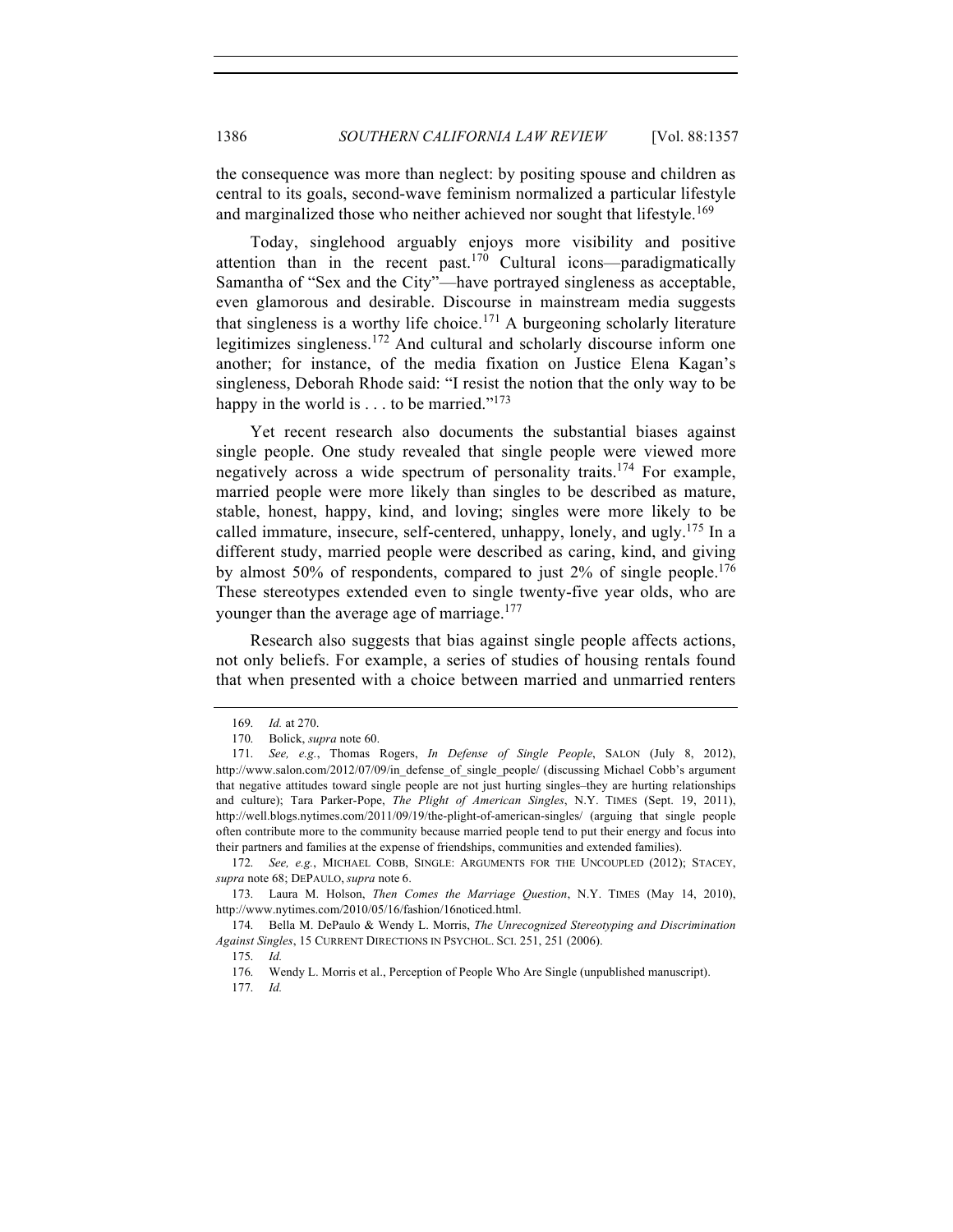who had the same occupation, hobbies, and other characteristics, 80% of people chose to rent to a married couple, 12% to a cohabiting couple, and  $8\%$  to a pair of friends.<sup>178</sup> Likewise, a study found that participants rated a male job applicant as more "suitable" if he was married and rated a male employee as more dedicated if he was married.<sup>179</sup>

And finally, people are remarkably willing to admit their bias against single people. When asked why they preferred to rent to married people, for example, between 42% and 84% of the participants<sup>180</sup> simply said, "because they're married."<sup>181</sup> It is difficult to imagine a study in which people admitted that they preferred to rent to white people because they are white, or to Christians because they are Christian. On the flip side, people were generally oblivious to the idea that bias existed: according to one measure, they viewed discrimination against single people as nearly twice as "legitimate" as discrimination against black people.<sup>182</sup>

Beyond academia, the view of singles is polarized. On the one hand, more people believe remaining single is acceptable.<sup>183</sup> On the other, singleness is still viewed by many as less desirable than marriage. Indeed, in the historic decision declaring same-sex marriage bans unconstitutional, Justice Kennedy quite clearly—and unnecessarily—communicated a view of singleness as tragic or pitiable. He wrote:

No union is more profound than marriage, for it embodies the highest ideals of love, fidelity, devotion, sacrifice, and family. In forming a marital union, two people become something greater than once they were. As some of the petitioners in these cases demonstrate, marriage embodies a love that may endure even past death. It would misunderstand these men and women to say they disrespect the idea of marriage. Their plea is that they do respect it, respect it so deeply that they seek to find its fulfillment for themselves. Their hope is not to be condemned to live in loneliness, excluded from one of civilization's oldest institutions.<sup>184</sup>

This passage was received with sentimental applause from many people, with some even stating that they would include it in their wedding vows,

<sup>178.</sup> Wendy L. Morris et al., *No Shelter for Singles: The Perceived Legitimacy of Marital Status Discrimination*, 10 GROUP PROCESSES & INTERGROUP REL. 457, 460 (2007).

<sup>179.</sup> Alexander H. Jordan & Emily M. Zitek, *Marital Status Bias in Perceptions of Employees*, 34 BASIC & APPLIED SOC. PSYCHOL. 474, 476-480 (2012).

<sup>180.</sup> The study involved four iterations with varying results. Morris et al., *supra* note 178, at 460– 67.

<sup>181.</sup> *Id.*

<sup>182.</sup> *Id.*

<sup>183.</sup> Bolick, *supra* note 60. 184. Obergefell v. Hodges, 135 S. Ct. 2584, 2608 (2015).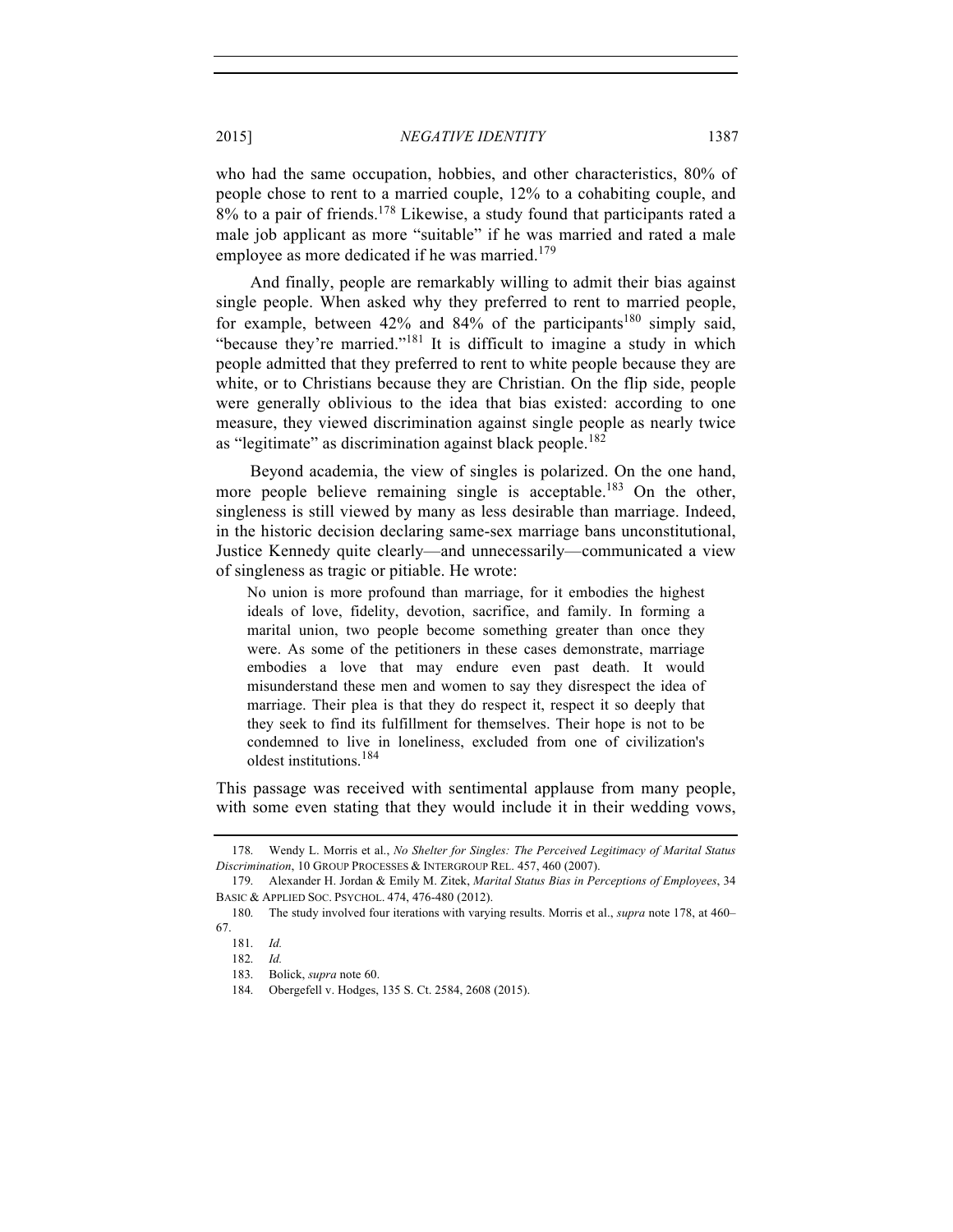but with distaste from many others. As Michael Cobb wrote, "[w]hat Justice Kennedy, and everyone else too, needs to remember is that simply being yourself—your single self—is already the fundamental form of dignity."<sup>185</sup>

Books and articles urge people (especially women) to get married, even if they feel like they are settling, or they will regret it later.<sup>186</sup> In many forums, single women are called "old maids" or "spinsters," and the image of a lonely old woman with dozens of cats is part of our cultural iconography. One might say that the more things have changed, the more they have stayed the same: "Ancient marriages might be arranged and modern ones chosen, but in both periods, betrothal was/is seen as the single, overwhelming event of a woman's life."<sup>187</sup>

Single men are too often neglected in the discussion of singleness.<sup>188</sup> Although the stereotypes are different, single men are likewise often subject to negative bias. Moran explains that in the early days of America, "the stigma of singlehood was not limited to women."<sup>189</sup> During that time "males achieved full manhood only when they could earn a living, marry, and support a family," and "[c]oncerns about the interrupted masculinity of single men led the founders of the United States to wonder whether unmarried males had the maturity and temperament to handle the responsibilities of freedom."<sup>190</sup>

Modernly, some of the specifics have changed, but the bias remains. Many negative stereotypes stem from the social equation of manliness with sexual activity, which leads to an association between singleness and supposedly undesirable attributes such as virginity or lack of sexual success with women.<sup>191</sup> Indeed, an entire online and offline subculture has emerged

 <sup>185.</sup> Michael Cobb, *The Supreme Court's Lonely Hearts Club*, N.Y. TIMES (June 30, 2015) http://www.nytimes.com/2015/06/30/opinion/the-supreme-courts-lonely-hearts-club.html?  $r=0$ .

<sup>186.</sup> Consider Lori Gottleib's opus, MARRY HIM: THE CASE FOR SETTLING FOR MR. GOOD ENOUGH (2013), which argues in favor of the "good enough" marriage. *Id.* at 273. Similarly, Princeton graduate Susan Patton urges women to find a man in college because they will never have such an accessible and desirable pool again. SUSAN PATTON, MARRY SMART: ADVICE FOR FINDING THE ONE (2014).

<sup>187.</sup> Jaclyn Geller, *Why the History of Marriage Matters*, *in* SINGLISM, *supra* note 6, at 34–35.

<sup>188.</sup> *See* Bella DePaulo, *But What About Single Men?*, PSYCHOL. TODAY (June 25, 2008), http://www.psychologytoday.com/blog/living-single/200806/what-about-single-men.

<sup>189.</sup> Moran, *supra* note 165, at 228–30.

<sup>190.</sup> Mark E. Kann, *The Bachelor and Other Disorderly Men During the American Founding*, 6 J. MEN'S STUD. 1, 1–2, 7–8 (1997).

<sup>191.</sup> Such attitudes are most prevalent in the so-called "manosphere," which includes sites devoted to both men's rights activists and pick-up artists. *See* Caitlin Dewey, *Inside the Manosphere that Inspired Santa Barbara Shooter Elliot Rodger*, WASH. POST (May 27, 2014), http://www.washingtonpost.com/news/the-intersect/wp/2014/05/27/inside-the-manosphere-that-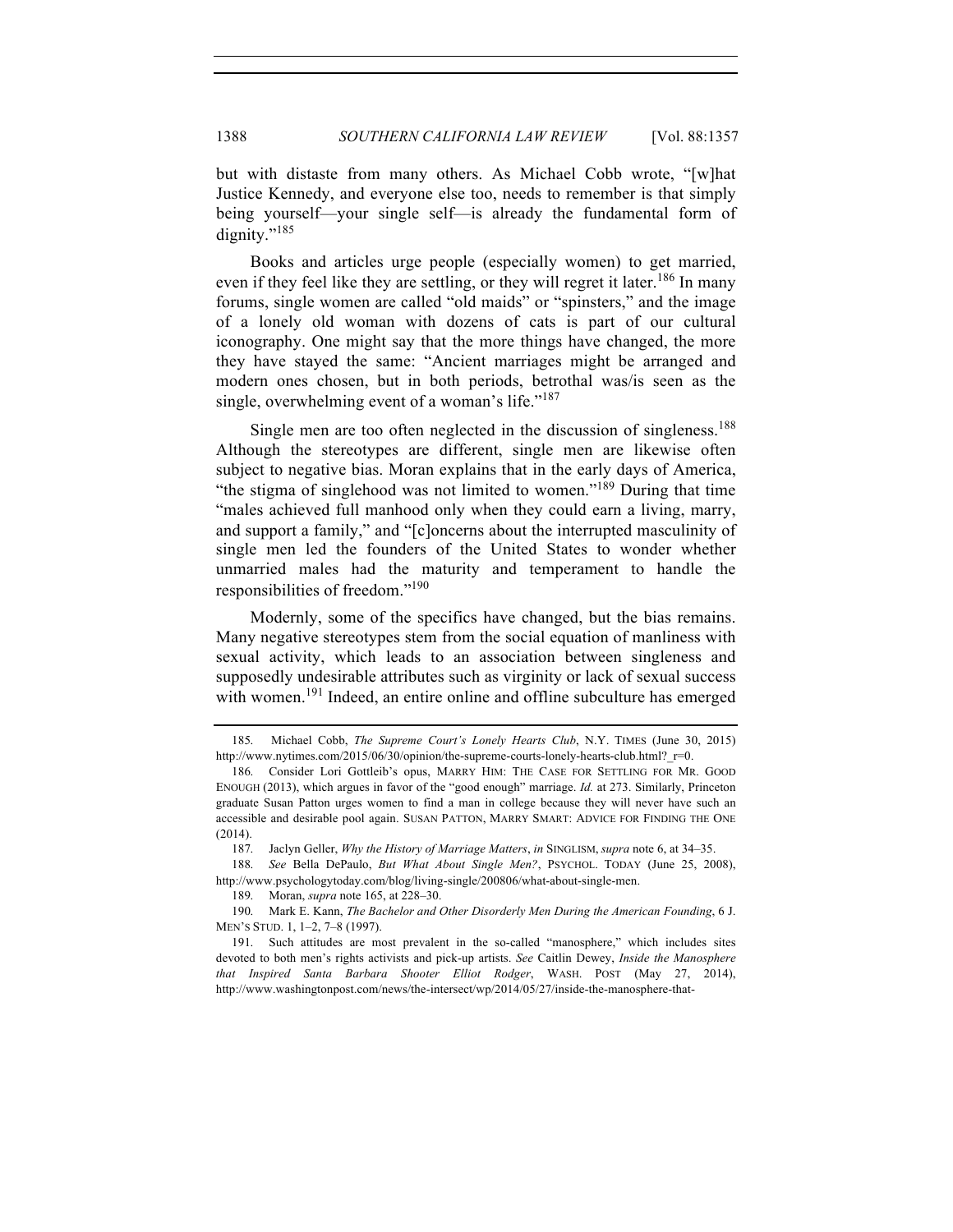to help men escape the awful fate of having less sex than they want.<sup>192</sup> Relatedly, men who remain single "too late" in life are automatically suspected of being gay: Bob Chang recounts how his teaching evaluations improved when he started wearing a wedding ring, perhaps because in previous classes students suspected him of same-sex attraction.<sup>193</sup>

Despite the pervasive bias against single people, research has found no support for the negative stereotypes.<sup>194</sup> Moreover, research has also concluded that many positive stereotypes about marriage are false. An eighteen-year longitudinal study of thousands of adults suggest that, on average, people who married experienced a small increase in happiness around the time of the wedding, but this was outweighed by a significant decrease in happiness among those who divorced.<sup>195</sup> That is, marriage was no panacea.196

Ultimately, single people are often subject to bias and hostility by society. Troublingly, some turn this negativity inward. Bolick says: "the single woman is very rarely seen for who she is—whatever that might be by others, or even by the single woman herself, so thoroughly do most of us internalize the stigmas that surround our status." $197$ 

#### 4. Childfree

Bearing and raising children has long been a social default. Martin Luther posited it as more important than life, at least for women: "If a woman grows weary and, at last, dies from childbearing, it matters not. Let her die from bearing; she is there to do it."<sup>198</sup> For much of history, choosing

195. Richard E. Lucas et al., *Time Does Not Heal All Wounds: A Longitudinal Study of Reaction and Adaptation to Divorce*, 16 PSYCHOL. SCI. 945 (2005); Richard E. Lucas et al., *Reexamining Adaptation and the Set Point Model of Happiness: Reactions to Changes in Marital Status*, J. PERSONALITY & SOC. PSYCHOL. 527, 527 (2003) (finding that on average individuals reacted to events and then adapted back towards baseline; marital transitions can be associated with long-lasting changes in satisfaction, but these changes can be overlooked when only average trends are examined).

196. Bella DePaulo & Wendy L. Morris, *The Unrecognized Stereotyping and Discrimination Against Singles*, *in* SINGLISM *supra* note 6, at 19, 22 ("Claims about the transformative power of marriage . . . seem to be grossly exaggerated or just plain wrong.")

inspired-santa-barbara-shooter-elliot-rodger/.

<sup>192.</sup> *Id.*

<sup>193.</sup> Robert S. Chang & Adrienne D. Davis, *Making Up Is Hard to Do: Race/Gender/Sexual Orientation in the Classroom*, 33 HARV. J. L. & GENDER 1, 15–18 (2010).

<sup>194.</sup> *See* Tobias Greitmeyer, *Stereotypes of Singles: Are Singles What We Think?* 39 EUR. J. SOC. PSYCHOL. 368 (2009). Greitmeyer found that single and married people did not differ significantly in self-esteem, life satisfaction, agreeableness, conscientiousness, physical attractiveness, neuroticism, and social skills. Singles were less satisfied with their relationship status and more lonely, but a logical explanation is that these differences are a response to social pressure rather than inherent traits.

<sup>197.</sup> Bolick, *supra* note 60.

<sup>198.</sup> LUTHER'S WORKS, *supra* note 159.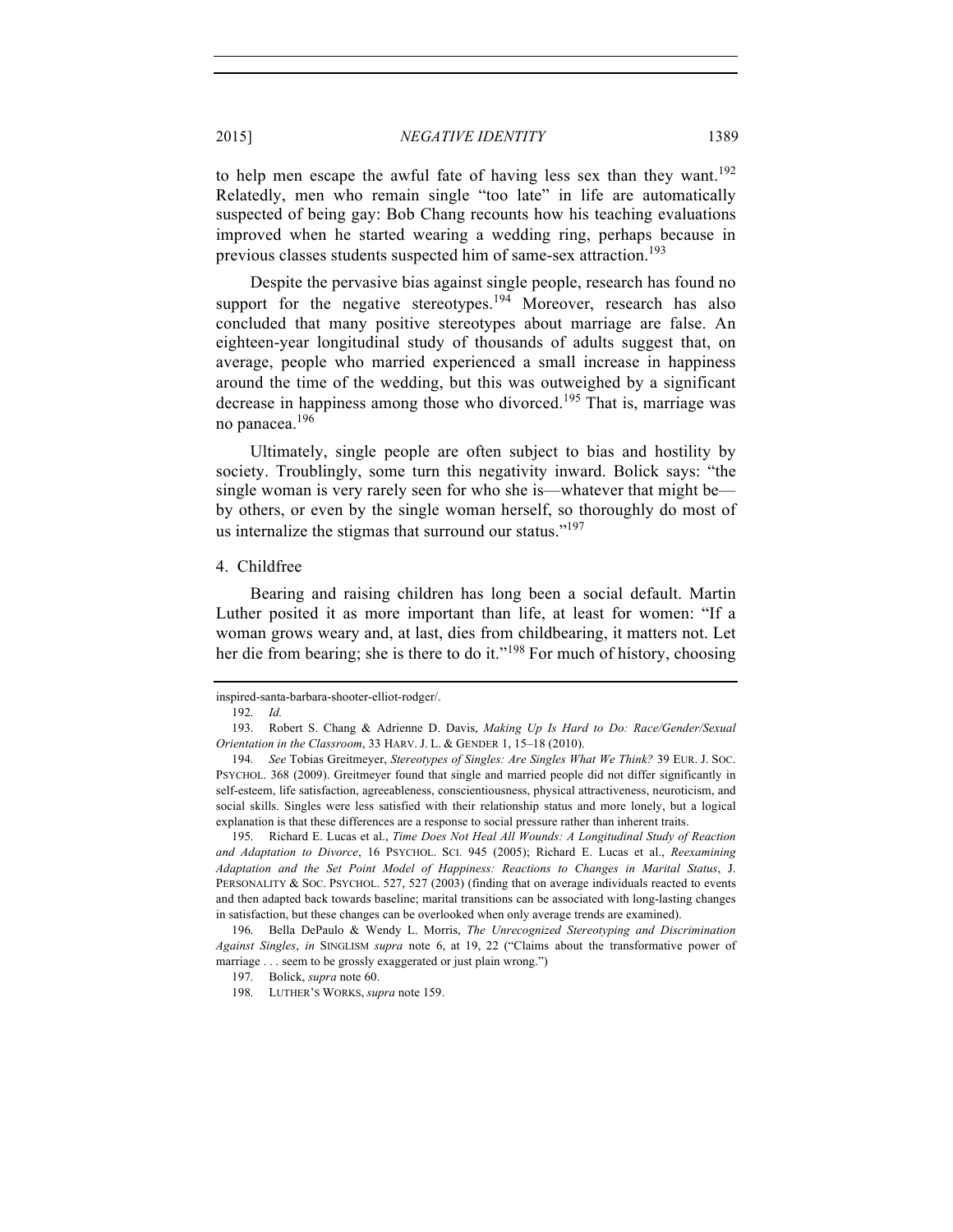otherwise was not an option. Among many other consequences, the invention of the birth control pill made possible childfree identity without celibacy. Yet childfree status remains suspect.

Childfree identity is a hotly contentious issue. A recent poll found that 46% of Americans believed that the rising number of women without children "doesn't make much difference" to society, while 38% thought it was a bad thing and 9% thought it is a good thing.<sup>199</sup> Fifty-nine percent—a majority, but a small one—disagreed with the statement that people without children lead empty lives. $200$ 

This disagreement manifests itself in the workplace, with one news outlet describing the conflict between childfree people and people with children as an "office smackdown."<sup>201</sup> Field research suggests that at least some employers prefer people with children to childfree people, and that childfree women are treated worse than both men and women with children.<sup>202</sup>

A number of workplace harassment cases reveal bias and discrimination against childless people. One hostile work environment case brought under Title VII explains that the plaintiff's supervisor "called her a slut and a stupid, air head, miserable childless person."<sup>203</sup> In another such case, a police officer brought suit due to allegations such as those of officers who said they "were going to start calling [plaintiff] and her husband (whose nickname was 'Spud') 'Spud and Spudless' because they had no children" and that the defendants laughingly said that "[plaintiff] and her husband had no children because they weren't 'right with God.'"<sup>204</sup> In another case, a plaintiff who was a nurse alleged that a doctor she worked with repeatedly made unpleasant comments to her and others, such as a comment that the nurse was "going to be an old, wrinkled-up, childless woman one day, like the patient he was discussing."<sup>205</sup> The fact that such facts surface in Title VII claims is particularly significant given that the

<sup>199.</sup> Paul Taylor et al., *The New Demography of American Motherhood*, PEW RESEARCH CTR. 26 (Aug. 19, 2010), http://www.pewsocialtrends.org/files/2010/10/754-new-demography-ofmotherhood.pdf.

<sup>200.</sup> NATIONAL DATA PROGRAM FOR THE SOCIAL SCIENCES, GENERAL SOCIAL SURVEY (2002).

<sup>201.</sup> Allison Linn, *Office Smackdown: Parents vs. Childless Workers*, CNBC (Nov. 6, 2013), http://www.cnbc.com/id/101172788#.

<sup>202.</sup> *See* Jennifer L. Berdahl & Sue H. Moon, *Workplace Mistreatment of Middle Class Workers Based on Sex, Parenthood, and Caregiving*, 69 J. SOC. ISSUES 341, 358 (2013) ("Our results showed that women who violated traditional gender roles by not having children, or by not actively caring for them outside of work, experience more mistreatment than more caregiving mothers.").

<sup>203.</sup> Ponticelli v. Zurich Am. Ins. Grp., 16 F. Supp. 2d 414, 422 (S.D.N.Y. 1998).

<sup>204.</sup> Redpath v. City of Overland Park, 857 F. Supp. 1448, 1453 (D. Kan. 1994).

<sup>205.</sup> Still v. Roberts, No. 00-0150-CB-C, 2001 U.S. Dist. LEXIS 8751, at \*9 (S.D. Ala. 2001).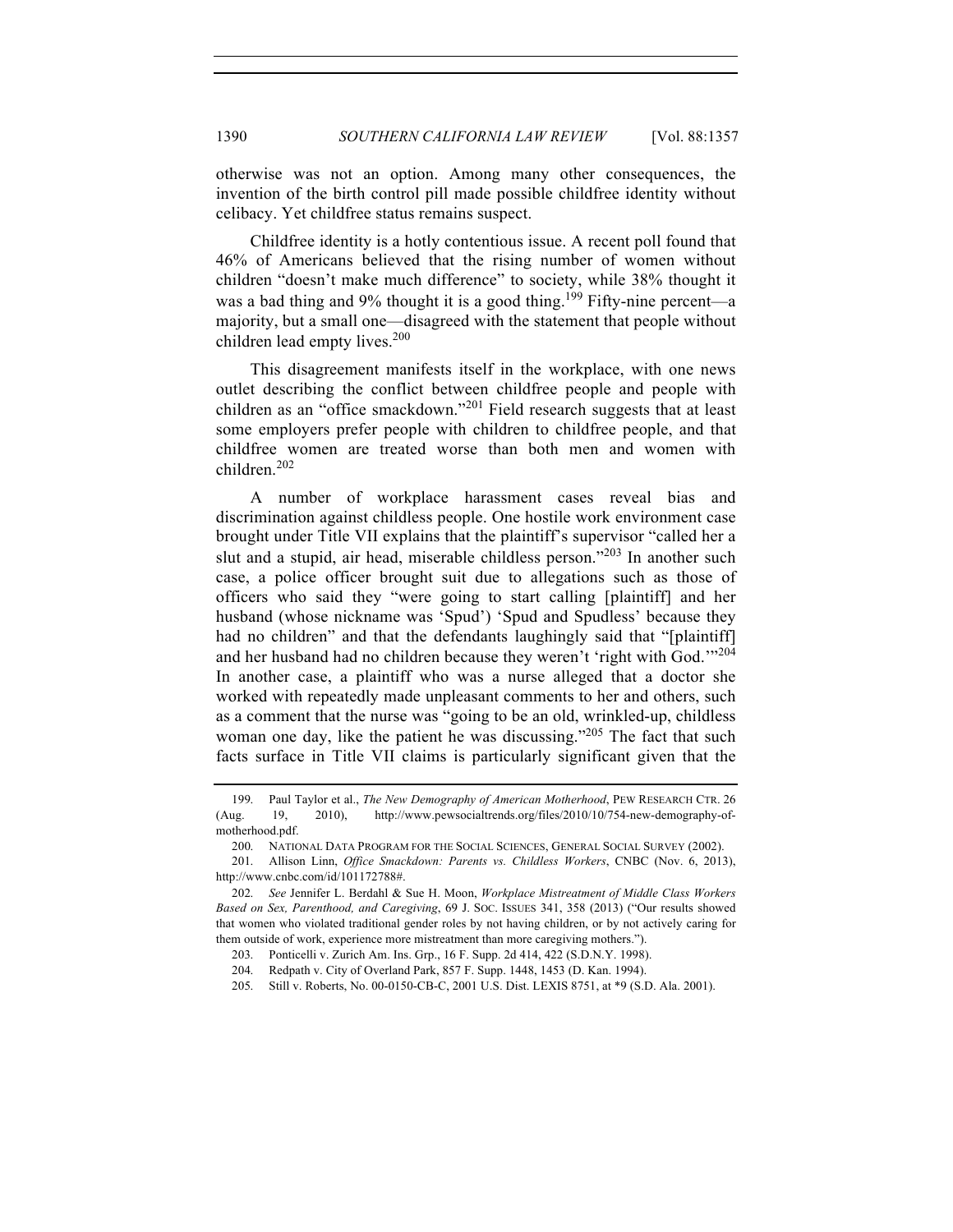statute does not explicitly protect people who do not have children—such comments tend to arise in claims of sex discrimination or sexual harassment. A logical inference is that harassment of the childfree occurs elsewhere but does not arise in court because it is less explicitly linked to gender.

Workplace discrimination against childfree people occurs more subtly as well. Some supervisors assume that a childfree person can devote all her time to her job.<sup>206</sup> Sometimes work is redistributed to childfree people.<sup>207</sup> Sometimes their schedules are changed on short notice or they are presumed to be able to travel.<sup>208</sup> Sometimes their vacations are given lower priority.<sup>209</sup> Sometimes they are assumed to have no family responsibilities because they have no children, even when they are heavily committed to caring for elderly parents, partners, or other people.<sup>210</sup> Sometimes parents receive particular benefits, such as permission to work from home on snow days or to call in to conference calls, while similar benefits are denied to childfree coworkers.<sup>211</sup> The disparity in treatment often takes a significant toll on childfree people. For example, a telephone operator recounts repeatedly arriving late to the community college classes she was attempting to take at night because the pregnant woman who was supposed to take over her shift at a designated time "was sick for months so she never made it in"; supervisors told her, "Well, you have to understand, she's not feeling well."<sup>212</sup> And resistance to these forms of disparate treatment is treated as failure to act as a team player.<sup>213</sup>

In the sphere of public discourse, many commentators denounce the

212. *Id.*

<sup>206.</sup> While empirical research on this issue is scarce, anecdotal evidence abounds. *See, e.g.*, Sarah Wheaton, *Blogtalk: Rendell on Napolitano's 'No Life'*, N.Y. TIMES (Dec. 4, 2008), http://thecaucus.blogs.nytimes.com/2008/12/04/blogtalk-rendell-on-nepolitanos-no-

life/? php=true& type=blogs& r=0 (recounting Governor Edward Rendell's comment that Janet Napolitano is perfect for homeland security secretary because "for that job, you have to have no life. Janet has no family. Perfect. She can devote, literally, 19, 20 hours a day to it").

<sup>207.</sup> Ayana Byrd, *The Single Girl's Second Shift*, MARIE CLAIRE, June 18, 2013 (quoting one worker: "No one has ever directly said this to me, but when late nights or extra projects come up, it's clear the thinking is, She's single, she has time to do this.").

<sup>208.</sup> Sarah Eckel, *Singles Have "No Life" and Other Work Stereotypes*, FORBES (Apr. 23, 2010), http://www.forbes.com/2010/04/23/single-worker-stereotypes-forbes-woman-leadership-career.html (quoting one professional: "I was always the one who had to travel more and stay late. I became the default go-to person because I wasn't married and had no children").

<sup>209.</sup> Belkin, *supra* note 7.

<sup>210.</sup> Case, *supra* note 84, at 1766-67.

<sup>211.</sup> Belkin, *supra* note 7.

<sup>213.</sup> *See* Anonymous, *"Pulling Together as a Team" When a Coworker Goes on Extended Maternity or Sick Leave*, DATALOUNGE (Apr. 2, 2011), http://www.datalounge.com/cgibin/iowa/ajax.html?t=10310372#page:showThread,10310372.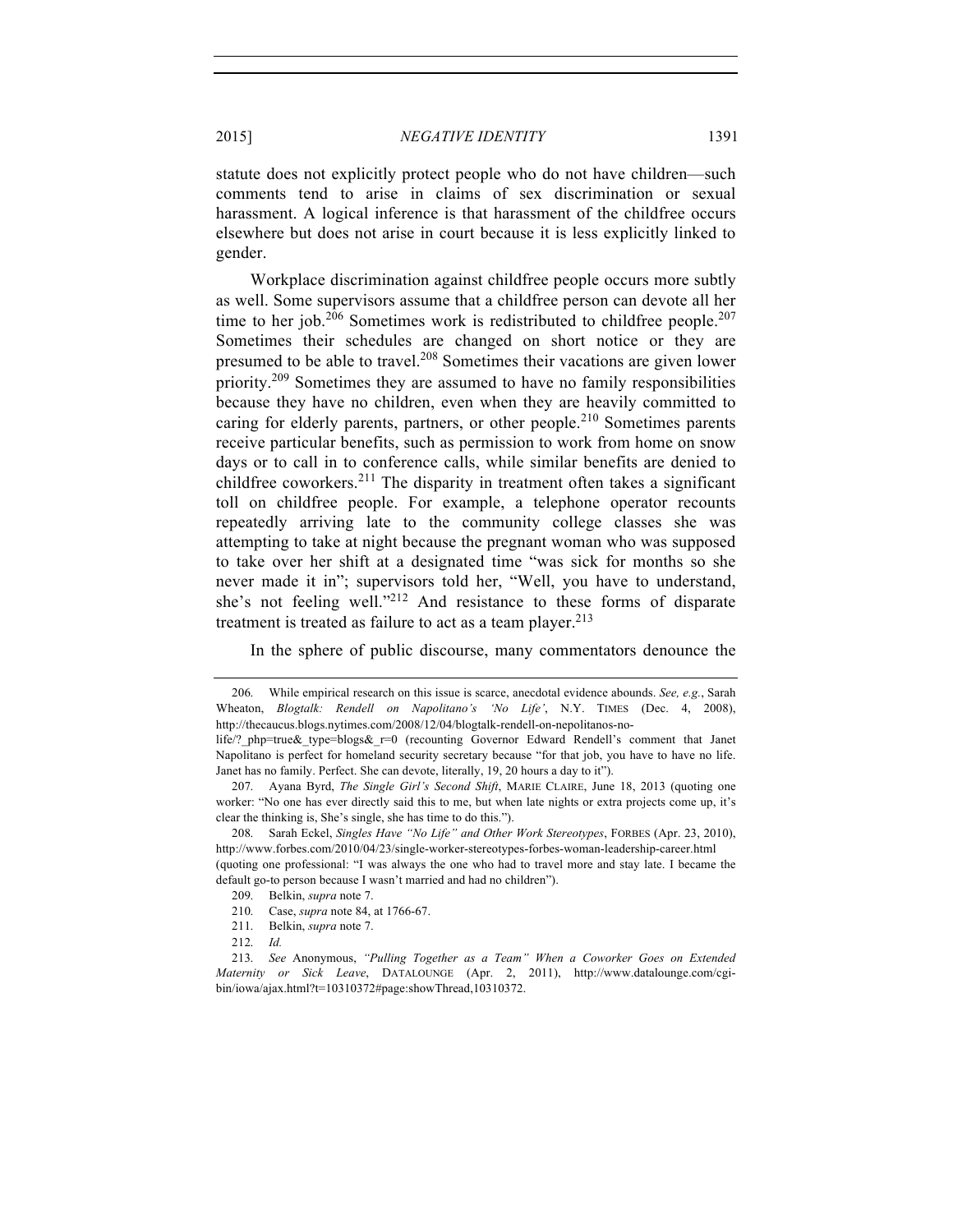childfree life. A *Deseret News* editorial calls it a "banal fantasy," arguing that "it would be disastrous for our collective prosperity and character were this conceit of childless fulfillment to become a commonplace lifestyle."<sup>214</sup> Some frame the issue as one of social good: "As Americans individually eschew families of their own, they are contributing to the ever-growing imbalance between older retirees . . . and working-age Americans, potentially propelling both into a spiral of soaring entitlement costs and diminished economic vigor."<sup>215</sup> Others judge the childfree more directly: they argue that the childfree life is one of pure selfishness,  $216$  or insist that "the reasons couples give for avoiding parenthood are deeply, deeply lame<sup>"217</sup> as well as "painfully obvious and ... tiresome"<sup>218</sup>; or describe them as "lazy vuppies."<sup>219</sup> And some commentators bemoan "a culture" marked by hyperindividualism and dependence on the state as the family unit erodes."<sup>220</sup>

Hostility toward the childfree is sometimes framed as advocacy on behalf of children, such as outrage when children are not allowed in certain public places.<sup>221</sup> Consider the following example, which is illuminating not because it is particularly eloquent or persuasive, but rather because it is typical. Responding to some airlines' decision to create childfree sections, one parent argues: "I believe our child has a right to fly and we shouldn't have to sit in a certain section of the airplane. I believe children should be allowed at restaurants and not just at fast food chains. . . . I don't think kids should be discriminated against even if they sometimes cry and make noise."<sup>222</sup> The commenter goes on to argue that restaurants should not "plaster signs outside that say No Kids Allowed" and that "this bias against

220. Siegal, *supra* note 215.

222. KyAnn Lewis, *Stop Discriminating Against Kids and Parents*, YAHOO! (July 14, 2011), https://shine.yahoo.com/parenting/stop-discriminating-against-kids-and-parents-2511571.html.

<sup>214.</sup> *In Our Opinion: Time Magazine's Deceptive Fantasy of the Childfree Life*, DESERET NEWS (Aug. 11, 2013), http://www.deseretnews.com/article/765635631/Time-Magazines-deceptive-fantasyof-the-child-free-life.html?pg=all.

<sup>215.</sup> Harry Siegel, *Why the Choice to Be Childless Is Bad for America*, NEWSWEEK (Feb. 19, 2013), http://www.newsweek.com/why-choice-be-childless-bad-america-63335.

<sup>216.</sup> *See* Tom Trinko, *The Selfishness of the Intentionally Childless*, AMERICAN THINKER (Sept. 19, 2010), http://www.americanthinker.com/2010/09/the\_selfishness\_of\_the\_intenti.html.

<sup>217.</sup> Kristen Hatten, *TIME Magazine Asks: Who Needs Kids, Anyway?* LIFESITE (Aug. 7, 2013), http://www.lifesitenews.com/opinion/time-magazine-asks-who-needs-kids-anyway?.

<sup>218.</sup> *Id.*

<sup>219.</sup> Beth Greenfield, *Is Being Child Free Selfish?*, TIME (Aug. 13, 2013), https://in.lifestyle.yahoo.com/blogs/itsaparentthing/is-being-childfree-selfish--debating-time-magazines-touchy-new-issue-204219641.html.

<sup>221.</sup> The appropriate role of children in public spaces is a topic of considerable discussion. *See, e.g.*, Room for Debate, *Are Modern Parents Self-Absorbed?*, N.Y. TIMES (Aug. 27, 2012), http://www.nytimes.com/roomfordebate/2012/08/27/are-modern-parents-self-absorbed.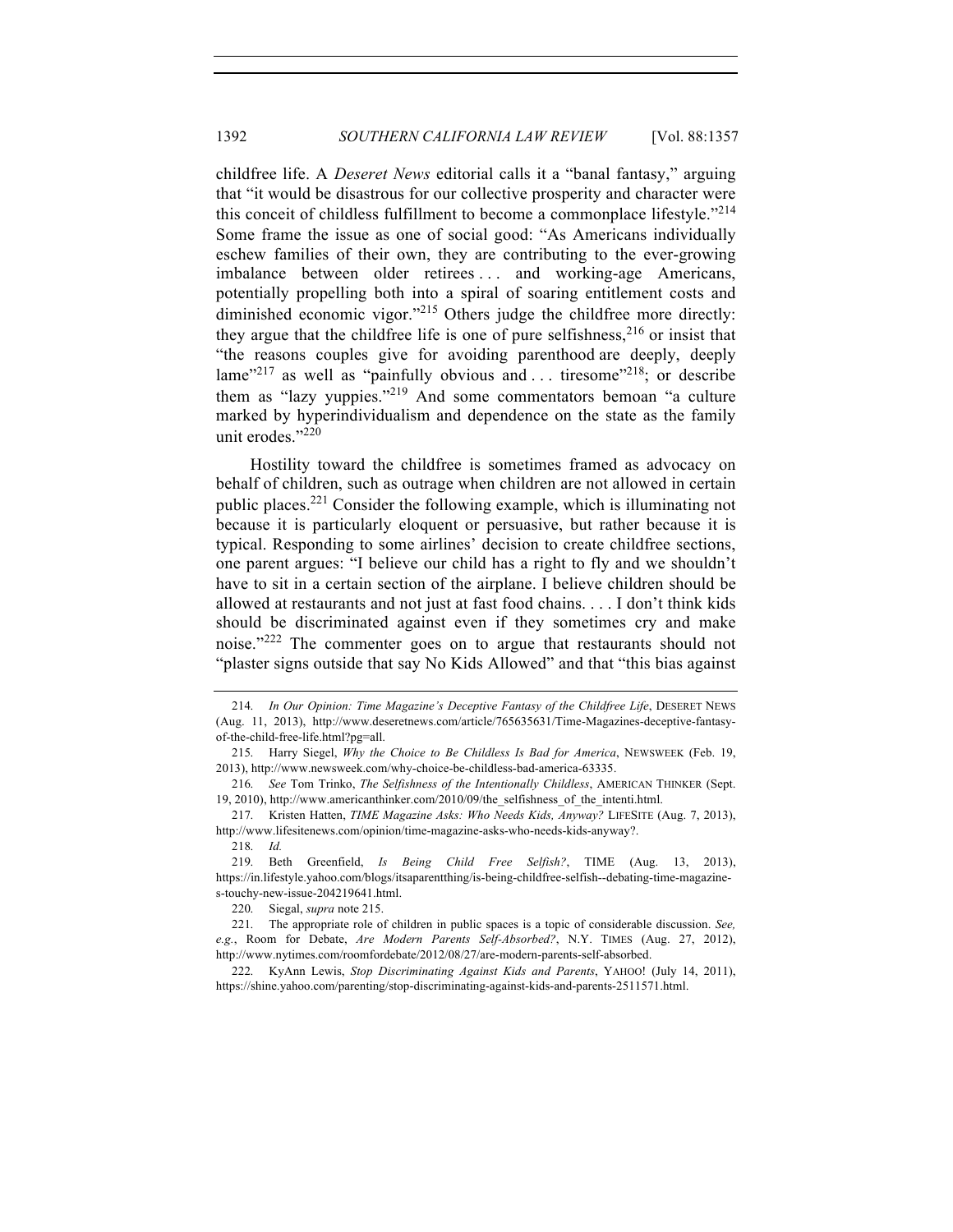# kids—*and their parents*—has gone too far."<sup>223</sup>

These comments—and thousands of others like them—are instructive for three reasons. First, they reveal that bias against parents is the commenter's true concern: I am highly skeptical that children themselves are offended at a sign that many of those in the relevant age group are too young to read, or that children mind being seated in a particular part of an airplane where there are other children they can meet, or that they prefer a sedate meal at a five-star restaurant to an evening at Chuck-E-Cheese.<sup>224</sup> Second, the comment's sensitivity to perceived discrimination against parents contrasts sharply with its indifference to preferences of the childfree and those who wish to have the childfree as their clientele.<sup>225</sup> And finally, deploying "rights" discourse reveals the importance of both parental and childfree identity: elevating treatment of a group to a "right" rather than a matter of etiquette or considerate behavior correspondingly elevates the importance of that group's identity.

As I have already described in some detail in Part I, childless couples have a range of responses to these criticisms.<sup>226</sup> Rewriting anti-childfree discourse from the perspective of childfree people is instructive. Consider one illustration. During her Supreme Court nomination proceedings, then-Judge Sonia Sotomayor "had to deflect suggestions that she treated colleagues and close friends like an extended family because she had no children of her own." $227$  Many childfree people would argue that this narrative is exactly backwards. How wonderful—childfree people might say instead—that Sonia Sotomayor enriched the lives of so many colleagues and close friends. It would be a shame if she had sacrificed the opportunity to influence so many people to the burdens of diapers, bottles, tedious play dates, talent-free little league games, and interminable school plays.228

But the notion that different people have different identities vis-à-vis children—and that neither identity is inherently better—unfortunately does

<sup>223.</sup> *Id.* (emphasis added).

<sup>224.</sup> Anecdotally, I can say that this is true of the children in my life.

<sup>225.</sup> I am not saying that one set of concerns should always trump the other. The answer to that question is context-specific, a subject I will explore in more detail in Parts III and IV. The point is that there are two sets of competing concerns and that the failure to legitimize the concerns of the childfree is a position that requires a normative defense.

<sup>226.</sup> *See supra* Part I.A.1.

<sup>227.</sup> *See* Laura M. Holson, *Here Comes the Marriage Question*, N.Y. TIMES, (May 16, 2010), http://www.nytimes.com/2010/05/16/fashion/16noticed.html? r=0.

<sup>228.</sup> To be clear, I consider this an unfairly negative caricature of parenting. My point is that many people present an analogously negative portrayal of childfree life when they allude condescendingly to bitter spinsters with cats, or speak pityingly of those who grow old alone.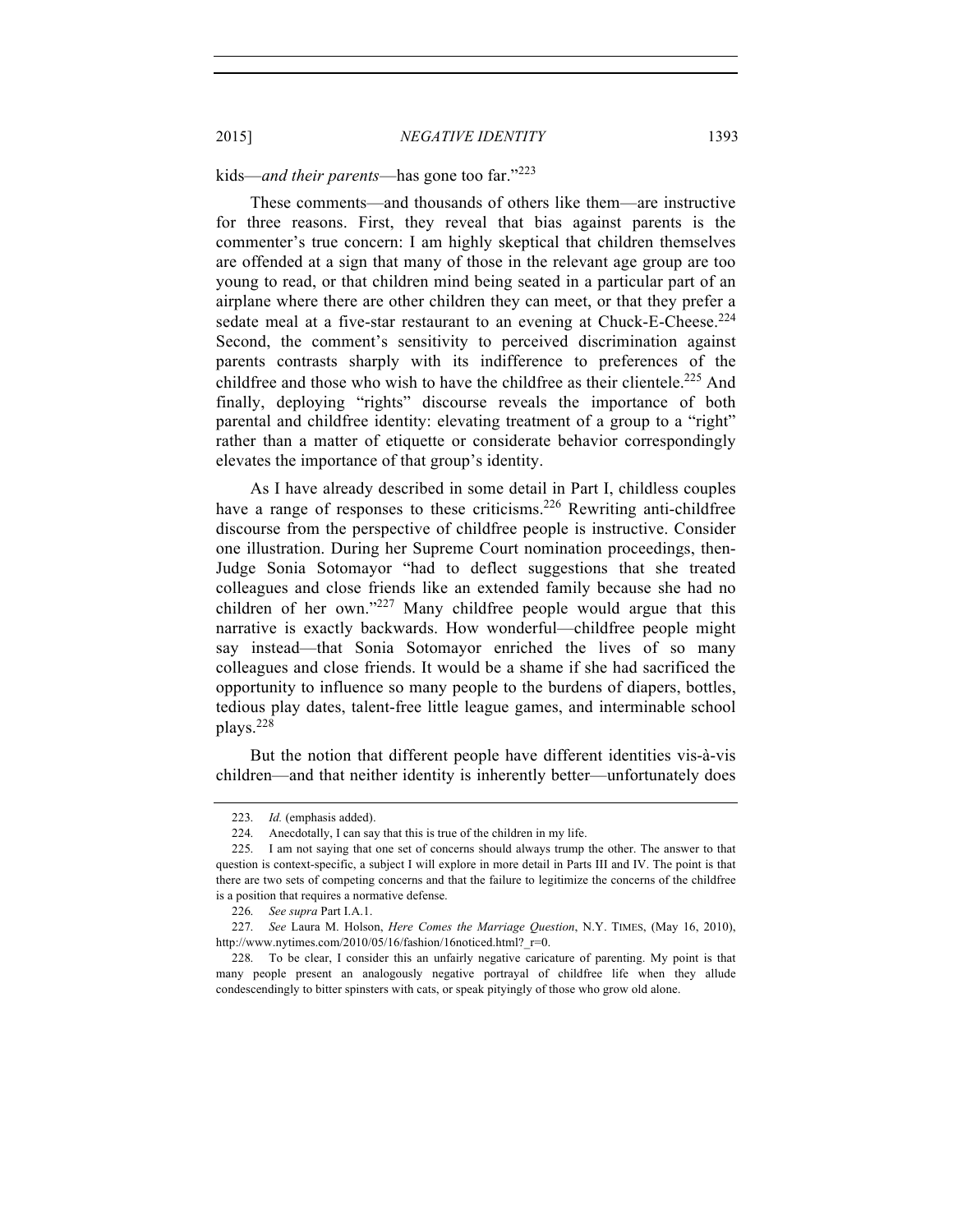not always carry the day. Not everyone agrees that difference need not mean judgment, despite arguments that it should.<sup>229</sup>

# B. EXPLANATIONS FOR NEGATIVITY

Why is negative identity subject to so much negativity? The goal of many atheist, asexual, single, and childfree people is simply *not* to do something and to have everyone else accept their way of being. Although the "something" is something that a majority of society finds important, others' lives are at most minimally affected when members of negative identity groups decide that the positive identity is not for them.

Perhaps more so than with other identity categories, the aversion directed at negative identity results from two diametrically opposed emotions. One is that a particular negative identity is so far outside a person's understanding that they fear, distrust, and dislike those with that identity. The other is that a particular negative identity hits uncomfortably close to home—and that the particularly vicious animus directed at negative identity is a way of people persuading themselves that their own lifestyle really is the right one.

The former explanation is the more obvious. In some instances, these sentiments are clear, uncomplicated explanations for bias. Positive identity group members simply cannot conceive of a world without god, sex, a partner, or children, and this creates an unbridgeable gulf between positive and negative identities. Examples of such alienation are numerous.<sup>230</sup> Some religious people mistrust atheists in part because they reject the so-called "common creed"—a vision of American religious life that emphasizes shared elements from different faiths. $231$  Some sexual people dislike asexuals because sex is so much a part of their own lives, and society is so thoroughly sexualized, that they view those who reject sex as somehow not human.<sup>232</sup> The sheer popularity of happily ever after movies, books about how to find "the one," and online dating websites reveal how fundamental coupledom is to a large segment of the population.<sup>233</sup> And childfree people are viewed as suspect because for many people, a life without children is

<sup>229.</sup> *See generally* Filipovic, *supra* note 83.

<sup>230.</sup> *See supra* Part II.A.

<sup>231.</sup> THEODORE CAPLOW ET AL., ALL FAITHFUL PEOPLE: CHANGE AND CONTINUITY IN MIDDLETOWN'S RELIGION 35 (1983) (discussing the common creed).

<sup>232.</sup> JULIE SONDRA DECKER, THE INVISIBLE ORIENTATION 35 (2014) ("Asexuals are seen as not fully human.").

<sup>233.</sup> For example, the dating services industry generated \$2.1 billion in 2012, of which about 53% will come from dating websites. MARKETDATA ENTERPRISES, THE U.S. DATING SERVICES MARKET (2012).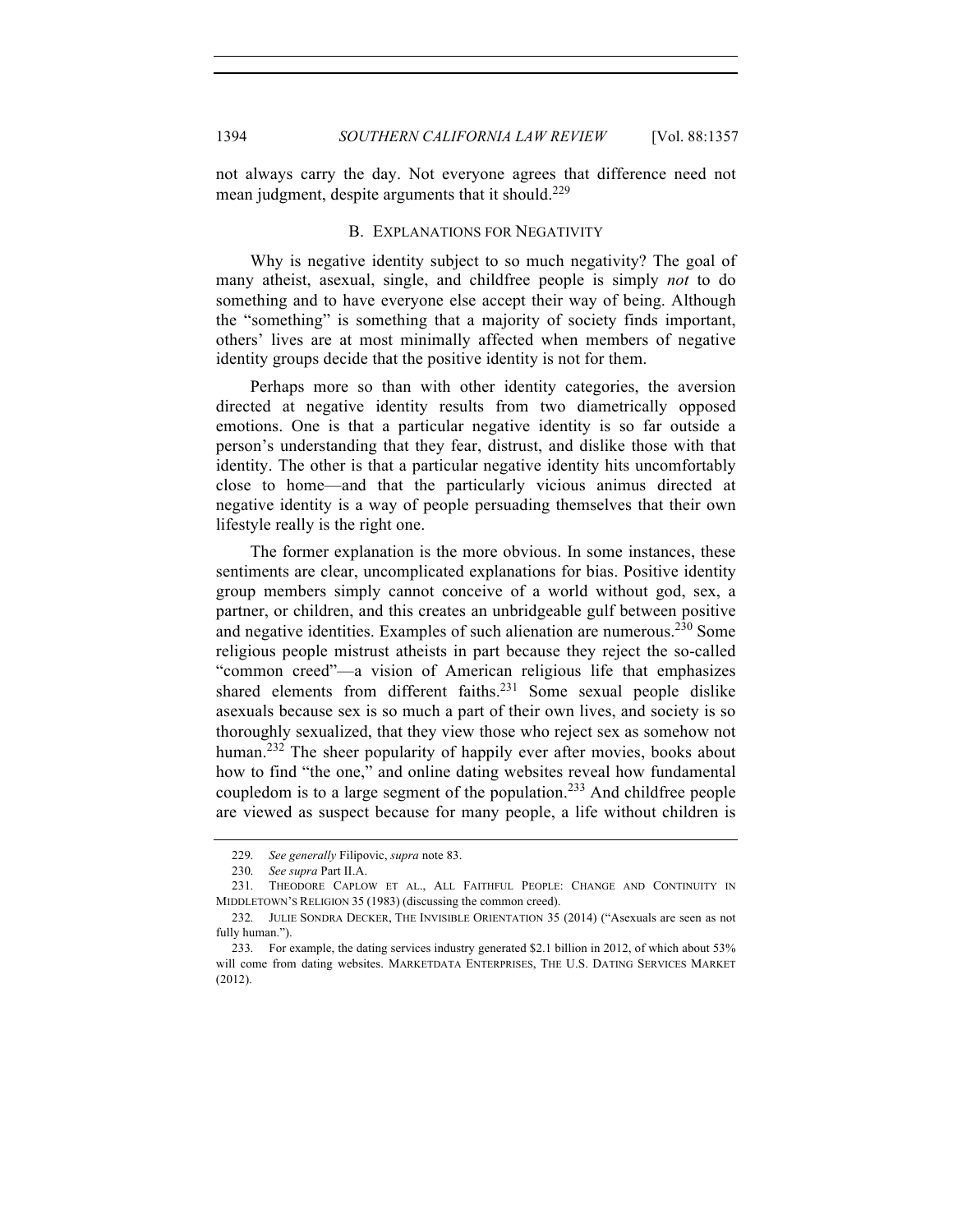#### unthinkable. $234$

The latter explanation is perhaps less evident. Perhaps one reason that members of negative identity groups suffer animus and discrimination is that they threaten nonmembers.<sup>235</sup> Encountering someone who is content with her negative identity forces positive group members to contemplate what life might be like without religion, without sex, without a partner, without children. Perhaps it forces positive identity group members to admit they are a little bit curious, or a little bit jealous. Or it might force them to convince themselves that they are not curious, or not jealous. The intensity of attraction manifests itself in overt revulsion. Indeed, in other areas of identity, this dynamic is well-known. It is a truism—supported by research—that some of the most ardent opponents to same-sex relationships are closeted individuals who experience same-sex attraction.<sup>236</sup> Recall the words of Ted Haggard, an evangelical pastor who preached that homosexuality was a sin and who subsequently resigned his position after allegations that he engaged in sexual activity with male escort and masseuse: "I think I was partially so vehement because of my own war $"$ <sup>237</sup>

A similar dynamic emerges in response to negative identity. Some religious people dislike atheists not because the atheist does not believe in god, but because atheists cause them to question their own faith. Research suggests that those who believe in a god or gods tend to be intuitive thinkers.<sup>238</sup> Because atheists, by their existence, force people to confront

<sup>234.</sup> JENNIFER SENIOR, ALL JOY AND NO FUN: THE PARADOX OF MODERN PARENTHOOD 35–47 (2014).

<sup>235.</sup> Of course, this possibility runs in two directions. I suspect that negative identity group members also sometimes strive to reassure themselves that their choice is the correct one. Consider, for example, the many childfree forums that delight in collecting and sharing parenting horror stories. For some, this focus on the worst parts of parenting may mask a desire to ignore the best. For purposes of explaining animus against negative identity group members, I will focus on the doubts of positive identity groups. But I am not implying that negative identity groups are universally untroubled and confident in their choices, while positive identity groups are wracked with doubt and jealousy.

<sup>236.</sup> *See, e.g.*, Netta Weinstein et al., *Parental Autonomy Support and Discrepancies Between Implicit and Explicit Sexual Identities: Dynamics of Self-Acceptance and Defense*, 102 J. PERSONALITY & SOC. PSYCHOL. 825 (2012) (discussing men who identified themselves as highly straight yet whose experimental results suggests some level of same-sex attraction tended to favor anti-gay policies and expressed more hostility toward gay people); Henry Adams et al., *Is Homophobia Associated with Homosexual Arousal*, 105 J. ABNORMAL PSYCHOL. 440, 443 (1996) (discussing a study of supposedly heterosexual men in which 54% of homophobic men but only 24% of nonhomophobic men became aroused while viewing gay pornography).

 <sup>237.</sup> Richard M. Ryan & William S. Ryan, Homophobic? Maybe You're Gay (Apr. 27, 2012), http://www.nytimes.com/2012/04/29/opinion/sunday/homophobic-maybe-youre-gay.html?\_r=0.

<sup>238.</sup> *See, e.g.*, Amatai Shenhav et al., *Divine Intuition: Cognitive Style Influences Belief in God*, 141 J. EXPERIMENTAL PSYCHOL. 1, 5 (2012) ("Three studies–two correlative, one experimental–showed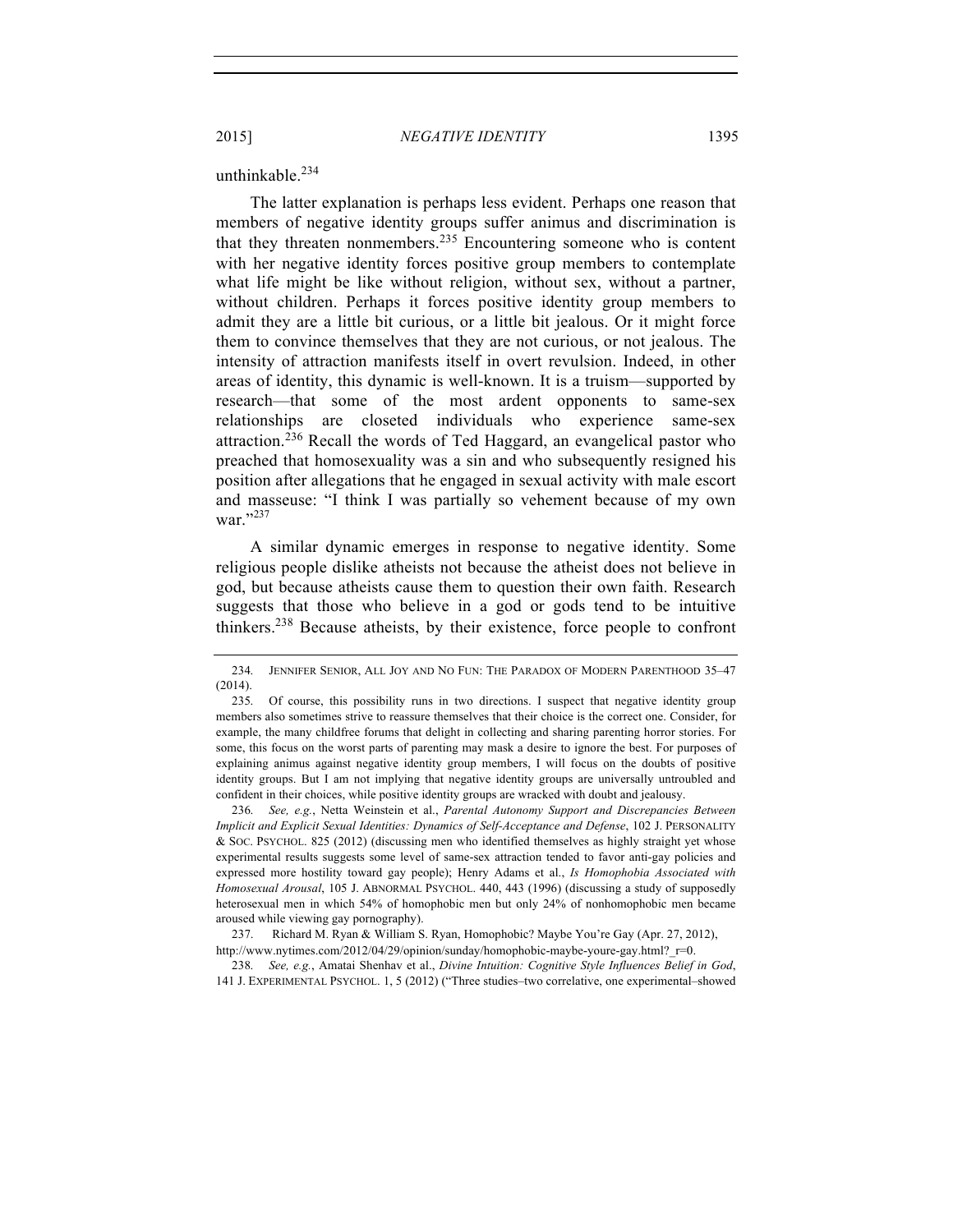their own beliefs in a less intuitive fashion, they may inspire the hostility that comes with self-doubt from their religious interlocutors.

Some sexual people direct hostility toward asexuals not because they do not understand the lack of desire, but because they relate to it all too well. Elizabeth Emens suggests, "Perhaps some of the laughter . . . that arises in response to the topic of asexuality is partly, or at least sometimes, motivated by people's anxieties about their own moments of past, present, or future lack of attraction, or a partner's, or both."<sup>239</sup> As one asexual explains, men are freighted by thousands of years of cultural pressure "to be highly sexed beings, to demonstrate, earn, and prove their masculinity through sexual performance."<sup>240</sup> As a result, society views asexual men with suspicion, and asexual men have a hard time accepting themselves. Likewise, female sexuality is positively rewarded in a patriarchal society that conditions some forms of approval on sexual availability.<sup>241</sup> But sexual availability, or the performance of sexuality, is different from actual sexual desire.<sup>242</sup> Ours is a world where there is a market for drugs to increase both male and female libido<sup>243</sup>; where countless articles have been written for both men and women to rekindle the sexual spark in their marriages; where a google search for "spice up your relationship" yields over seventeen million hits.<sup>244</sup> Certainly some of this preoccupation with sexuality is the product of sexual desire, but much of it is intense anxiety about its lack. Perhaps, then, asexuals trigger hostility in some self-identified sexual people because asexuals have declined to traverse the labyrinth of sexual desire and are perfectly happy with their decision. Perhaps some sexual people question what their life might have involved if they had not spent so much time thinking about sex, preparing to have sex, having sex, and dealing with the consequences of sex.

Single people, too, trigger anxiety predicated on envy. In one study, participants expressed the greatest hostility toward single people who had

that intuitive thinking predicts belief in God."); Will M. Gervais & Ara Norenzayan, *Analytic Thinking Promotes Religious Disbelief*, 336 SCI. 493, 493 (2012).

<sup>239.</sup> *See, e.g.*, Emens, *supra* note 30, at 340.

<sup>240.</sup> Crosswell, *supra* note 150.

<sup>241.</sup> *See, e.g.*, ARIEL LEVY, FEMALE CHAUVINIST PIGS: WOMEN AND THE RISE OF RAUNCH CULTURE (2005)

<sup>242.</sup> *E.g.* Vanessa Grigoriadis, *Princess Paris,* ROLLING STONE (Nov. 19, 2003) (quoting Paris Hilton: "My boyfriends always tell me I'm not sexual. Sexy, but not sexual").

<sup>243.</sup> *See* Daniel Bergner, *Unexcited? There May Be a Pill for That*, N.Y. TIMES (May 22, 2013), http://www.nytimes.com/2013/05/26/magazine/unexcited-there-may-be-a-pill-for-

that.html?pagewanted=all; Lesley Alderman, *For Common Male Problem, Hope Beyond a Pill*, N.Y. TIMES (Aug. 28, 2009), http://www.nytimes.com/2009/08/29/health/29patient.html?ref=health.

<sup>244.</sup> GOOGLE, https://www.google.com/#q=spice+up+your+relationship (A screenshot is on file with the author).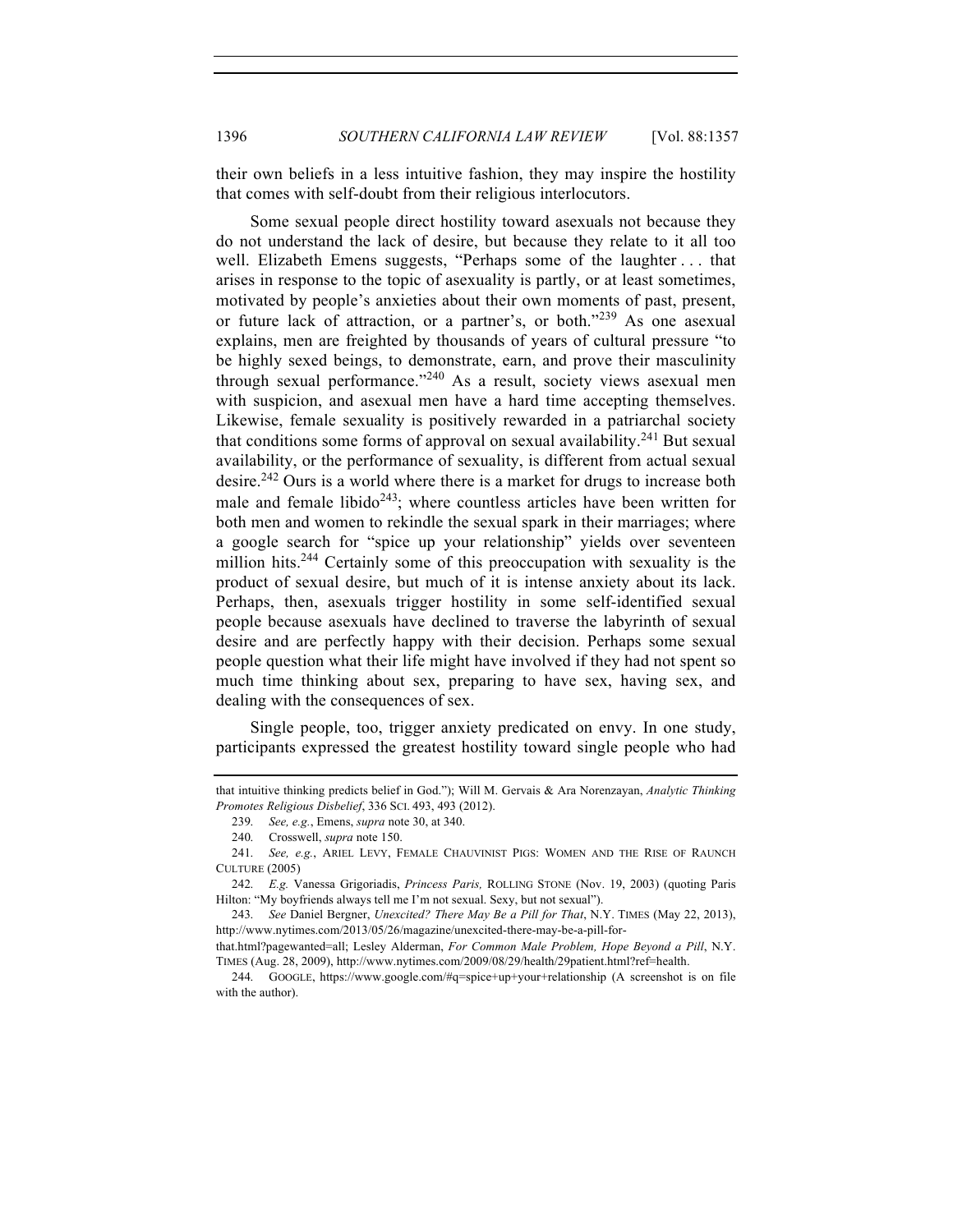chosen their singleness, as opposed to those who hoped to become partnered.<sup>245</sup> While this hostility is consistent with straightforward antipathy, it might be equally consistent with participants' insecurity about their own choices. As DePaulo writes: "Not everyone reacts to single people—even the happy ones—with hostility. . . . I wonder, as readers have suggested, whether those who are quick to put down single people are not so happy with their own lives."<sup>246</sup> Others have suggested similar explanations.<sup>247</sup>

And examples of the anxiety borne of jealousy that childfree people trigger in those with children. Despite the cultural elevation of parenthood, some parents have doubts and regrets. I have turned to anonymous forums to find opinions expressing regret about having children because the cultural stigma is so great that people rarely express these sentiments in their own names. A few of these selections include:

I absolutely regret [becoming a parent]. . . . I miss my old life and while I don't miss everything about it I absolutely hate how everyone feels that I should have had some magical change of outlook on life. I would turn back the clock in a heartbeat.... I find parenthood or specifically motherhood unfulfilling and intellectually demeaning.<sup>248</sup>

It's great, and I do love my kids to death, but it's really not as great as I thought it would be. . . . I love both my kids and I enjoy teaching them to someday become productive members of society but I long for the days when it will be just my husband and  $[me]$ <sup>249</sup>

And those who do not regret their decision to have children sometimes say that they regret some of its costs. One parent writes: "[F]ar and away my biggest regret about my years at home was that I lowered my sights for myself as I dimmed in my own mind what I thought I was capable of. $1250$ This is not to say that parents with children all regret their decisions. But perhaps even some devoted parents sometimes long for life without children (and, because of their devotion, feel more guilty about it), and some parents would indeed undo their decision, even if they do not admit

<sup>245.</sup> Bella De Paulo, *Dealing with the Put-Downs*, *in* SINGLISM, *supra* note 6, at 217–18.

<sup>246.</sup> *Id.*

<sup>247.</sup> *See* Eleanor Wells, *The "Why Aren't You Married" Question in Context*, *in* SINGLISM, *supra* note 6, at 74–75.

<sup>248.</sup> Yesireallyfeelthis, Comment to *Do You Regret Having Children?*, REDDIT (Feb. 3, 2014), http://www.reddit.com/r/Parenting/comments/1wvx04/serious\_do\_you\_regret\_having\_children/.

<sup>249.</sup> psychictrouble, Comment to *Do You Regret Having Children?*, REDDIT, (Feb. 3, 2014), http://www.reddit.com/r/Parenting/comments/1wvx04/serious\_do\_you\_regret\_having\_children/.

<sup>250.</sup> Lisa Endlich Heffernan, *Why I Regret Being a Stay-at-Home Mom*, HUFFINGTON POST (June 17, 2013), http://www.huffingtonpost.com/grown-and-flown/why-i-regret-being-a-stay-at-homemom\_b\_3402691.html.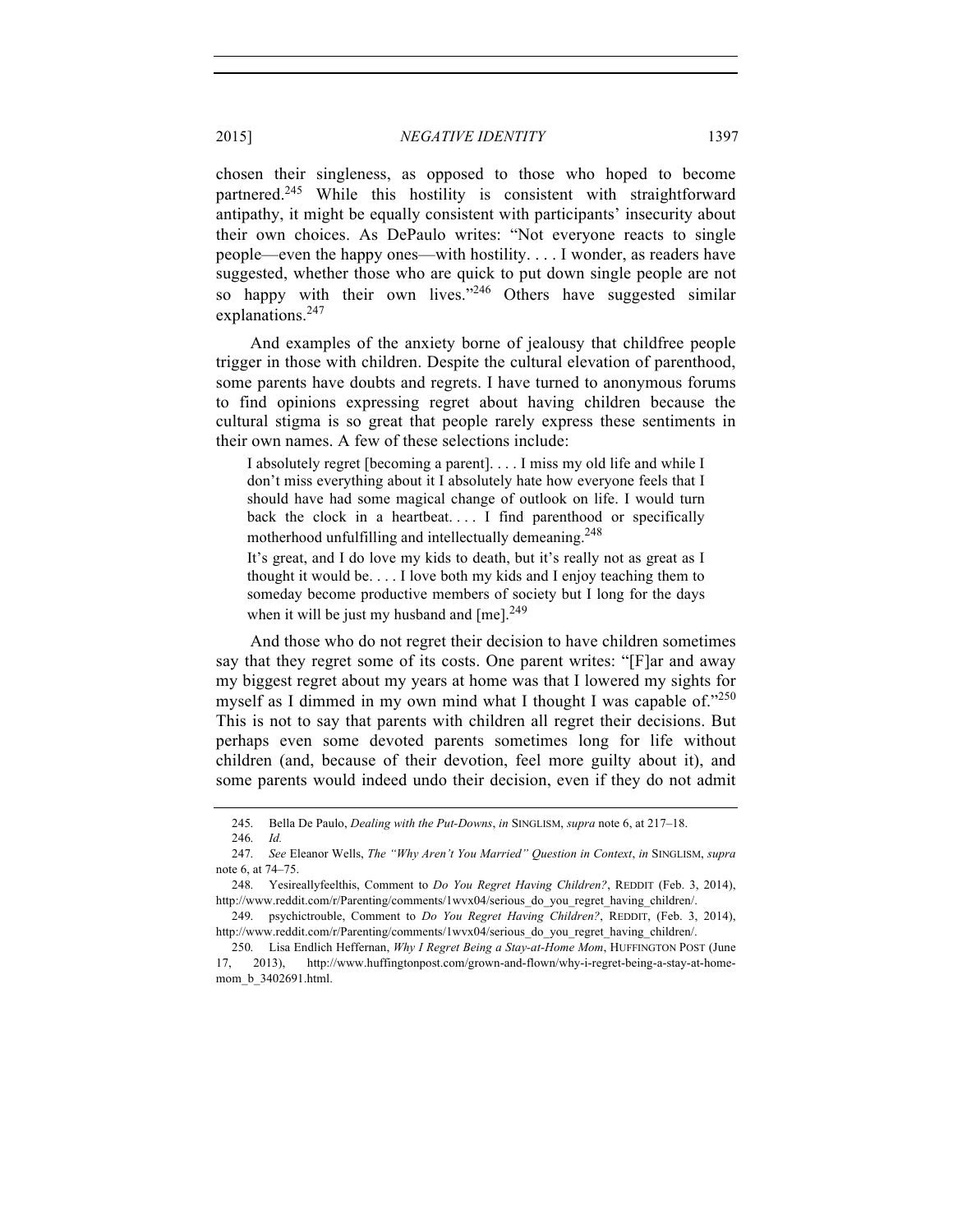this to themselves.

In short, aversion to negative identity may, perversely, be the product of self-recognition, even attraction. Certainly the distinction between hostility predicated on insurmountable difference and uncomfortable similarity is sometimes ambiguous in interpretation, and perhaps it is also ambiguous in experience. People who are happy with their decisions do not feel the need to question the decisions of others.<sup>251</sup> But this is the nature of negative identity and the reactions it prompts. Whether negative identity is viewed as uncomfortably foreign or uncomfortably familiar, hostility, animus, bias, and discrimination sometimes result.

#### III. NEGATIVE IDENTITY AND LAW

This Part considers the treatment of the negative identity groups I discuss under existing law. It begins by establishing that they deserve protection against discrimination, then demonstrates that in many areas, negative identity groups are underprotected or disadvantaged under existing laws.

#### A. WHY NEGATIVE IDENTITY DESERVES PROTECTION

At an intuitive level, negative identity is a plausible candidate for legal protection against discrimination. The fact that the legal system already accords protection to religion beliefs, sexual orientation, marital status, and parental status indicates that we believe those identities are important and their protection serves principles basic to our legal system, such as equality, dignity, and liberty. Those values extend naturally to the negative identities I discuss here—atheist, asexual, single, and childfree—and suggest these identities also deserve protection.

In the context of one negative identity—asexuality—Elizabeth Emens has drawn on antidiscrimination cases, statutes, and scholarly analysis to identify eight criteria that help to determine whether a particular identity deserves protection from discrimination.<sup>252</sup> These criteria provide a useful and comprehensive framework for analysis of why negative identity deserves antidiscrimination protection, and I adopt them here.<sup>253</sup> The

<sup>251.</sup> *See, e.g.*, Sonja Lyubomirsky & Lee Ross, *Hedonic Consequences of Social Comparison: A Contrast of Happy and Unhappy People*, 73 J. PERSONALITY & SOC. PSYCHOL. 1141 (1997) (discussing how unhappy people are heavily affected by people they perceive as better off than they are, while happy people are not).

<sup>252.</sup> Emens, *supra* note 30, at 377.

<sup>253.</sup> Emens's framework is recent, comprehensive, and shares characteristics with many others, and the negative identity categories I discuss in this Article do not present a close case. Therefore, I think it unnecessary to justify her framework as unequivocally the best.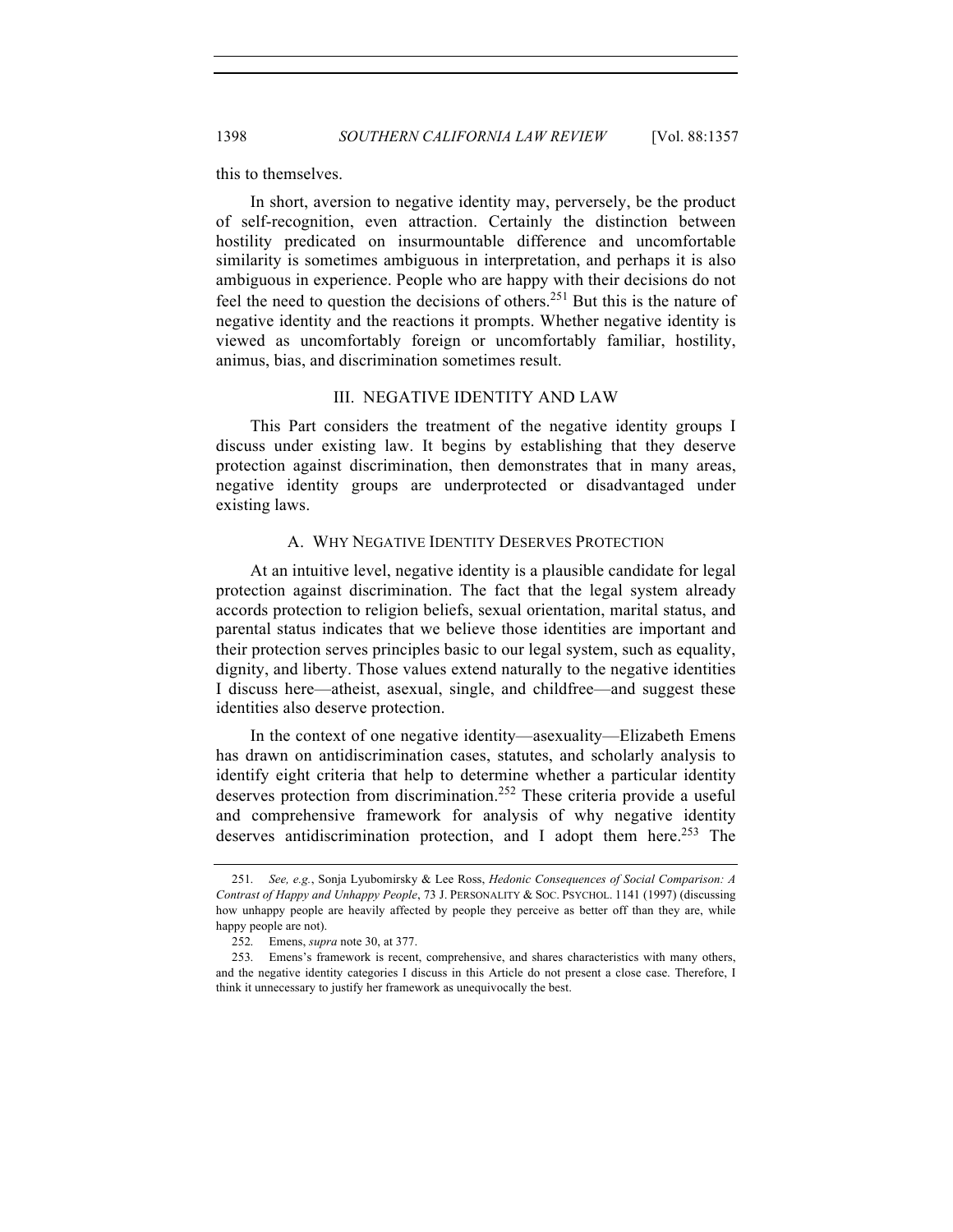criteria are:

*Individual*

(1) Identity beyond the individual's control or thought too deeply rooted to ask people to alter

(2) Identity characterized by a visible trait or distinct behavior

*Political*

(3) Identity associated with a salient social group

(4) Identity associated with a widely known social movement

*Relational*

(5) Negative public attitudes toward the group

(6) Limiting or demeaning stereotypes attached to the group

*Legal*

(7) History of explicit or direct legal burdens

(8) History of implicit or indirect legal burdens

All or nearly all of these criteria apply to negative identity in part by virtue of its negative status, as well as to the specific negative identity categories I have discussed.

In prior sections, have already discussed some of the criteria thoroughly. In Part I, I established that the four negative identity categories are associated with "salient social groups" (criterion  $(3)$ ).<sup>254</sup> In Part II, I established the "negative public attitudes" and "limiting or demeaning stereotypes" associated with the group (criteria  $(5)$  and  $(6)$ ).<sup>255</sup> And in Part III.B, I will detail the explicit and implicit legal burdens placed on all four groups (criteria  $(7)$  and  $(8)$ ).<sup>256</sup>

The other criteria require more detailed discussion. All four negative identities I have discussed meet category (1) as "beyond the individual's control or too deeply rooted to ask people to alter." It is a philosophical question beyond the scope of this Article to ask whether one's religious beliefs are within one's control,  $257$  but in any event, most people believe it unreasonable to ask people to change religions to reap some social or legal benefit beyond the value of the religion itself.<sup>258</sup> Similarly, people debate

<sup>254.</sup> *See supra* Part I.A.

<sup>255.</sup> *See supra* Part II.A.

<sup>256</sup>*. See infra* Part III.B.

<sup>257.</sup> Many atheists say they cannot force themselves to believe in god.

<sup>258.</sup> Exceptions occur at an individual level, such as a person asks her partner to convert prior to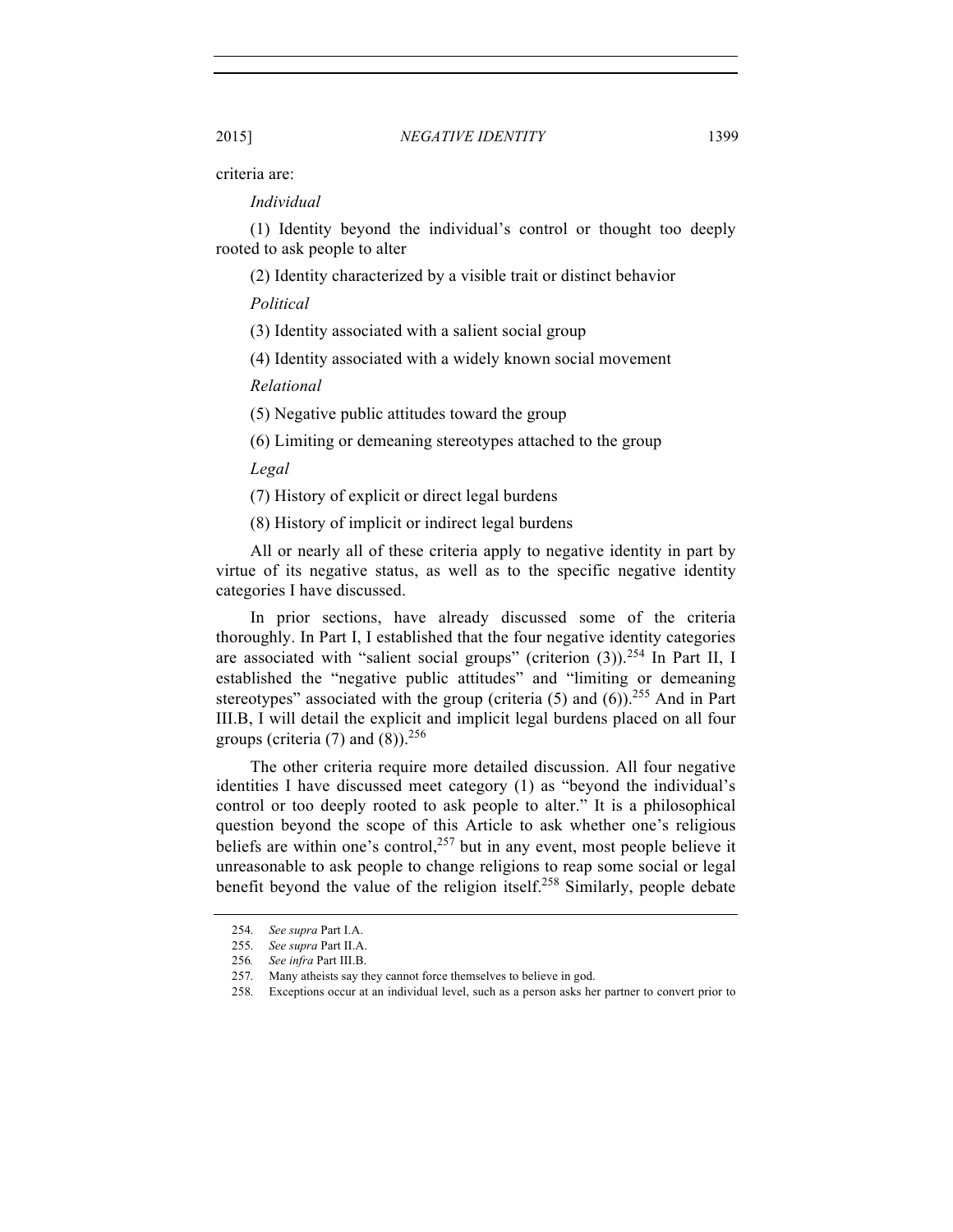whether sexual orientation can theoretically be changed, but "a growing consensus reflects the view that no one *should be asked* to change" sexual orientation.<sup>259</sup> And both single and childfree identities are something that we do not think we can "ask people to alter"—virtually no one believes that someone should be asked to change her marital status against her will, and polls show that a majority of society does not feel that anyone should have to have a child. $260$ 

The four identities also meet criteria (2)—identity characterized by a visible trait or distinct behavior. Although negative identity is not immediately visible as are characteristics such as race, all four identities involve distinct behavior, albeit that involves not doing something: believing in a higher power; experiencing sexual desire; marrying or partnering; raising children. True, those with negative identity may be passing or covering, in which case their identities may not be particularly visible or distinct. But this is also true of various other identities that we consider uncontroversially worthy of antidiscrimination protection: people pass as other races or cover racial identity, for example.

Criteria (4)—association with a widely known social movement—is the most debatable. While atheist groups are well-established, the movements associated with the other three identities are younger, smaller, and less well-known. Each identity has multiple affiliated organizations, which are improving public knowledge about the identity, and in the past several years, media attention on each identity has also increased. Although it is debatable whether all the negative identities I have discussed currently meet criteria (4), it seems a reasonable guess that they will not too long in the future. Thus, the negative identity groups I discuss meet at least seven of the categories and perhaps eight of the criteria I discuss, and are a proper subject for antidiscrimination law.

### B. EXISTING LEGAL REGIMES

The following section describes legal regimes pertaining to atheists, asexuals, singles, and the childfree. It shows how these negative identity groups are often disadvantaged by current laws.

marriage.

<sup>259.</sup> Emens, *supra* note 30, at 318–19; 381.

<sup>260.</sup> *See, e.g.*, NBC NEWS/WALL STREET JOURNAL SURVEY (January 2013) (finding only 9% of people think abortion should always be illegal). Whether single and childfree identity are "beyond the individual's control" is more debatable, although some commentators view them as immutable: that is, if a strongly-identified single were forced to marry, she would always long to be single.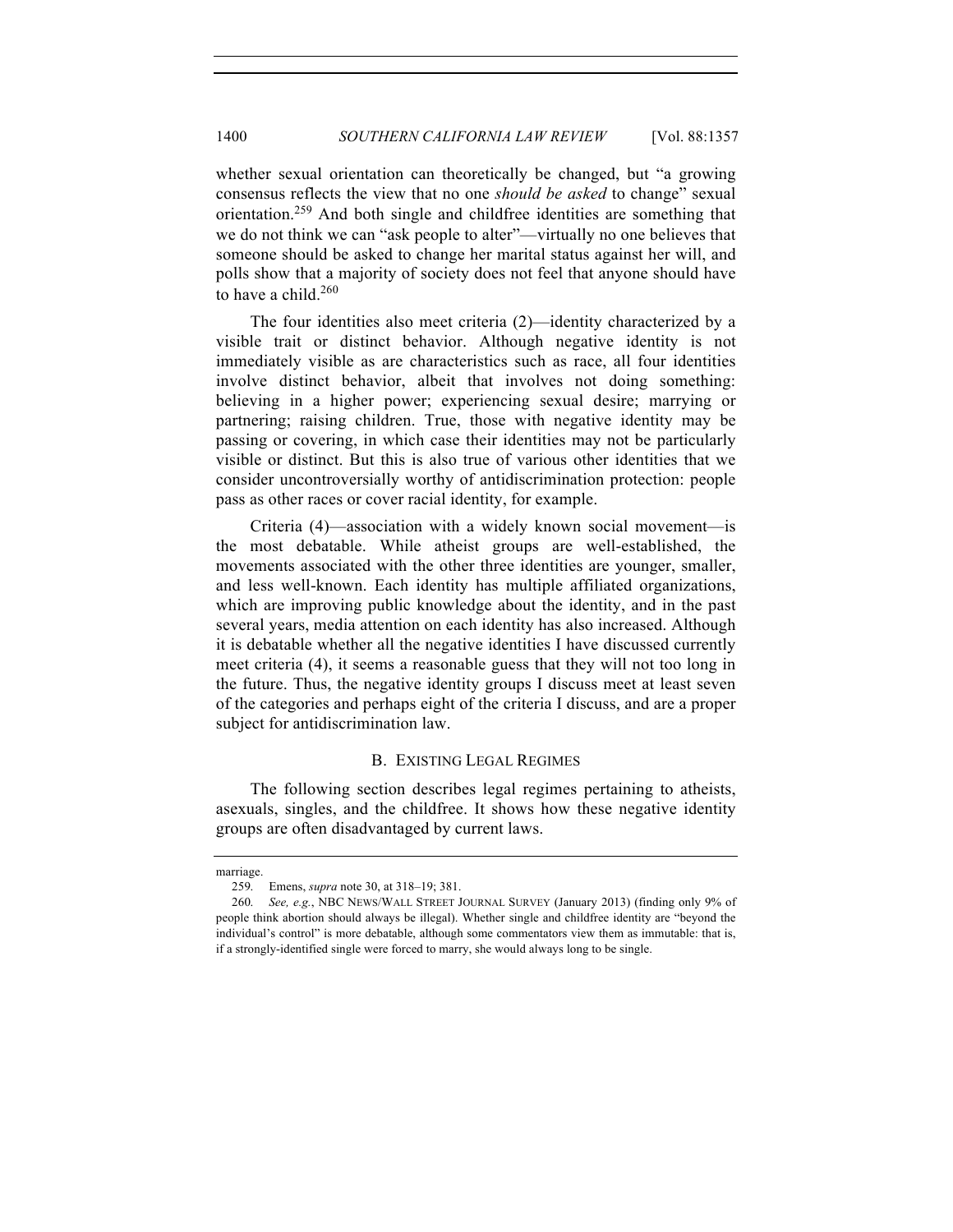# 1. Atheist

Legal doctrine systematically disadvantages atheists relative to both religious majorities and religious minorities in a host of areas. This section will catalog these instances of disadvantage. I note that in no instance am I asserting that religious majorities and religious minorities are always equally advantaged by the law; in some instances, they are on equal footing, while in other instances, they are not. The point is simply that people of all religious—both majority and minority—are better-situated under the legal doctrines I describe than are atheists.

The Establishment Clause of the U.S. Constitution provides that the government "shall make no law respecting an establishment of religion."<sup>261</sup> One interpretation—though not the prevailing one among either courts or scholars—is that the government must treat atheism neither better nor worse than other belief systems.<sup>262</sup> Instead, courts' interpretation of the Establishment Clause often provides atheists with less protection than other groups.

Consider the following examples.<sup>263</sup> The Court has upheld a holiday display on public property that included a crèche, and public displays incorporating religious elements are more generally upheld.<sup>264</sup> The Court has upheld school voucher programs providing taxpayer-funded financial assistance for families to send their children to religious schools.<sup>265</sup> A student organization can use public-university funds to publish a newspaper with a religious viewpoint.<sup>266</sup> Places of religious worship receive special property tax exemptions.<sup>267</sup> The parents of children who attended private

<sup>261.</sup> U.S. CONST. amend. I. Although the Establishment Clause specifies "Congress," the Supreme Court has extended its reach to state governments through the Fourteenth Amendment. Sch. Dist. of Abington Twp., Pa. v. Schempp, 374 U.S. 203, 205 (1963).

<sup>262.</sup> Establishment Clause scholars fall into three categories. The first includes scholars who believe that the Constitution permits the government to engage in religious activity as long as it does not "establish" an official religion. *See, e.g.*, Michael W. McConnell, *Neutrality Under the Religion Clauses*, 81 NW. U. L. REV. 146, 148 (1986). The second includes scholars who believe that the government may not distinguish among religions, but can prefer religion to nonreligion. Micah Schwartzman, *What if Religion Is Not Special?*, 44 ARIZ. L. REV. 293, 311 (2002). And the third—a distinct minority—believe that the government should not prefer religion to nonreligion. *See About American Atheists*, AM. ATHEISTS, http://www.atheists.org/about-us (last visited Aug. 27, 2015).

<sup>263.</sup> Some might debate whether all the examples I have listed actually describe disadvantage to atheists. A full defense of each item would require a separate article, but the important point is that in many circumstances religion receives government funding and support when, either literally or practically speaking, there is no analogous function for atheists.

 <sup>264.</sup> Van Orden v. Perry, 545 U.S. 677, 691–92 (2005).

265. Zelman v. Simmons-Harris, 536 U.S. 639, 653–55 (2002).

<sup>266.</sup> Rosenberger v. Rector and Visitors of Univ. of Va., 515 U.S. 819, 840–843 (1995).

<sup>267.</sup> Walz v. Tax Comm'n of N.Y.C, 397 U.S. 664, 672–73, 676 (1970). It is unclear whether an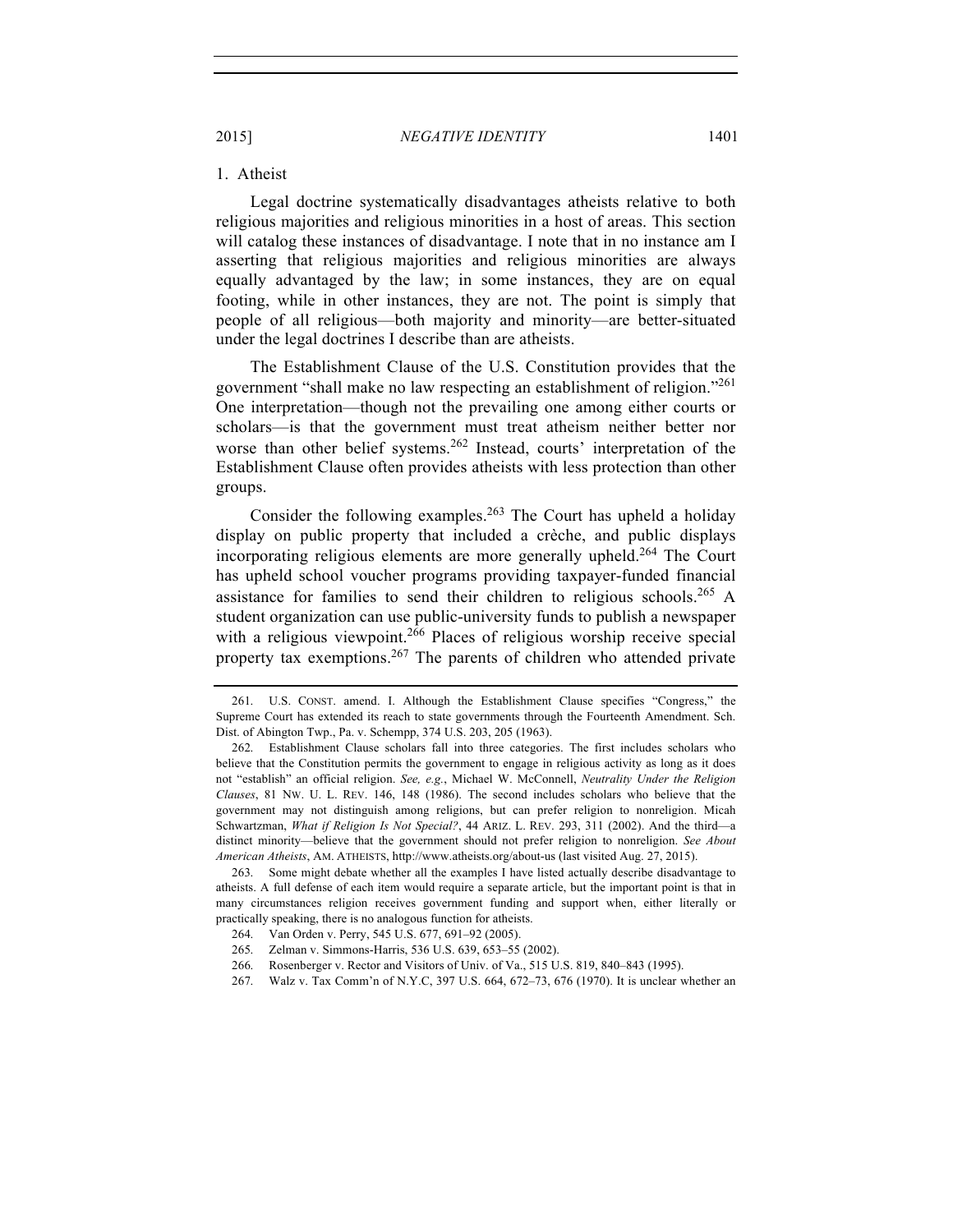## 1402 *SOUTHERN CALIFORNIA LAW REVIEW* [Vol. 88:1357

religious schools were eligible for reimbursement by the government for their children's bus fare.<sup>268</sup> The Supreme Court has upheld a criminal law that bars businesses from operating on Sundays.<sup>269</sup> Courts have held that the motto "In God We Trust" may be inscribed on money and in public buildings.<sup>270</sup> Most recently, the Court has upheld against Establishment Clause scrutiny a town's practice of opening board meetings with prayer.<sup>271</sup>

Beyond constitutional law, atheists fare somewhat better. Some statutory law that protects religion has been interpreted to protect atheists to the same extent as religious people. In the workplace, Title VII has been held to protect atheists, $272$  and the Fair Housing Act protects atheists from housing discrimination.<sup>273</sup> But in other areas, atheists are disadvantaged. For example, judges sometimes take religion into account in custody decisions.<sup>274</sup> And, law aside, discrimination against atheists still happens

271. Town of Greece v. Galloway, 134 S. Ct. 1811, 1824 (2014).

272. EEOC v. Townley Eng'g & Mfg. Co., 859 F.2d 610 (9th Cir. 1988) (holding that an atheist could not be required to attend employer's devotional services); Young v. South Western Sav. & Loan Ass'n, 509 F.2d 140 (5th Cir. 1975) (employee with sincere atheist beliefs protected under Title VII). *See also* Tillery v. ATSI, Inc., 242 F. Supp. 2d 1051 (N.D. Ala. 2003) (reconsidered on other grounds) ("Title VII protects persons who are not members of organized religious groups, as well as atheists.").

273. For example, the U.S. Department of Justice prosecuted a case in which a home insurance company offered discounts to "churchgoers" and "persons of faith" when the policies were initially challenged by an atheist and an agnostic. Department of Justice, News Release, *Justice Department Settles Allegations of Religion Discrimination Against Guideone Mutual Insurance Co.* (Sept. 18, 2009), 2009 WL 2994825.

274. As of the time of this Article's publication, this is a list of all the cases I could find in which such determinations occurred. Of course, not all such cases are published, so in all likelihood there are in fact many other examples. *See, e.g.* Blevins v. Bardwell, 784 So. 2d 166, 175 (Miss. 2001); Staggs v. Staggs, 919 So. 2d 112 (Miss. Ct. App.); Brekeen v. Brekeen, 880 So. 2d 280, 282 (Miss. 2004); Turner v. Turner, 824 So. 2d 652, 655–56 (Miss. Ct. App. 2002); Pacheco v. Pacheco, 770 So. 2d 1007, 1011 (Miss. Ct. App. 2000); Weigand v. Houghton, 730 So. 2d 581 (Miss. 1999); Johnson v. Gray, 859 So. 2d 1006, 1014–15 (Miss. 2003); McLemore v. McLemore, 762 So. 2d 316 (Miss. 2000); Hodge v. Hodge, 188 So. 2d 240 (Miss. 1966); Johns v. Johns, 918 S.W.2d 728 (Ark. Ct. App. 1996); Ark. Sup. Ct. Admin. Order No. 15 (1999); Peacock v. Peacock, 903 So. 2d 506, 513–14 (La. Ct. App. 2005); Pahal v. Pahal, 606 So. 2d 1359, 1362 (La. Ct. App. 1992); Ulvund v. Ulvund, No. 224566, 2000 WL 33407372 (Mich. Ct. App. 2000); Mackenzie v. Cram, No. 206807, 1998 WL 1991050 (Mich. Ct. App. 1998); Jimenez v. Jimenez, No. 190805, 1996 WL 33347958 (Mich. Ct. App. 1996); Jonhston v. Plessel, No. A03-581, 2004 WL 384143 (Minn. Ct. App. 2004); In re Storlein, 386 N.W.2d 812 (Minn. Ct. App. 1986); McAlister v. McAlister, 747 A.2d 390, 393 (Pa. Super. Ct. 2000); Thomas v. Thomas, 739 A.2d 206, 213 (Pa. Super. Ct. 1999); Gancas v. Schultz, 683 A.2d 1207 (Pa. Super. Ct. 1996); Scheeler v. Rudy, 2 Pa. D. & C. 3d 772, 780 (C.P. Franklin Cty. 1977); Shainwald v. Shainwald, 395 S.E.2d 441, 446 (S.C. Ct. App. 1990); Hulm v. Hulm, 484 N.W.2d 303, 305 & n.\* (S.D. 1992); In re

atheist meeting house would qualify for such an exemption as a "house of religious worship."

 <sup>268.</sup> Everson v. Bd. of Educ. of Ewing, 330 U.S. 1, 17–18 (1947).

<sup>269.</sup> McGowan v. Maryland, 366 U.S. 420, 449–522 (1961).

<sup>270.</sup> *See* Newdow v. Lefevre, 598 F.3d 638, 643–44 (9th Cir. 2010) (stating that the national motto has patriotic and ceremonial character, and "bears no true resemblance to a governmental sponsorship of a religious exercise.").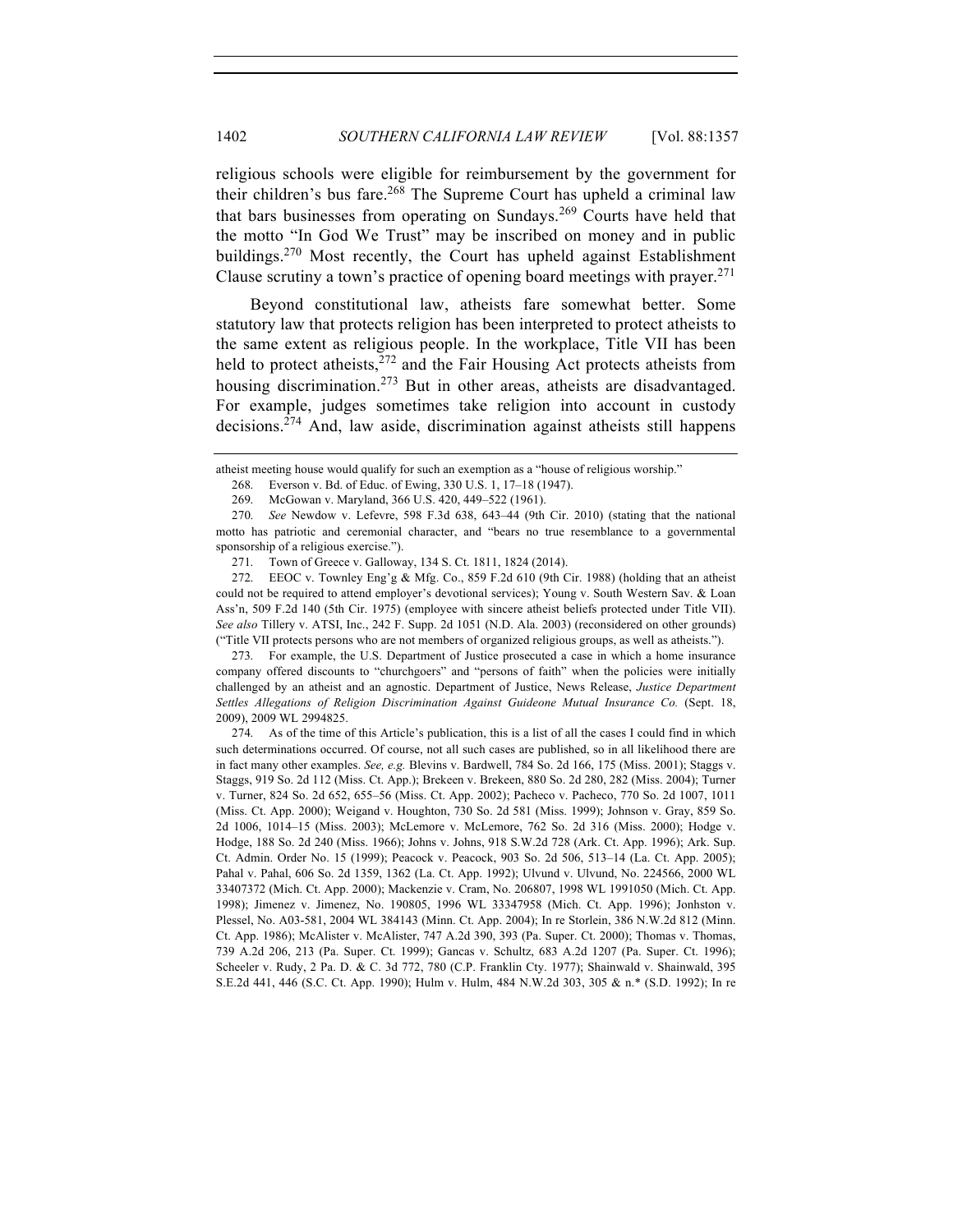regularly when laws are under enforced. It seems reasonable that this under-enforcement results in part because social attitudes toward atheists remain so negative.<sup>275</sup>

One might argue that in some instances there are sound reasons for distinguishing between religious people and atheists. I will address these reasons in Part IV. But as a descriptive matter, the examples above show that the First Amendment does not offer equivalent protection for the beliefs of religious people and those of atheists.

#### 2. Asexual

Elizabeth Emens has considered how the legal system intersects with asexuality. This Section is greatly indebted to her work. While Emens notes a number of interesting ways in which asexuals might be either advantaged or less disadvantaged relative to other groups,  $276$  I focus here on disadvantage.

At the broadest level, the legal system often treats sex as special. We have laws governing everything from sex work<sup>277</sup> to sexual expression in the workplace<sup>278</sup> to sexual obligations within marriage<sup>279</sup> to sexual speech<sup>280</sup> to sex-oriented businesses.<sup>281</sup> Various structures, ranging from bathrooms<sup>282</sup> to jails,<sup>283</sup> are regulated out of concern for sexuality. Collectively, this legal preoccupation with sex is marginalizing to asexuals, many of who are indifferent to, or at least not particularly concerned with,

277. Elizabeth M. Johnson, Note, *Buyers Without Remorse: Ending the Discriminatory Enforcement of Prostitution Laws*, 92 TEX. L. REV. 717, 723–25 (2014) (summarizing laws criminalizing prostitution).

278. *See generally* Vicki Schultz, *Reconceptualizing Sexual Harassment*, 107 YALE L.J. 1683 (1998) (discussing sex-based harassment in the workplace).

279. *See infra* Part II.A.2.

280. FCC v. Pacifica Found., 438 U.S. 726 (1978); Miller v. California, 413 U.S. 15 (1973). *See also* David A. J. Richards, *Free Speech and Obscenity Law: Toward a Moral Theory of the First Amendment*, 123 U. PA. L. REV. 45 (1974).

281. *See, e.g.*, Los Angeles v. Alameda Books, 535 U.S. 425 (2002); Barnes v. Glen Theater, Inc., 501 U.S. 560 (1991); Renton v. Playtime Theatres, Inc. 475 U.S. 41 (1986).

283. Russell K. Robinson, *Masculinity as Prison, Sexual Identity, Race, and Incarceration*, 99 CALIF. L. REV. 1309 (2011).

Davis, 30 S.W.3d 609 (Tex. App. 2000); Snider v. Grey, 688 S.W.2d 602, 611 (Tex. App. 1985); In re F.J.K., 608 S.W.2d 301 (Tex. App. 1980); In re Marriage of Moorhead, 224 N.W.2d 242, 244 (Iowa 1974); Ahlman v. Ahlman, 267 N.W.2d 521, 523 (Neb. 1978); Dean v. Dean, 232 S.E.2d 470, 471–72 (N.C. Ct. App. 1977); Robert O. v. Judy E., 90 Misc. 2d 439, 442 (N.Y. Fam. Ct. 1977).

<sup>275.</sup> *See supra* Part II.A.1.

<sup>276.</sup> Emens, *supra* note 30, at 345–61.

<sup>282.</sup> Mary Anne Case, *Why Not Abolish the Laws of Urinary Segregation?*, *in* TOILET: PUBLIC RESTROOMS AND THE POLITICS OF SHARING 211, 218–219 (Harvey Molotch & Lara Norén eds., 2010); Mary Anne Case, *All the World's the Men's Room*, 74 U. CHI. L. REV. 1655 (2007).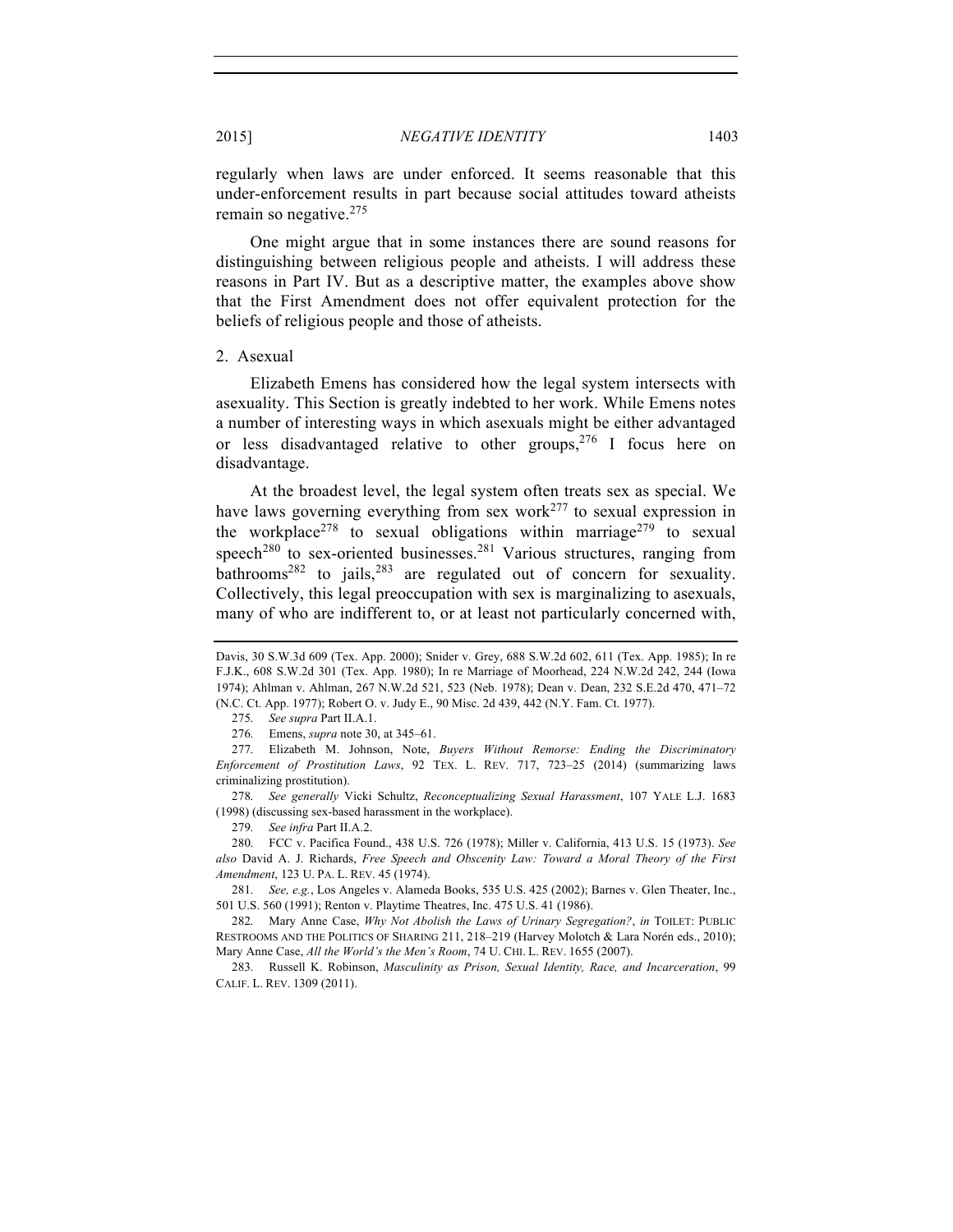most iterations of sexual behavior.<sup>284</sup> That is, energy devoted to regulating sex with the legal system is energy not spent on concerns of greater importance to asexuals and may lead to self-reinforcing results. As Emens explains: "treating sex as special under law may do more than *reflect* the assumptions of a sexual society; rather, special legal treatment for sex may *reinforce* the specialness of sex as a cultural matter.<sup>285</sup>

Explicit statutory or judicial discussion of asexuals is far more rare. One state—New York—has a statute explicitly protecting asexuals.<sup>286</sup> That statute, known as the Sexual Orientation Non-Discrimination Act, protects against discrimination on the basis of sexual orientation and defines "sexual orientation" as "heterosexuality, homosexuality, bisexuality *or asexuality*."<sup>287</sup> A number of municipalities have also included asexuals in their antidiscrimination protections.288 And the United Kingdom's hate crime law has been interpreted to cover asexuality.<sup>289</sup> Yet research by myself and others has uncovered no cases in which any of these laws were deployed.290

Thus, most of the disparate legal treatment of asexuals takes the form of omission. By failing to recognize asexuals, while recognizing other sexual orientations, laws implicitly signal that asexuals are unworthy of the same antidiscrimination protection as those of other sexual orientations, which in turn leads to more separation between asexuals and everyone else. Legal scholars have noted the power of the law to express or suppress disapproval of particular identities; this is another example.<sup>291</sup>

One might ask whether antidiscrimination protection is necessary: perhaps asexuals do not suffer discrimination. A response is that perhaps they do not because many of them are in the closet about their sexuality.

<sup>284.</sup> An exception, of course, would be sexual violence such as corrective rape, which I discussed in Part II.B.

<sup>285.</sup> Emens, *supra* note 30, at 356.

<sup>286.</sup> For helpful background regarding the genesis of the law, see Emens, *supra* note 30, at 362– 66.

<sup>287.</sup> Sexual Orientation Non-Discrimination Act, ch. 2, § 3, 2002 N.Y. LAWS 46 (codified at N.Y. Exec. Law § 292(27) (McKinney 2013)). Vermont's Human Rights Commission has issued a pamphlet defining "sexual orientation" to include asexuality, but has not codified that definition; and Australia has drafted, but never passed, legislation that includes asexuality. *See* Emens, *supra* note 30, at 362 & n.349.

<sup>288.</sup> Emens, *supra* note 30, at 362 n.351 (collecting statutes).

<sup>289.</sup> U.K. HOME OFFICE, CHALLENGE IT, REPORT IT, STOP IT: THE GOVERNMENT'S PLAN FOR DEALING WITH HATE CRIME 4 (2012) (including asexual groups protected by hate crime law).

<sup>290.</sup> *See* Emens, *supra* note 30, at n. 373.

<sup>291.</sup> Nancy Leong, *Judicial Erasure of Mixed-Race Discrimination*, 59 AM. U. L. REV. 469, 533– 59 (2007).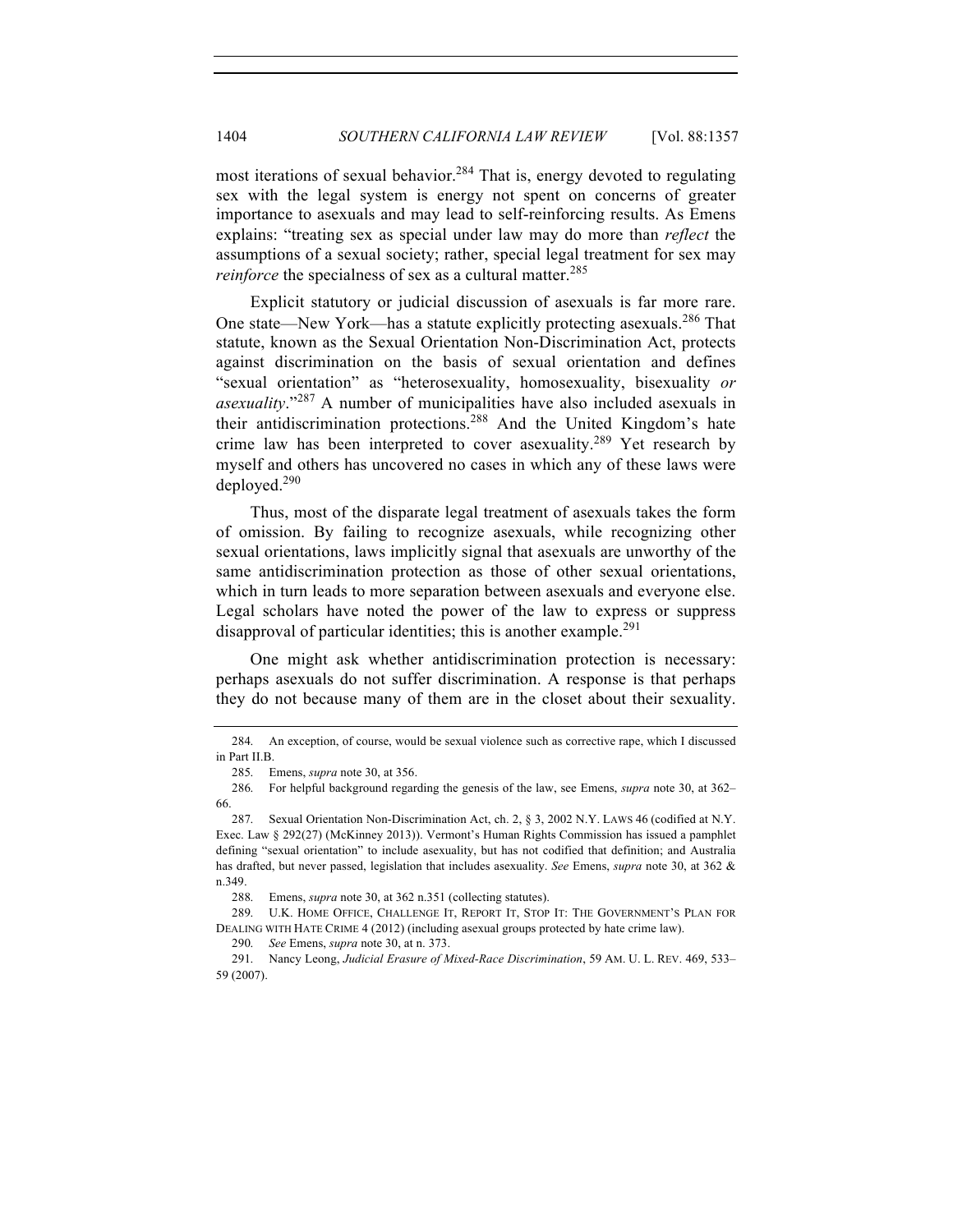But these passing or covering harms are consequential, as Kenji Yoshino has compellingly demonstrated.<sup>292</sup> Simply not being able to be out is a burden, and, with increased acceptance of gays, lesbians and other queer people, it is a burden that asexuals disproportionately suffer. Moreover, the research I catalogued earlier suggests that, if asexuals were to be open about their sexuality, they would likely be targeted for negative treatment.<sup>293</sup>

Without the legal protection of antidiscrimination laws, asexuals are largely unprotected from discrimination on the basis of their status in employment, housing, education, and public benefits. Moreover, asexuals also suffer other legal harms of omission. While I will not attempt an exhaustive catalogue, two in particular stand out. First, given the documented incidents of attempted or completed corrective rape against asexuals, the fact that asexuals are not included in any hate crime enhancement statutes is notable. If other sexual orientations are worthy of enhancement when a crime against a group member is motivated by animus toward the group, then failure to afford asexuals the same status amounts to unequal and worse treatment.

Second, asexuals face discrimination in family law. In particular, impotency is a statutory ground for terminating a marriage in at least thirtysix jurisdictions,  $294$  and in many, it is grounds for a fault-based divorce.  $295$ Courts define impotency as more than the inability to bear children.<sup>296</sup> Rather, it means an inability to engage in, or a lack of capacity for, normal sexual intercourse, and is grounds for both divorce and annulment.<sup>297</sup> The law often requires the complaining party to not be aware of the issue before marriage<sup>298</sup>: as a result, as exuals who plan to marry bear the responsibility to engage in a discussion concerning the couple's sexual relationship; a corollary to this is that—if such litigation arises—asexuals bear the burden to prove that such a discussion occurred.

Although not many cases explicitly describe marital termination on those grounds—unsurprisingly, given the embarrassment associated with

<sup>292.</sup> *See generally* YOSHINO, *supra* note 97 (2005).

<sup>293.</sup> *See supra* Part II.A.2.

<sup>294.</sup> Reed v. Reed, 177 S.W.2d 26, 27 (Tenn. Ct. App 1943).

<sup>295.</sup> *See* Kerry Abrams, *Marriage Fraud*, 100 CALIF. L. REV. 1, 44 (2012) (explaining that impotency is typically ground for finding "fault" in divorce).

<sup>296.</sup> *Id.* at 35.

<sup>297.</sup> Courts have determined that impotency due to "mental defect" is sufficient. Rickards v. Rickards, 166 A.2d 425, 427–27 (Del. 1960).

<sup>298.</sup> *See* Lovelace v. Lovelace, 177 S.E. 685, 689–90 (Ga. 1934); Jorden v. Jorden, 93 Ill. App 633, 636 (1901); Peipho v. Peipho, 88 Ill. 438, 440 (1878).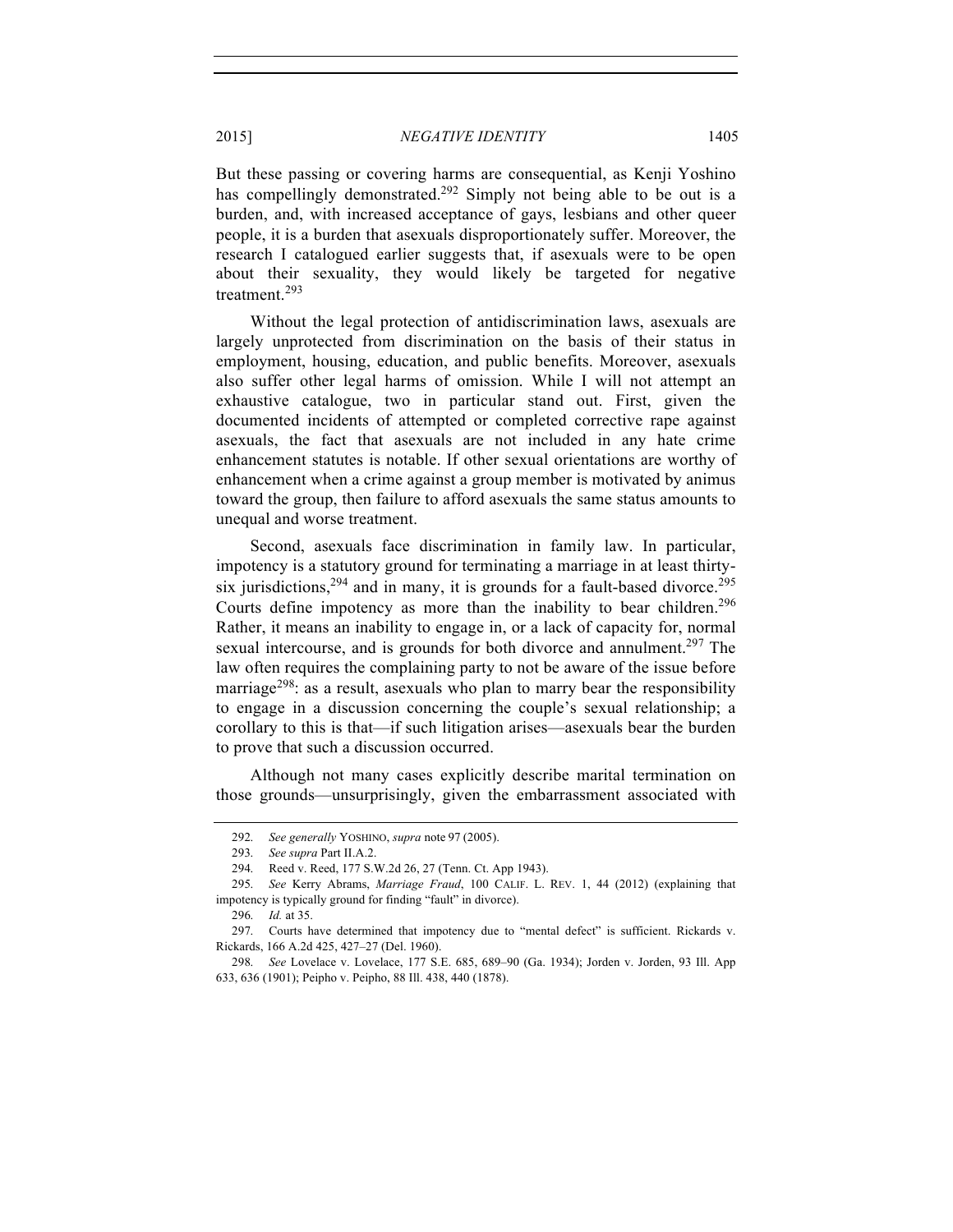such grounds for divorce—some cases do cite impotency, and others gesture at the possibility.<sup>299</sup> I do not claim to know whether all these cases involved an asexual party, but I think it likely that some do. And in any event, they instantiate sex as the centerpiece of marital relationships.<sup>300</sup> And all of this, of course, is without taking into account the couples for whom one member's asexuality is the unstated cause of infidelity, emotional and physical abuse, and, perhaps, a financially disadvantageous divorce. Some recent scholarship has questioned the centrality of sex to the marital relationship,  $301$  but this more inclusive approach to what constitutes marriage is not the prevailing one.

#### 3. Single

Social disfavor of singleness finds expression in law.<sup>302</sup> At the federal level, antidiscrimination law offers little protection. Title VII does not prohibit workplace discrimination against single people.<sup>303</sup> Likewise, the Fair Housing Act does not include marital status as a protected class.<sup>304</sup> Moreover, in more than half of states, marital status is entirely unprotected in employment and housing—that is, one can be fired or denied housing simply for being single.

Some state codes do protect against some forms of marital status discrimination. With respect to employment, twenty-two states and the District of Columbia prohibit marital status discrimination in employment;

301. *See, e.g.*, Stephanie B. Hoffman, *Behind Closed Doors: Impotence Trials and the Trans-Historical Right to Marital Privacy*, 89 B.U. L. REV. 1725 (2009); Borten, *supra* note 300, at 1135.

302. *See* Laura Rosenbury, *Marital Status and Privilege*, 16 J. GENDER RACE & JUST. 769, 785 (2013) (discussing "knapsack of unearned marital privilege"); Jennifer Jaff, *Wedding Bell Blues: The Position of Unmarried People in American Law*, 30 ARIZ. L. REV. 207, 207 (1988) ("Unmarried people are treated with disfavor by society, and this disfavor is reflected in the law.").

303. *See* 42 U.S.C. § 2000e-2(a) (2012). *See also* Nicole Buonocore Porter, *Marital Status Discrimination: A Proposal for Title VII Protection*, 46 WAYNE L. REV. 1 (2000) (arguing Title VII should protect against marital status discrimination).

304. *See* 42 U.S.C. §§ 3601–3619 (2012).

<sup>299</sup>**.** *See, e.g.*, Reed, 177 S.W.2d at 27 (recognizing "natural impotency" as a situation "that admits neither copulation nor procreation"); Smith v. Smith, 229 S.W. 398 (Kan. Ct. App. 1921) ("The one essential element to constitute impotency is the absence of complete power of copulation."); Barnett v. Barnett, 167 S.W.2d 845, 847 (Ky. Ct. App. 1943) ("[T]he wife was so malformed as to prevent the husband from enjoying marital privileges, which is a ground of divorce . . . ."); Janda v. Janda, 984 So. 2d 434, 437–39 (Ala. Civ. App. 2007) (providing an example of an annulment based on evidence that the husband refused to engage in a sexual relationship with his wife); In re Marriage of Liu, 197 Cal. App. 3d 143, 148 (1987) (explaining that a wife failed to perform her "marital duties" when she refused to engage in a sexual relationship with her husband).

<sup>300.</sup> Laurence Drew Borten, *Sex, Procreation, and the State Interest in Marriage*, 102 COLUM. L. REV. 1089, 1135–37 (2002).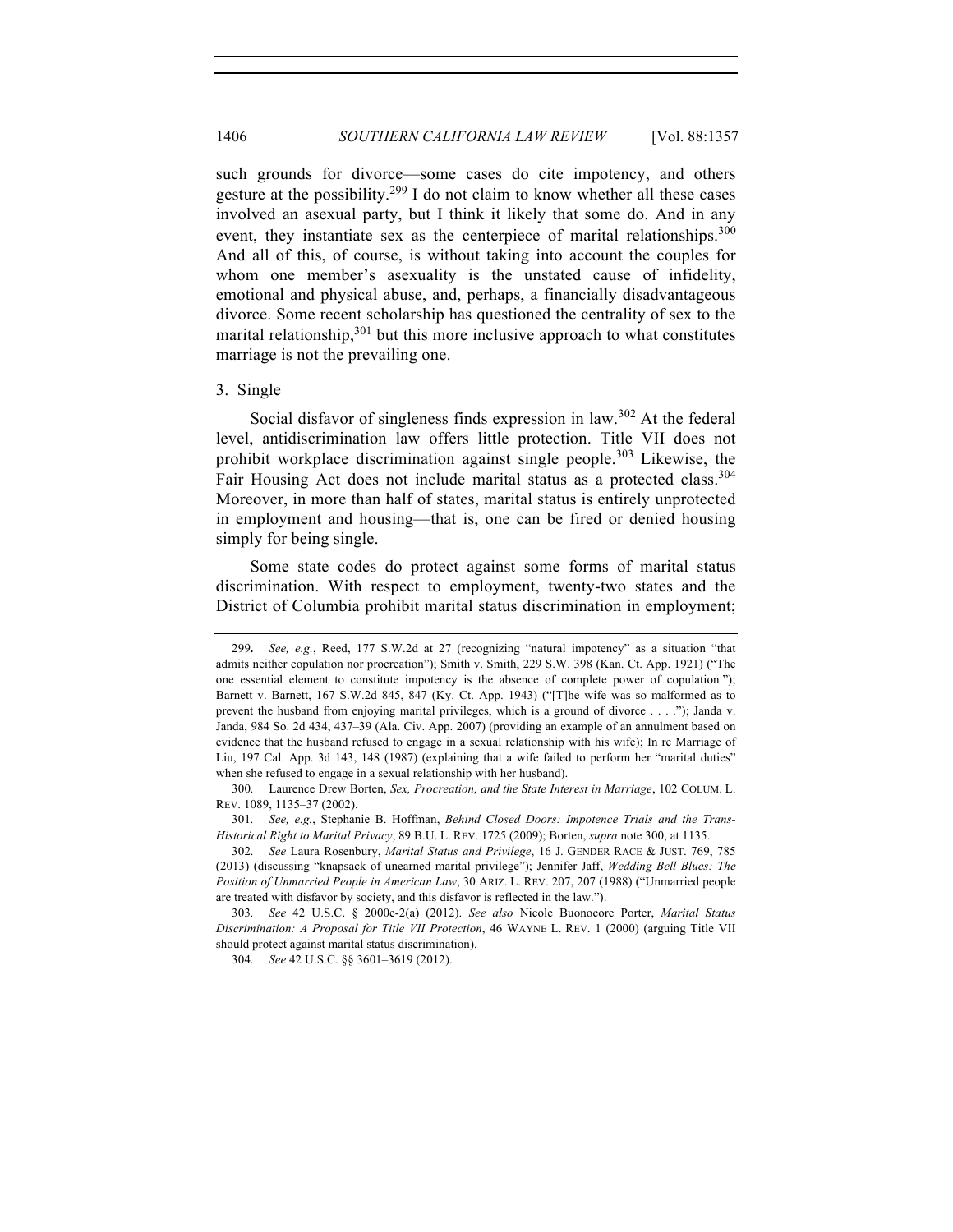one (Indiana) only with respect to teachers.<sup>305</sup> But most of these protections arose out of cases in which people who were unmarried and cohabiting were judged unfit by their employers; this was particularly common in jobs involving children.<sup>306</sup>

Likewise, twenty-four states have statutes that protect against marital status discrimination in housing. As the research I catalogued demonstrates, these concerns are more than hypothetical—those asked to play the role of landlord preferred both married and unmarried couples to single people and cohabiting friends. $307$  As with employment, these statutes often arose in response to cases or events in which unmarried cohabiting couples were denied housing.308

States are fairly consistent in the statutory language they use to protect marital status.<sup>309</sup> Counting the number of states that protect marital status in their enumerations of protected classes may overstate the number of people who are actually protected. In other words, even states that list marital

306. *See, e.g.*, Cooper v. Mower Cty. Soc. Servs., 434 N.W.2d 494 (Minn. Ct. App. 1989); Johnson v. Porter Farms, Inc., 382 N.W.2d 543 (Minn. Ct. App. 1986).

307. *See supra* notes 178–80 and accompanying text.

308. I provide here a complete list of statutes because such a list has heretofore been absent from the literature. ALASKA STAT. ANN. § 18.80.210; CAL. GOV'T CODE § 12955 (Deering Supp. 2015; COLO. REV. STAT. § 24-34-502 (2014); CONN. GEN. STAT. ANN. § 46a-64c (West 2009 & Supp. 2014); DEL. CODE ANN. tit. 6, § 4603 (2013 & Supp. 2014); D.C. CODE § 2-1401.01 (2012); FLA. STAT. § 760.10 (2014); HAW. REV. STAT. § 368-1 (1993 & Supp. 2014); 775 ILL. COMP. STAT. ANN. 5/1-102; IND. CODE ANN. § 20-28-10-12; MD. CODE ANN., STATE GOV'T § 20-707 (LexisNexis 2014); MASS. GEN. LAWS ch. 151B, § 4 (2013 & Supp. 2014); MICH. COMP. LAWS ANN. § 37.2502 (West 2009); MINN. STAT. ANN. § 363A.09 (2014); MONT. CODE ANN. § 49-2-305 (2014); NEB. REV. STAT. § 48- 1104 (West, Westlaw through 2013 Reg. Sess.); N.H. REV. STAT. ANN. § 354-A:10 (2014); N.J. STAT. § 10:5-4 (2010 & Supp 2014); N.M. STAT. ANN. § 28-1-7; N.Y. EXEC. § 296 (McKinney 2014); N.D. CENT. CODE § 14-02.4-01; OR. REV. STAT. § 659A.421 (2013); 34 R.I. GEN. LAWS § 34-37-2 (2011 & SUPP. 2014); UTAH CODE ANN. § 34A-5-106 (2011 & Supp. 2014); VT. STAT. ANN. tit. 9, § 4503 (2014); WASH. REV. CODE § 49.60.222 (2014); WIS. STAT. § 106.50 (2014).

309. Of the states that have such statutes, twenty-six states use the phrase "marital status," one defines "familial status" as including marriage status, one uses the phrase "spousal affiliation," and one simply uses the term "marriage."

<sup>305.</sup> I provide here a complete list of statutes because such a list has heretofore been absent from the literature. *See, e.g.*, ALASKA STAT. § 18.80.210 (2014); CAL. GOV'T CODE § 12940 (Deering Supp. 2015); CONN. GEN. STAT. ANN. § 46a-60 (West Supp. 2014); DEL. CODE ANN. tit. 19, § 711 (Supp. 2014); D.C. CODE § 2-1401.01 (2012); FLA. STAT. § 760.10 (2014); HAW. REV. STAT. § 368-1 (Supp. 2014); 775 ILL. COMP. STAT. ANN. 5/1-102 (2012 & Supp. 2014); IND. CODE § 20-28-10-12 (2014); MD. CODE ANN., STATE GOV'T § 20-606 (LexisNexis 2014); MICH. COMP. LAWS ANN. § 37.2202 (West 2009); MINN. STAT. § 363A.08 (2014); MONT. CODE ANN. § 49-2-303 (2014); NEB. REV. STAT. § 48-1104 (2010 & Supp 2014); N.H. REV. STAT. ANN. § 354-A:7 (2009 & Supp. 2014); N.J. STAT. ANN. § 10:5-4 (West 2013 & Supp. 2014); N.M. STAT. ANN. § 28-1-7 (2012 & Supp. 2014); N.Y. EXEC. § 296 (McKinney 2014); N.D. CENT. CODE § 14-02.4-01 (2009 & Supp. 2013); OR. REV. STAT. § 659A.030 (2013); VA. CODE ANN. § 2.2-3900 (2014); WASH. REV. CODE § 49.60.180 (2014); WIS. STAT. § 111.31 (2014).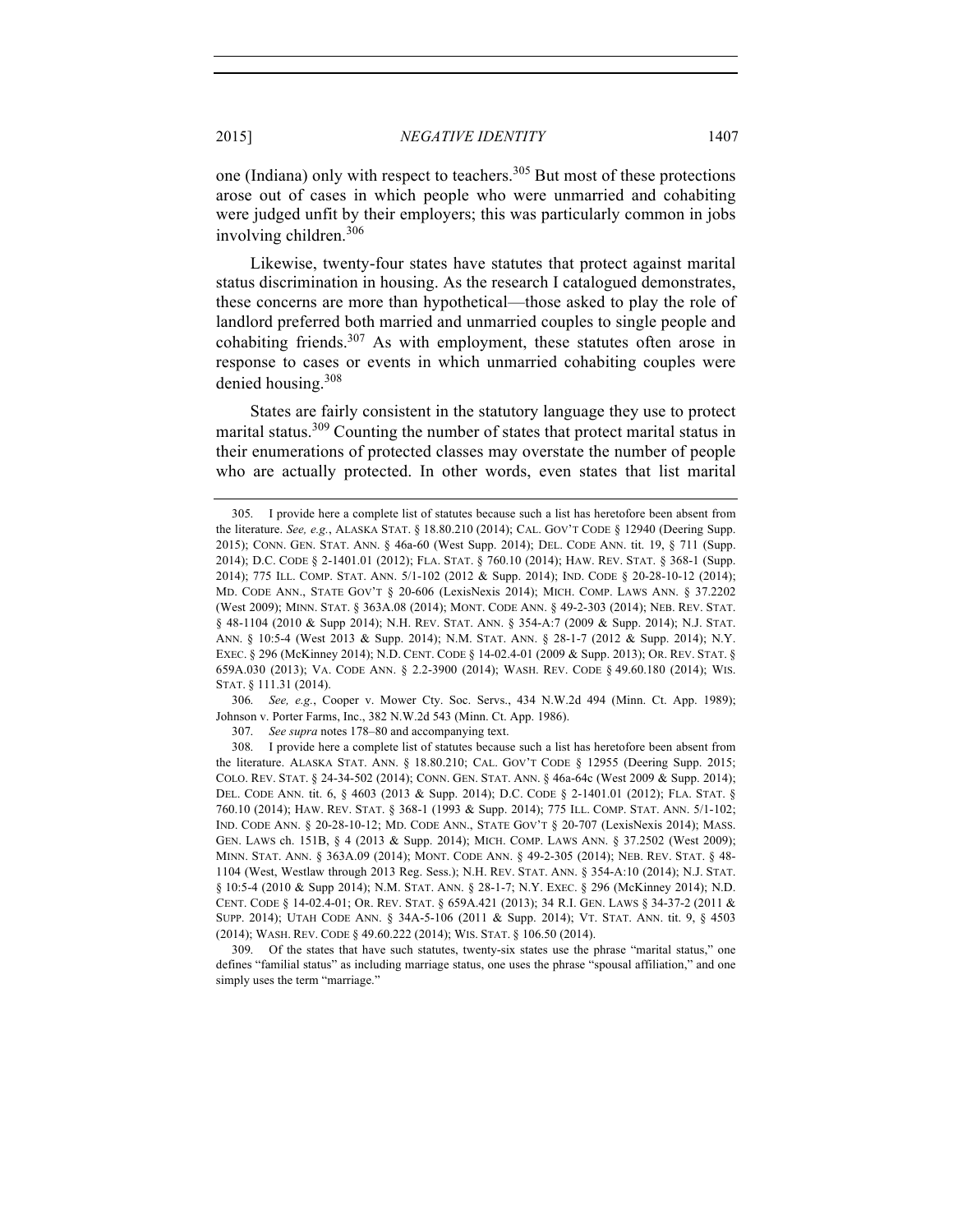status may codify relevant caveats and limitations elsewhere. For example, in Florida, New Hampshire, and Virginia, a person's marital status is only protected if his employer hires a certain number of people.<sup>310</sup> In Indiana, only teachers enjoy protection against discrimination based on marital status.<sup>311</sup> It does not appear the states that fail to protect a person's marital status from discrimination do so as a result of mere oversight. For example, in Kentucky and South Carolina, marital status is unprotected across the board, yet smokers are listed as a protected class in both states.<sup>312</sup> Instead of using boilerplate language that does not include "marital status," states that do not protect marital status appear to be intentional about what classes they do protect and how they protect those classes.

A few points about the marital status discrimination statutes are noteworthy. First, even where a statute nominally protects both partnered and single people, unmarried people with partners have often instigated the law.<sup>313</sup> That is, even efforts to prevent discrimination against unmarried people have focused on equalizing married and unmarried *couples*, not on equalizing partnered and single people.<sup>314</sup> In the 1970s, when many states enacted or amended civil rights laws to prohibit marital status distinctions, most of the impetus for the change was to prevent worse treatment of married people in the form of challenges to no spouse rules,  $315$  although commentators have noted that most state legislative history is surprisingly silent on the precise motivation for inclusion of marital status.<sup>316</sup> The resultant protection for single people is something of a byproduct. Secondly—and unsurprisingly—single people are not the primary beneficiaries of these laws, although cases certainly exist in which the law has afforded some protection.<sup>317</sup> And finally, the laws are far from the

<sup>310.</sup> FLA. STAT. § 760.10; N.H. REV. STAT. ANN. § 354-A:7; VA. CODE ANN. § 2.2-3900.

<sup>311.</sup> IND. CODE ANN. § 20-28-10-12.

<sup>312.</sup> KY. REV. STAT. ANN. § 344.040 (LexisNexis 2014); S.C. CODE. ANN. § 41-1-95 (1986 & Supp. 2014).

<sup>313.</sup> *See generally* Moran, *supra* note 165, at 235–47.

<sup>314.</sup> The most salient current example is the effort to achieve marriage equality for same-sex couples. *See, e.g.*, United States v. Windsor, 133 S. Ct. 2675 (2013) (invalidating federal prohibition on same-sex marriage). *See also* John C. Beattie, *Prohibiting Marital Status Discrimination: A Proposal for the Protection of Unmarried Couples*, 42 HASTINGS L.J. 1415 (1991) (arguing that state prohibitions against marital status discrimination should protect unmarried couples).

<sup>315.</sup> Scholarly commentary has also focused on this permutation of marital status discrimination. *See, e.g.*, Porter, *supra* note 303, at 23–33.

<sup>316</sup>**.** John C. Beattie, Note, *Prohibiting Marital Status Discrimination: A Proposal for the Protection of Unmarried Couples*, 42 HASTINGS L.J. 1415 (1991) (commenting that not one case cited the legislative history surrounding the addition of marital status as a protected category).

<sup>317.</sup> Porter, *supra* note 303, at 9 (most cases of marital status discrimination are brought to challenge an employer's no spouse rule or anti-nepotism policy).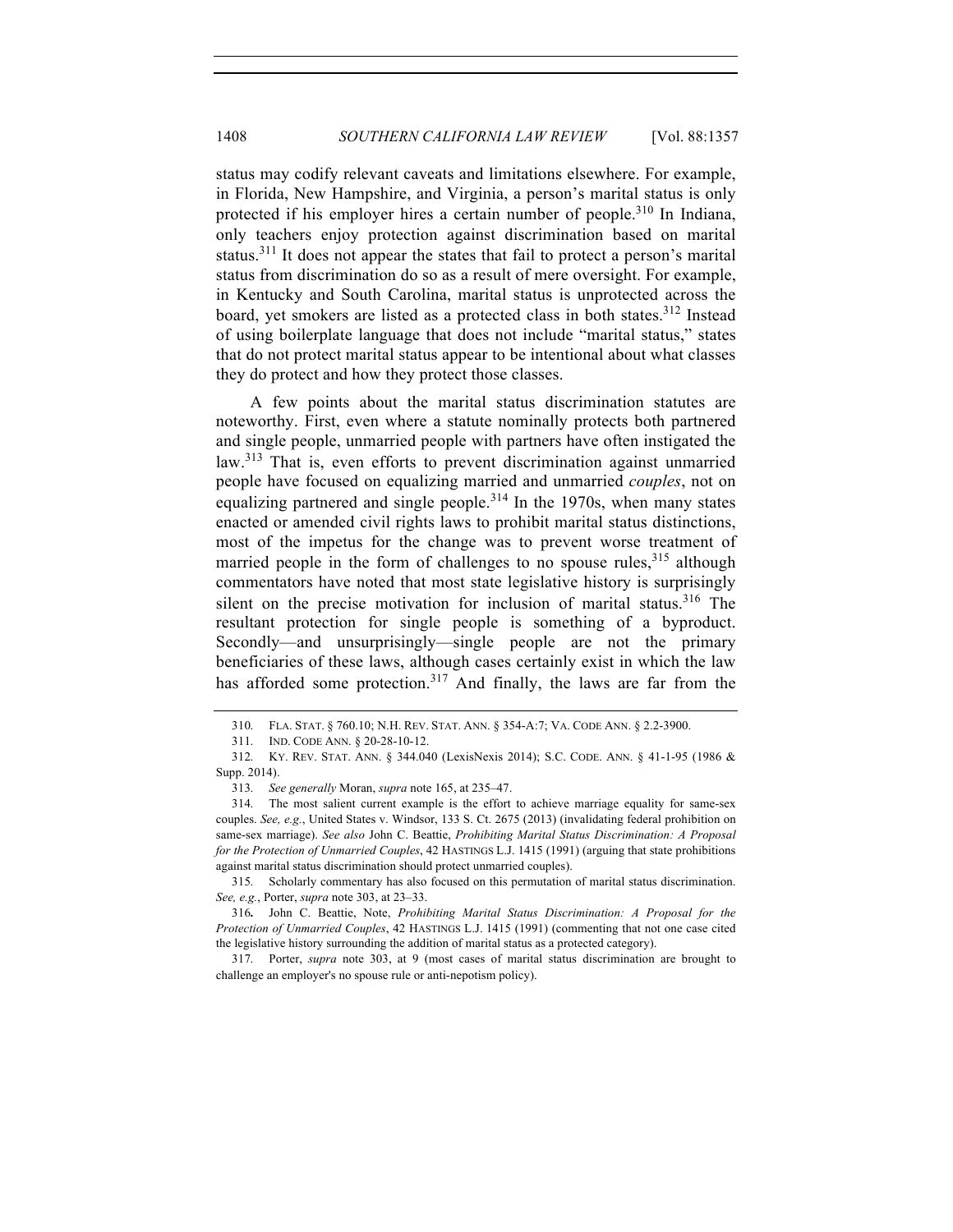default: a majority of states lack any such laws.

Single people also experience discrimination in other legal areas. In the context of adoption, adoption officials' inherent discretion allows them to prefer a couple over a single parent.<sup>318</sup> Other avenues to parenthood are similarly constrained. Richard Storrow explains that the effect of the focus on marriage "has been to restrict the use of assisted reproduction to those in socially sanctioned intimate relationships and to erect barriers to its use against those who are not in such relationships."<sup>319</sup> While one of Storrow's primary concerns is discrimination against same-sex couples, his reasoning extends to single people too.

Discrimination also extends to the tax code. The United States is one of only a few developed countries to retain the joint return, $320$  which was adopted in 1948—roughly the time that the priority on partnering gained the monolithic social force it has had for the past several decades.<sup>321</sup> Lily Kahng has shown that single people who are not part of a couple always pay more taxes on the same income than either a married or unmarried couple.<sup>322</sup> It is true that unmarried *couples* sometimes pay less than married couples—what people call the "marriage penalty"<sup>323</sup>—but single people always pay more as individuals. Kahng concludes that the joint return unduly penalizes single people and should be abolished.<sup>324</sup>

And single people experience a great deal of what we might call discrimination by private parties. For example, admission to a club or charity dinner, or a membership to a gym, is often less than double for a couple what it is for a single person.<sup>325</sup> An employer might offer insurance that is cheaper on a per-person basis for couples than for singles. These

323. *Id.* at 655.

<sup>318.</sup> *See, e.g.*, Jessica Feinberg, *Friends as Co-Parents*, 43 U.S.F. L. REV. 799 (2009).

<sup>319.</sup> Richard F. Storrow, *Rescuing Children From the Marriage Movement: The Case Against Marital Status Discrimination in Adoption and Assisted Reproduction*, 39 U.C. DAVIS L. REV. 305, 310 (2006).

<sup>320.</sup> Lily Kahng, *One Is the Loneliest Number: The Single Taxpayer in a Joint-Return World*, 61 HASTINGS L.J. 651, 652 (2010).

<sup>321.</sup> For scholarly accounts of the adoption of the joint return, see, for example, Boris I. Bittker, *Federal Income Taxation and the Family*, 27 STAN. L. REV. 1389, 1399–1414 (1975); Carolyn C. Jones, *Split Income and Separate Spheres: Tax Law and Gender Roles in the 1940s*, 6 LAW & HIST. REV. 259 (1988).

<sup>322.</sup> Kahng, *supra* note 320.

<sup>324</sup>*. Id.* at 653. *See also* James M. Puckett, *Rethinking Tax Priorities: Marriage Neutrality, Children, and Contemporary Families*, 78 U. CINN. L. REV. 1409, 1434 (2010) ("The joint return (and special rates for married taxpayers) should be abolished as an incoherent penalty and subsidy of marriage.").

<sup>325.</sup> DEPAULO, *supra* note 57, at 219–20 (2011). The same is true—perhaps even to a greater extent—when one compares single people to entire families.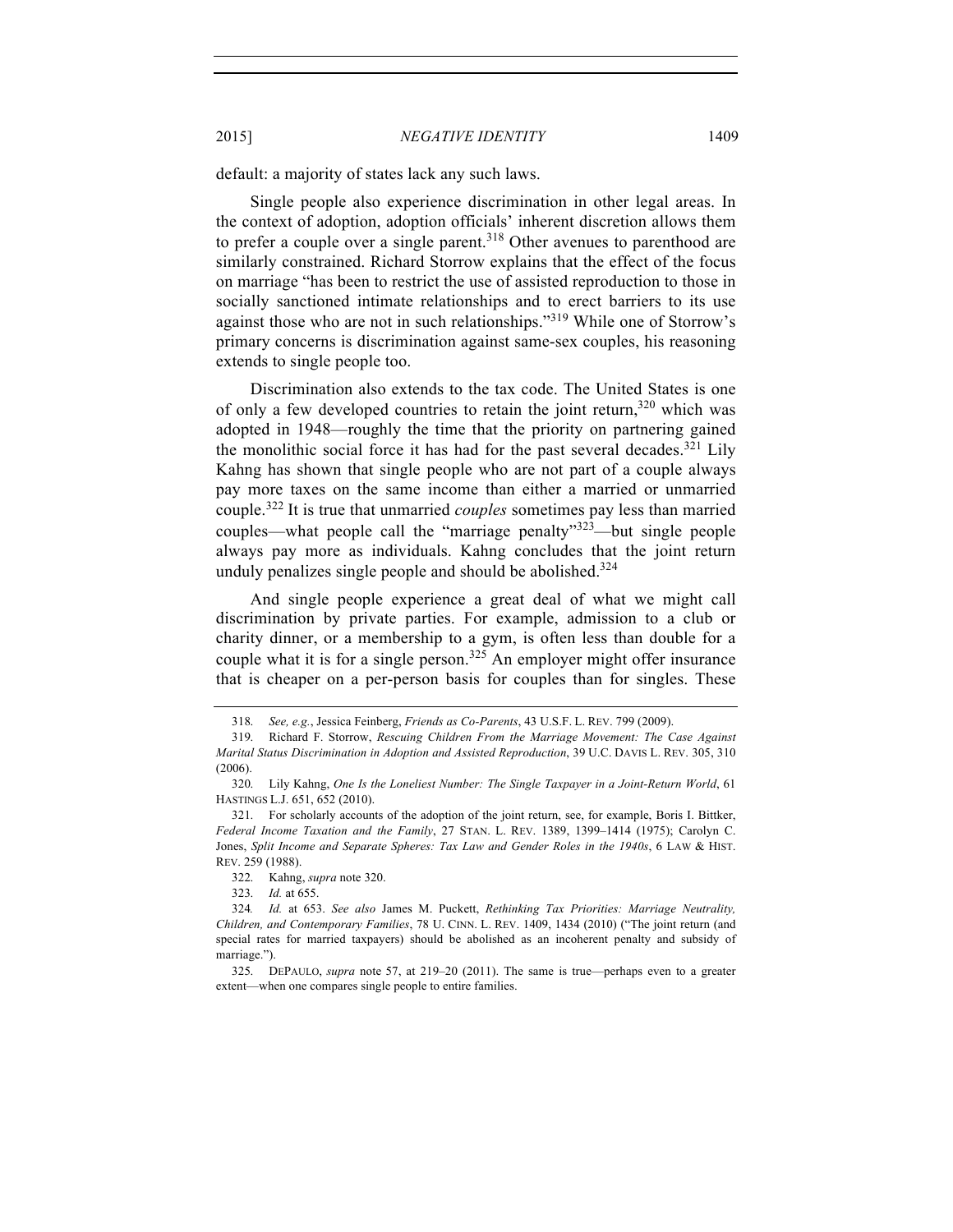examples are not instances of harmless differentiation: the result is that single people end up indirectly subsidizing those who are not single, and the subsidy affects rates in a forward-looking sense whenever the gym recalculates its rates or the employer renews its health insurance plan. Such private discrimination against singles is—for the most part—not regulated by law, but the decision to place a particular activity beyond the reach of the law is still a legal decision.

While this is not an exhaustive catalogue of the ways that single people are disadvantaged by the legal system, it reveals a wide range of way in which single people are treated worse than both those who are married and those who are partnered.

#### 4. Childfree

Much of the legal disadvantage that childfree people experience is the result of inattention and omission rather than of conscious legislative and judicial attempts to impose disadvantage. Childfree people, in many instances, are worse off relative to people with children via omission or thoughtlessness, rather than as a conscious, targeted, legal expression of animus.<sup>326</sup> Similar to the under-protection of single people,  $327$  some omissions can be traced to advocacy by some feminist organizations that "routinely used the words 'women' and 'mothers' interchangeably."328

Despite the cases and research I documented in that demonstrate hostility to the childfree,  $329$  the law leaves them relatively unprotected. Only a few statutes prohibit discrimination on the basis of familial or parental status.<sup>330</sup> Michigan prohibits housing discrimination on the basis of familial status, which logically includes discrimination against the childfree given that marital status is listed separately in the statute. $331$ Alaska prohibits employment discrimination on the basis of a number of characteristics, including "pregnancy or parenthood."<sup>332</sup> And Wisconsin law prohibits discrimination against students on the basis of "parental

<sup>326.</sup> As I noted earlier, my point is not that childfree people are more disadvantaged in the aggregate than people with children. The point is the childfree people experience certain unique forms of disadvantage that are under-acknowledged and problematic.

<sup>327.</sup> *See supra* notes 167-68 and accompanying text.

<sup>328.</sup> ELINOR BURKETT, THE BABY BOON: HOW FAMILY-FRIENDLY AMERICA CHEATS THE CHILDLESS 147–50 (2000).

<sup>329.</sup> *See supra* Part II.B.4.

<sup>330.</sup> This is in contrast to statutes that allocate certain benefits on the basis of parental status, which I will examine separately.

<sup>331.</sup> MICH. COMP. LAWS § 37.2502 (West 2009).

<sup>332.</sup> ALASKA STAT § 18.80.220 (2014).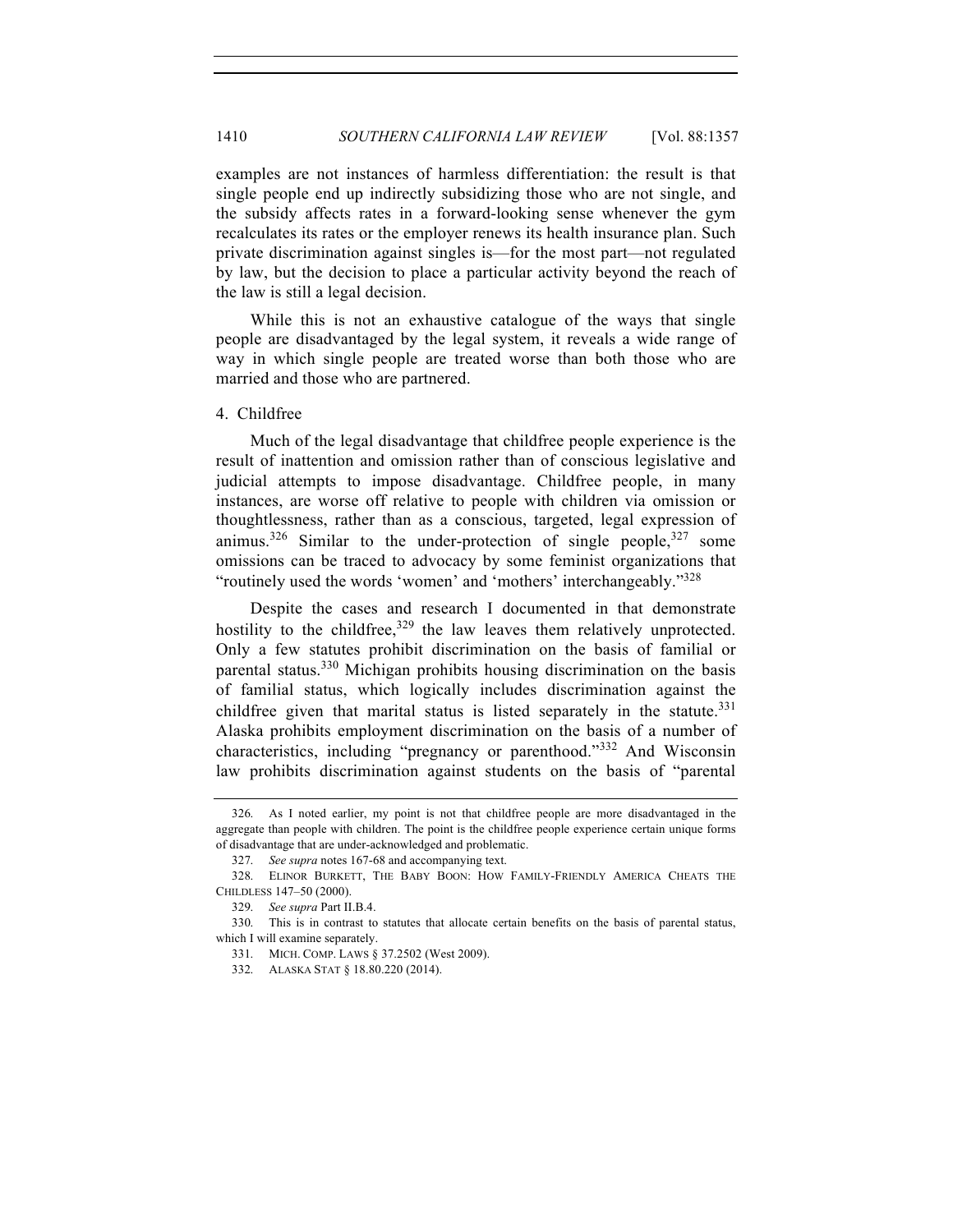status."<sup>333</sup> These statutes, however, have been deployed only by individuals *with* children, not individuals without.

Many legal regimes less explicitly disadvantage childfree people relative to those with children. Such disadvantage occurs in the workplace. Most obviously, people are entitled to parental leave, but under federal law and most state laws, childfree people are not entitled to leave to engage in human caregiving that is potentially equally time-consuming and socially worthy, such as caring for a sibling, niece, nephew, friend, or neighbor.<sup>334</sup> A few states have enacted expanded versions of the FMLA that protect a broader range of human relationships: for example, Hawaii includes a "parent-in-law, a stepparent, a legal guardian, a grandparent, or a grandparent-in-law"<sup>335</sup>; Maine includes siblings<sup>336</sup>; and Oregon includes grandparents and grandchildren.<sup>337</sup> These laws reflect a prioritization of some kinds of human relationships over others.

Beyond the realm of caregiving, it is worth discussing why neither federal nor state law provides equivalent leave to childfree people who would use that time to volunteer hours and expertise to those in need, engage in political activism, travel, or write a novel.<sup>338</sup> The claim that having a child or engaging in other caregiving warrants a leave, yet these other pursuits do not, is certainly defensible, but we should recognize it openly as a normative judgment that requires justification. Thus far, such policies are, as Case and others describe them, "undertheorized."339 The argument that child-rearing is a social good in excess of all other human activities is not entirely satisfying.<sup>340</sup> Carol Sanger acknowledges a range of reasons that people have children aside from social good: "because they love them or the idea of them, to keep a marriage together, to meet social, spousal or parental expectations, to experience pregnancy, or to pass on the family name, genes, or silver," or "to keep someone from being an only child."341

Beyond parental leave, employers' benefits to families are often

<sup>333.</sup> WIS. STAT. § 38.23 (2014).

<sup>334.</sup> Unlike caregiving for parents, spouses, and children, these activities are not covered under the Family and Medical Leave Act (FMLA), 5 U.S.C. § 6381 (2012), nor under most state versions of the FMLA.

<sup>335.</sup> HAW. REV. STAT. § 398-1 (Supp. 2014).

<sup>336.</sup> ME. STAT. tit. 26 § 843(4)(D)-(F) (Supp. 2014).

<sup>337.</sup> OR. REV. STAT. § 659A.150(4) (Supp. 2014).

<sup>338.</sup> Case, *supra* note 84, at 1735.

<sup>339.</sup> *Id.* at 1756; Franke, *supra* note 84, at 185–198.

<sup>340.</sup> *See, e.g.*, Martha Albertson Fineman, *Cracking the Foundational Myths: Independence, Autonomy, and Self-Sufficiency*, 8 AM. U. J. GENDER SOC. POL'Y & L. 13, 19 (2000).

<sup>341.</sup> Carol Sanger, *M is for the Many Things*, 1 S. CAL. REV. L. & WOMEN'S STUD. 15, 48 (1992).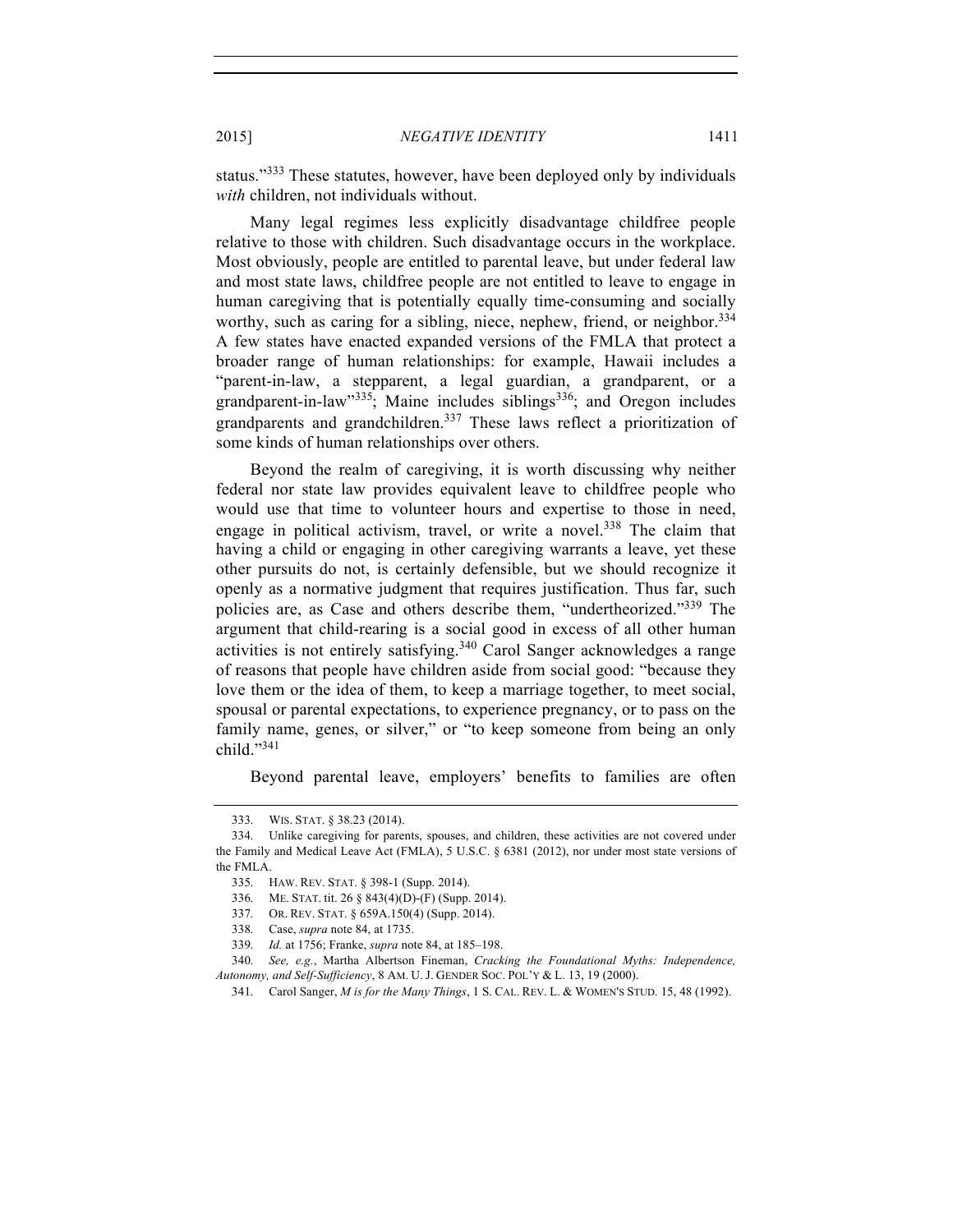limited to spouses and children, leaving aside a host of other important familial and other human relationships. Again, this decision requires a normative justification that current discourse does not always provide. Likewise, an institution that provides health benefits to employees' children but not other relatives, or an institution of higher education that provides free tuition to employees' children but not other relatives, is making a normative judgment. In each instance, one might characterize the judgment as a subsidy from childfree people to people without children. As I will explain in the next section, I support many of these measures, but we should acknowledge them as subsidies that require normative justification.

And discrimination against the childfree in private contracting also occurs with regularity. A gym membership might cost \$100 per month for a single person, \$175 for a couple, and \$250 for a family of four. The same price structure characterizes admissions to sporting events, musical performances, and other gatherings. Many, although not all, health insurance policies provide a better deal on a per person basis to people with children than to people without. Many automobile insurance policies likewise provide a better deal per person to people with children than to people without. Restaurants provide various incentives to attract families with children, ranging from "kids eat free" deals to percentage discounts for families. Each of these situations can be characterized as a subsidy of people with children by the childfree.

Moreover, the very structures underlying efforts to accommodate parents nonetheless result in a degree of disadvantage to people without children and thus require normative justification. Case suggests that this is particularly true for women. She explains: "I fear the practical effect of localizing benefits for children and their parents at the level of the employer may be to effect something like a taking . . . from one group of female employees (childless women who will remain childless), for the benefit predominantly of another group of male employees (those with wives and children).<sup>342</sup> She describes the situation for childless women a lose-lose: "[S]o long as we are potentially mothers, we are at risk for discrimination; so long as we are not actually mothers, we get no offsetting compensation from the increased childcare benefits."343 In some instances, disparate accommodation of people with children extends to realms at best tenuously related to actual childrearing—for instance, to excuse inferior workplace performance. It is unclear why people should receive workplace credit for the childrearing tasks they have voluntarily undertaken when

<sup>342.</sup> Case, *supra* note 84, at 1758.

<sup>343.</sup> *Id.* at 1759.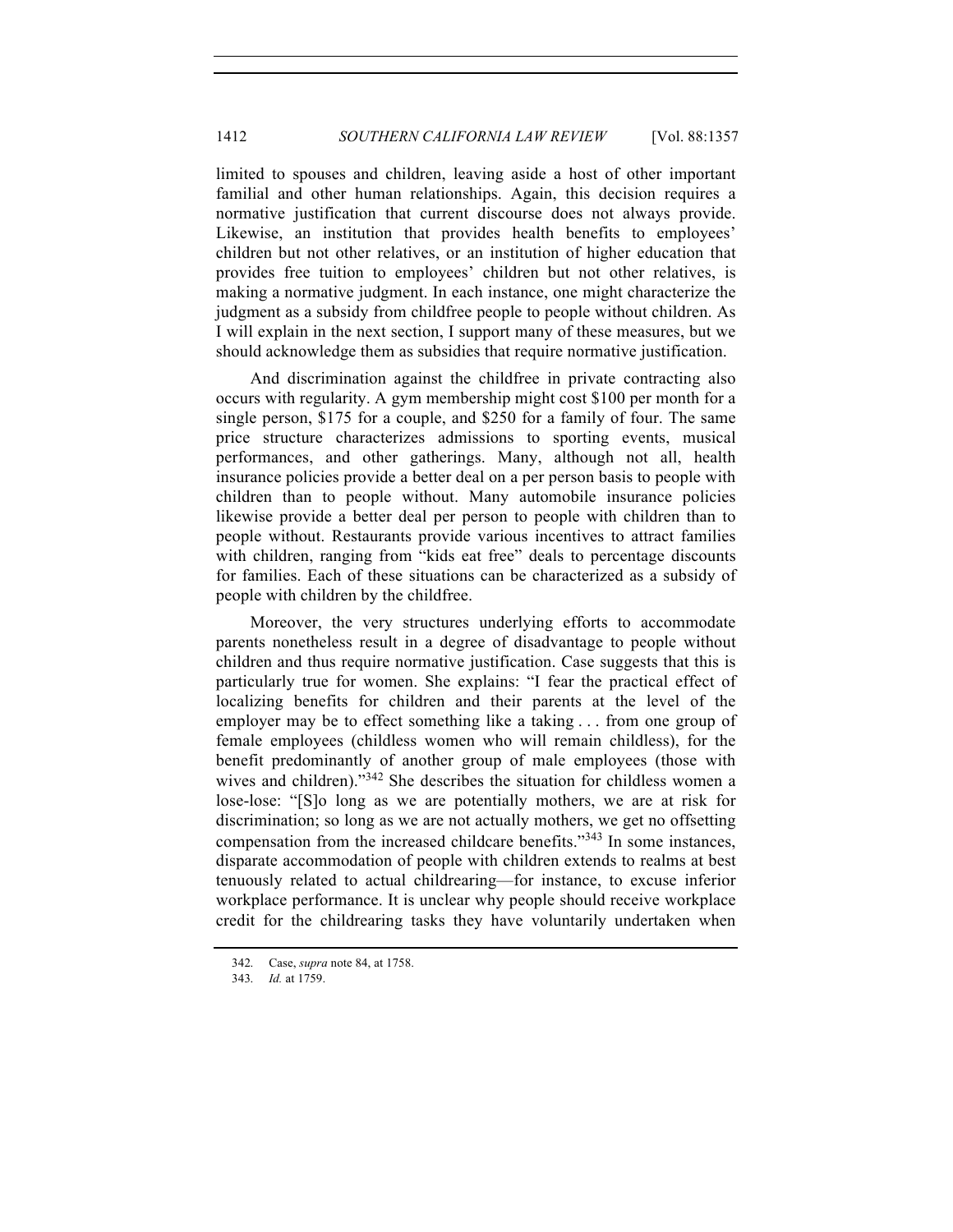such tasks bear no relevance to their job. No one would suggest that someone who volunteers many hours a month in a non-job-related forum should receive analogous credit in the workplace, even when both childrearing and volunteerism were undertaken by choice. Indeed, depending on the child and the volunteer work, the latter may create more positive externalities than the former.<sup>344</sup>

Scholars have worked to develop a model for representing the interests of both parents and childfree people in the workplace.<sup>345</sup> This worthy goal should be undertaken with a full understanding of both identities. In the next Part, I will offer some preliminary thoughts about what such a model might look like, as well as how to balance the interest of other positive and negative identity groups.

# IV. LEGAL AND POLICY REFORMS

In this Part, I propose concrete interventions to address the disadvantage that negative identity group members face in many circumstances. I discuss statutory, judicial, and policy possibilities, with the recognition that the categories of reform will overlap. For example, the contours of a particular legislative enactment against negative identity discrimination may affect how robust a remedy a court ultimately awards for discrimination under that statute. Likewise, the increase in public awareness prompted by either a legislative effort or a prominent judicial decision may mobilize efforts to reform social policy, even where reform is not required by law.

My argument is not that members of negative identity categories should be on precisely equal footing with other identities in all situations. Rather, I draw distinctions among three types of differentiation among groups: direct discrimination, subsidy, and accommodation.<sup>346</sup>

Direct discrimination refers to worse treatment targeted at members of negative identity groups because of animus or hostility to negative identity. I argue that direct discrimination against negative identity should be prohibited to the same degree that discrimination against positive identity is prohibited. Moreover, in some instances both negative and positive

<sup>344.</sup> Again, this is not an argument against parental leave, which I support. As I will argue in more detail in Part IV, my view is that a set amount of personal leave should be available to everyone.

<sup>345.</sup> *See, e.g.*, Debbie N. Kaminer, *The Work-Family Conflict: Developing A Model of Parental Accommodation in the Workplace*, 54 AM. U. L. REV. 305, 327 (2004).

<sup>346.</sup> The distinction is one advanced by a number of legal scholars and frequently associated with Mark Kelman. *See, e.g.*, MARK KELMAN, STRATEGY OR PRINCIPLE? THE CHOICE BETWEEN REGULATION AND TAXATION 8–9 (1999); Mark Kelman, *Market Discrimination and Groups*, 53 STAN. L. REV. 830, 880–81 (2001).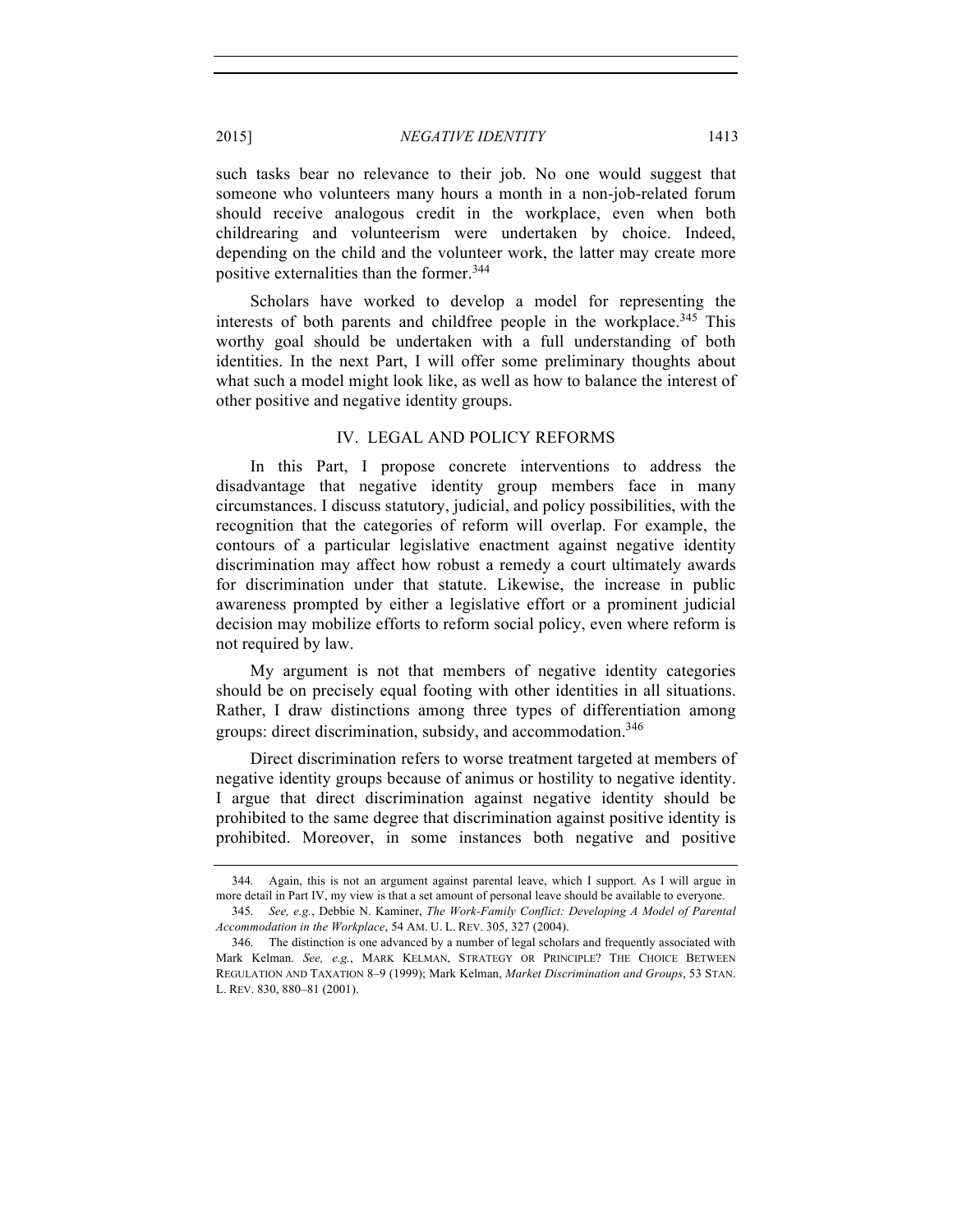dimensions of identity should be protected against direct discrimination to a greater degree than they are under current law. Both legislatures and the judiciary should act to ensure that direct discrimination is statutorily prohibited and that this prohibition is fully enforced.

Subsidy and accommodation are more complex. I distinguish the two on the grounds that subsidy is a transfer from one individual or group to another of something that both would find equally valuable, while accommodation is also a transfer, but one that provides a benefit to a particular group that would be of substantially less value to non-groupmembers. In other words, accommodation is a subset of subsidy. With respect to both subsidies and accommodations, the inquiry as to whether the measure is legally permissible or required is a holistic one that takes into account all of the relevant factors.<sup>347</sup> If a particular subsidy is best classified as an accommodation that may be a factor that weighs in favor of allowing or requiring it. I sketch the inquiry here in a preliminary fashion, with the understanding that resolving each specific issue will require more extensive analysis in future work, and provide a few examples of how the inquiry should apply. The approach does not always offer easy answers, but is preferable to any other because it allows for a more nuanced and flexible resolution of difficult questions about the distribution of resources.

The distinction between direct discrimination on the one hand, and subsidy and accommodation on the other, is not always clear-cut. Consider, for example, the per-child tax credit. One might argue that this is direct discrimination against the childfree: it singles out those who do not have children as ineligible for a break on their taxes. Others would argue that the tax credit is better characterized as a subsidy: it does not target the childfree; rather, it redistributes resources from childfree people to parents. If the per-child tax credit is direct discrimination, then, under my framework, the credit is impermissible. If, on the other hand, it is a subsidy, the inquiry continues: the question is whether the subsidy is justified under the circumstances.<sup>348</sup>

<sup>347.</sup> This approach is similar to the one Nelson Tebbe proposes with respect to nonbelievers: the correct answer depends on context. Tebbe, *supra* note 4, at 1116–17.

<sup>348.</sup> My own answer to this question is more complex than I can explore in this Article. But it would depend on whether the question is a narrow one—should we continue the per-child tax credit, assuming that all else would remain constant?—or a broader one—should we engage in a massive overhaul of the tax code that would allow everyone to take good care of their families but that would not include a specific allocation for children? I would answer both questions in the affirmative.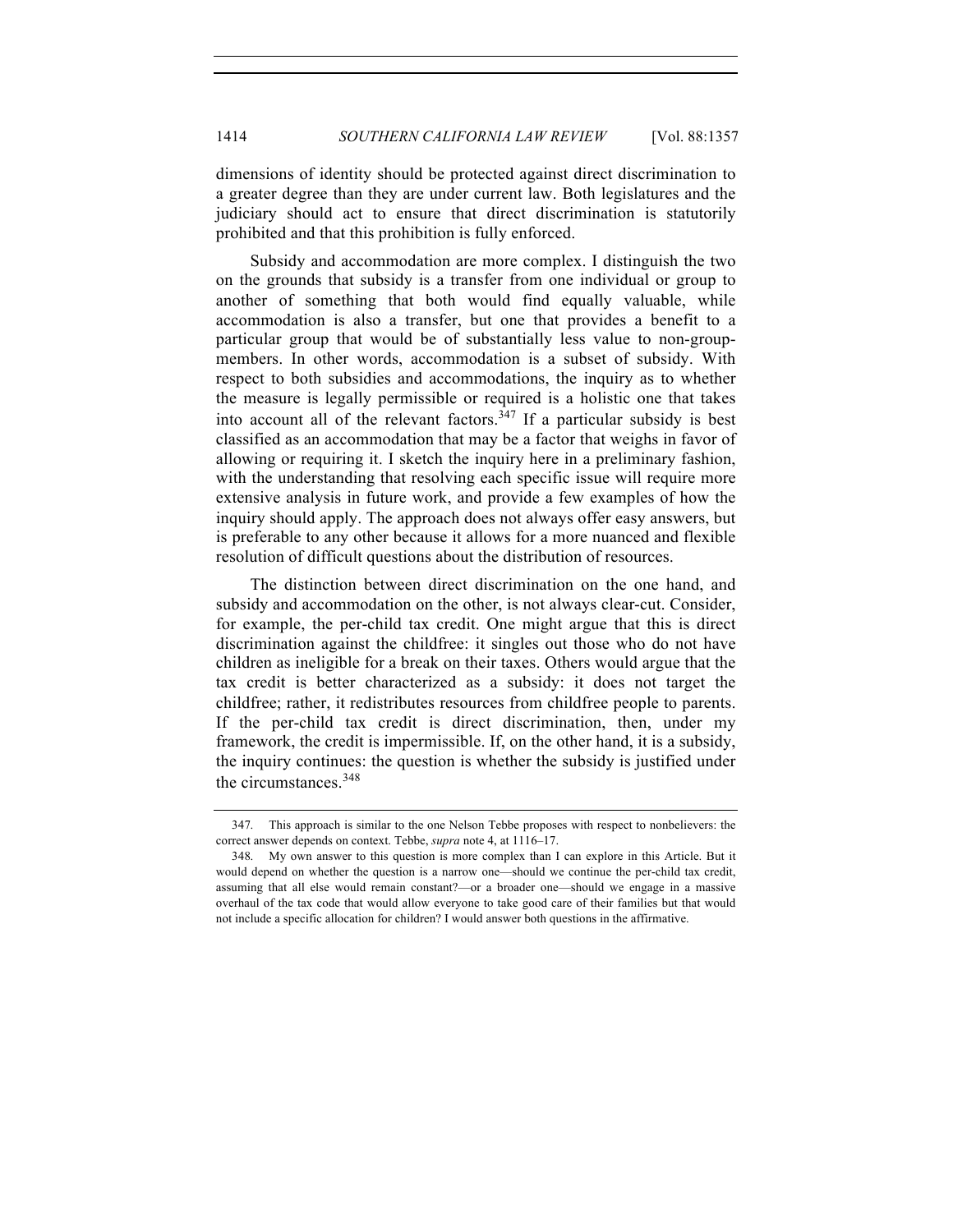#### A. DIRECT DISCRIMINATION

As I discussed in Part III.B, some protections against direct discrimination already exist. Atheists are protected against discrimination in employment actions by Title VII, against housing discrimination by the Fair Housing Act, and against some instances of governmental discrimination by the Establishment Clause of the First Amendment (although not, as I have discussed, to the same degree as religious people). Asexuals are protected explicitly by one measure, the prohibition on discrimination against asexuals in New York. Singles are protected by the prohibition on discrimination on the basis of marital status in many (though not all) states within the realm of employment and housing.

Ideally, legislators would implement measures to cover discrimination against negative identity, in any context, by both public and private parties. While sweeping legislation could eliminate discrimination across legal domains at once, legislatures should prioritize eliminating discrimination in the realms of workplace, housing, and public accommodations. Such legislative measures would remedy the existing unequal status, in many circumstances, of atheists, asexual, singles, and the childfree.<sup>349</sup>

Ideally such measures would take place at both the federal and state level. While some might argue that this would create redundancy, there is both practical<sup>350</sup> and symbolic value to plaintiffs in the existence of parallel regimes. Moreover, parallel state and federal statutes serve the discursive function of federalism.<sup>351</sup> Advocating parity for negative identity would not require starting from scratch. In addition to the statutes that already exist, in many instances, there is also a sound platform for advocacy—for example, the scholarly work that has advocated for making marital status as a protected category under Title VII.<sup>352</sup>

<sup>349.</sup> Of course, the Supreme Court has not interpreted the Establishment Clause to mean that religion and nonreligion should be treated equally. But legislatures could still place atheism on equal footing consistent with both the Establishment and Free Exercise Clauses. For example, legislatures (whether federal, state, or local) could require that atheist invocations must be read in any public venue where religious invocations are read. Or they could require that a governmental display including religious material requires an invitation to atheists (and other religious groups) to contribute material they find meaningful.

<sup>350.</sup> For instance, parallel statutes would provide more different forums for litigation, different remedies, and different procedural mechanisms.

<sup>351.</sup> *See* Robert A. Schapiro, *Toward a Theory of Interactive Federalism*, 91 IOWA L. REV. 243, 285–99 (2005) (advocating a "polyphonic" version of federalism allowing for interaction between federal and state law); James F. Blumstein, *Federalism and Civil Rights: Complementary and Competing Paradigms*, 47 VAND. L. REV. 1251, 1259–72 (1994) ("[T]here is an essential complementarity between the principles of federalism and traditional principles of civil rights.").

<sup>352.</sup> Porter, *supra* note 303.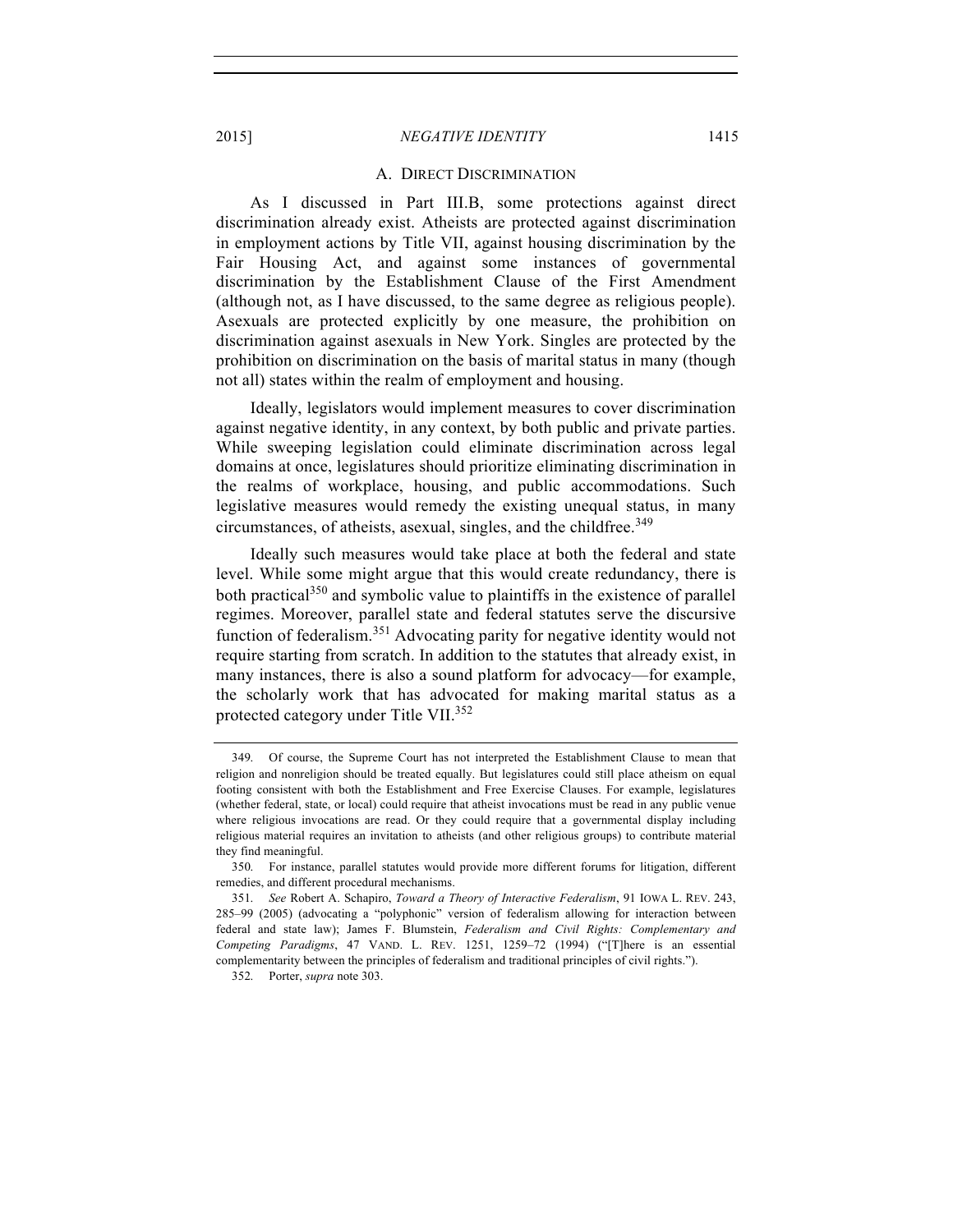And finally, legislatures should penalize those who perpetrate crimes against members of negative identity groups through hate crime enhancements. Hate crime enhancements are part of many criminal sentencing regimes, and a crime motivated by animus toward negative identity warrants a sentencing enhancement to the same degree as a crime motivated by animus toward the positive identity category. That is, a crime motivated by someone's atheism should be treated the same as one motivated by their religious faith. Such enhancements punish hate crimes evenly and perform a valuable signaling function that such animus is particularly worthy of social disapprobation.<sup>353</sup>

While thus far I have suggested primarily legislative solutions, courts also have an important role to play. In particular, they should interpret existing laws that speak to positive identity to include negative identity as well. For example, Title VII should be interpreted not only to prohibit adverse employment action on the basis of religion, but also on the basis of atheism.<sup>354</sup> Likewise, existing statutes prohibiting discrimination on the basis of marital status should be interpreted to protect coupled and single people equally.<sup>355</sup>

# B. SUBSIDY AND ACCOMMODATION

I distinguish subsidy and accommodation as follows. A subsidy is a transfer from one individual or group to another of a benefit that both would find equally valuable. An accommodation is a benefit to a particular group that would be of substantially less value to non-group-members.<sup>356</sup> Accommodations are a subset of subsidies.<sup>357</sup>

The boundary between the two categories is fuzzy, and it is often possible to recast a subsidy as an accommodation, or the reverse. Consider, for example, the move to create designated lactation rooms in workplaces.<sup>358</sup> Some would argue that this is an accommodation: a designated lactation room is extremely valuable to parents, and of minimal

<sup>353.</sup> *See generally* Scott Phillips & Ryken Grattet, *Judicial Rhetoric, Meaning-Making, and the Institutionalization of Hate Crime Law*, 34 LAW & SOC'Y REV. 567 (2000). In some instances, this would require enacting a hate crime enhancement for both the positive and the negative identity category: for example, neither parental nor childfree identity currently warrants such an enhancement.

<sup>354.</sup> As I have noted, Title VII has been treated this way by a few courts, but not by the Supreme Court or by the relevant appellate court in most jurisdictions.

<sup>355.</sup> Marital status discrimination statutes generally have been interpreted this way, but have not been considered by the Supreme Court or by the relevant appellate court in most jurisdictions.

<sup>356.</sup> *See supra* notes 344–346.

<sup>357.</sup> *Id.*

<sup>358.</sup> *See, e.g.*, Shana M. Christrup, *Breastfeeding in the American Workplace*, 9 AM. U. J. GENDER SOC. POL'Y & L. 471 (2001).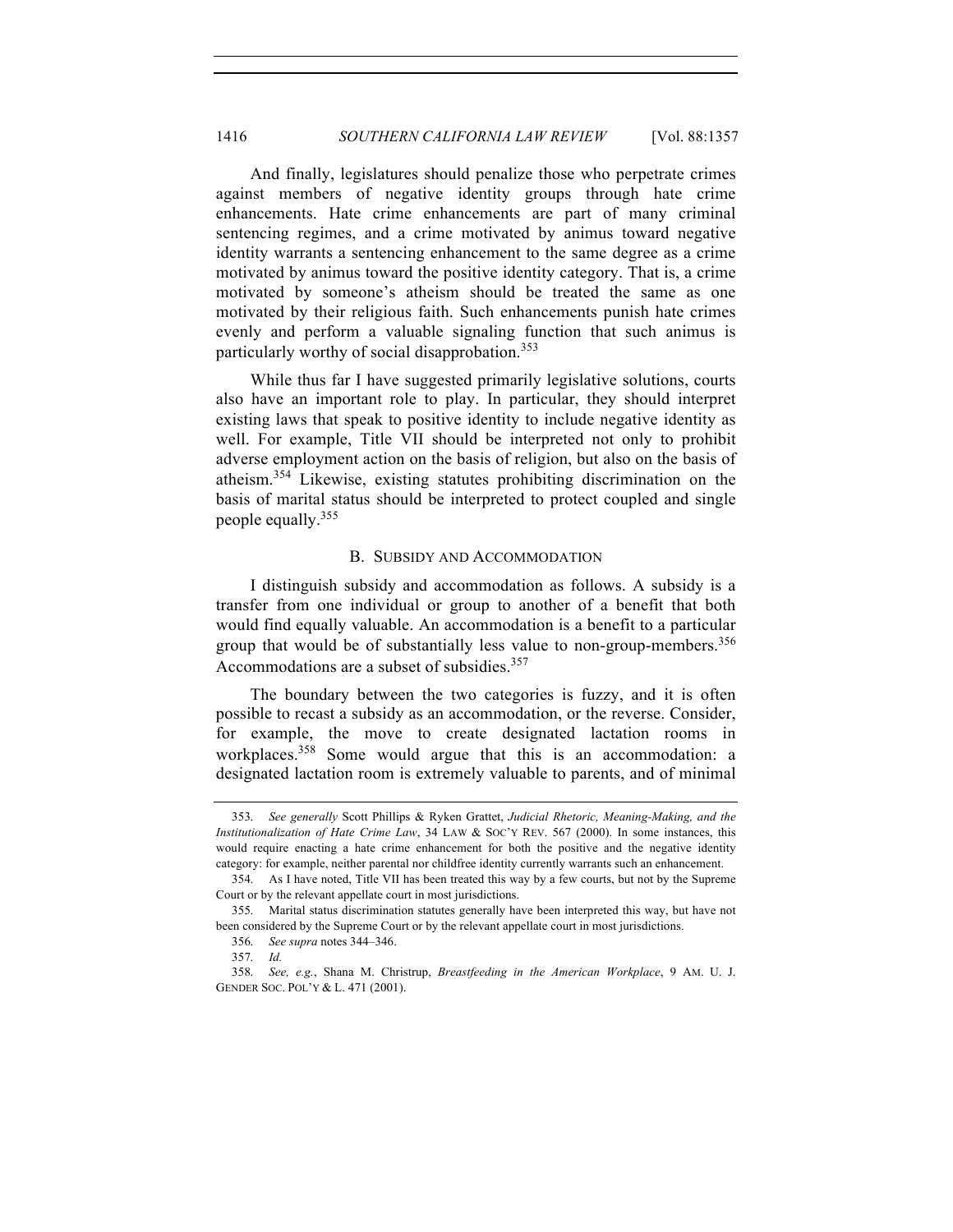value to everyone else.<sup>359</sup> Others would characterize it as a subsidy: all workers would value a private area to use as they prefer (to pray, to make personal calls, to treat private medical issues, to recover from migraines, to deal privately with mental health issues such as panic attacks, and so on). Under this characterization, a lactation space looks more like a subsidy: that is, the employer is selectively devoting money and space to creating an area that benefits people with children, while not providing other employees with an analogous benefit. In such situations (the argument would go), childfree people are subsidizing those with children because the employer is devoting resources to children that might otherwise be used to benefit everyone equally via other workplace benefits.

Whether a measure constitutes a subsidy or an accommodation is often not susceptible to a simple analysis. In either instance, however, the courts should then determine whether the measure is permissible by examining the totality of the circumstances surrounding the proposed measure, considering factors including the importance of the measure to the benefitted group; the degree of burden to nonmembers of the group; the cost to the employer, landlord, or other decisionmaking entity; possible second-best alternatives to the measure; the use to which the resources would be put if not directed to the proposed measure; and the extent to which the measure reinforces or undermines other social values such as equality, dignity, and liberty. If a particular subsidy is best classified as an accommodation, that weighs—in some instances heavily—in favor of permitting or requiring that measure. In my view, this is appropriate because accommodations do not favor one group over another; they simply acknowledge relevant differences among groups by providing items tailored to the needs of particular groups. The factors I have enumerated do not exhaust those that might be relevant. Rather, they provide a nonexhaustive list of considerations to help determine whether a particular measure is a subsidy or an accommodation.

Such analysis leads to the conclusion that lactation rooms are accommodations, and moreover should be required. Lactation rooms are vitally important to many women in the workplace. In most workplaces, they are a relatively minimal burden—that is, all that is needed is a relatively small space with a door that locks, an electrical outlet for plugging in a breast pump, a comfortable chair, a table or counter, and arrangements for routine cleaning. Such a space creates virtually no burden

<sup>359.</sup> While I understand (and agree with) the argument that a lactation room is of value to everyone who values breastfeeding mothers' participation in the workplace, at the point of determining whether a particular benefit is an accommodation or a subsidy, I limit the inquiry to whether the benefit is personally useful to everyone, or only to a particular group.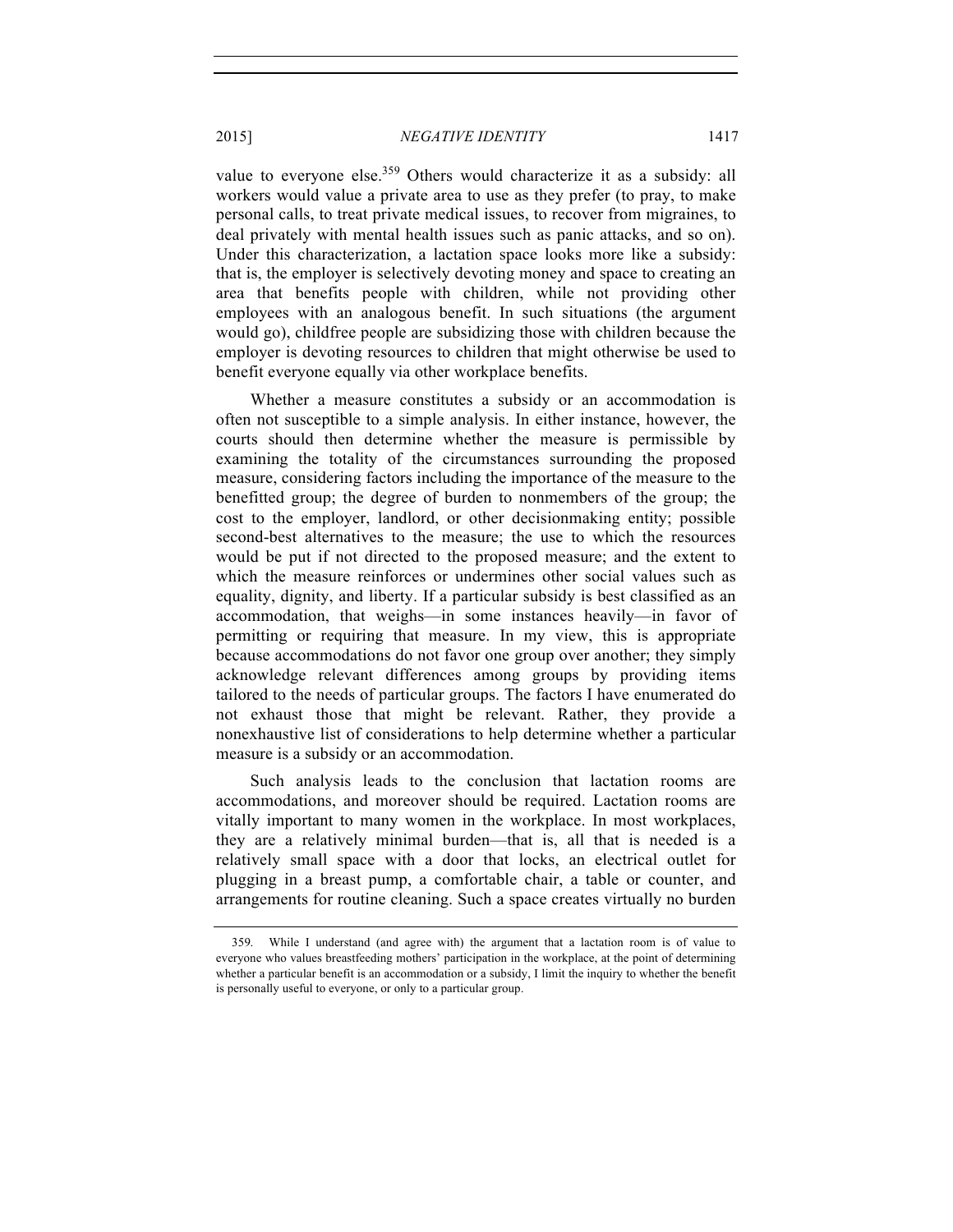to other employees and most employers can create them with minimal cost. Perhaps most importantly, lactation rooms promote equality by removing a historical obstacle to women's participation in the workplace. Under my analysis, then, lactation rooms are an accommodation warranted in light of the factors I have described.

Consider another example. Should employers pay for drug treatments for erectile dysfunction, such as Viagra and Cialis? Such treatments can be characterized as subsidies because they transfer wealth from asexual people to sexual people. It is more debatable whether they can be classified as accommodations. Specifically, are drugs such as Viagra and Cialis beneficial only to those with erectile dysfunction, or to all males who want to have sex? Some evidence supports the latter proposition. For example, research has found certain sexual benefits when males without erectile dysfunction take the relevant drugs,  $360$  and, tellingly, the drugs have become standard within the adult film industry.<sup>361</sup> On the other hand, one could argue that the benefit for males with erectile dysfunction is the difference between engaging in sex and not, while for other males the benefit is at best recreational. But even if we consider drug treatment as at least arguably an accommodation, it is unclear whether the wealth transfer from asexual to sexual people is warranted under a holistic appraisal. The cost to the employer is relatively minimal, compared to many treatments, but the benefit is open to dispute. Even if the individual male views the treatment as a net gain, the calculus should also include the effect on the people he has sex with: some people might view a partner's drug treatment for erectile dysfunction as a benefit; others might be considerably happier if their partners never received such treatment. And treatment for erectile dysfunction has none of the equality-enhancing benefits associated with lactation rooms in the workplace. Ultimately, I consider this a more difficult case.

Setting the difficulties with categorization, my prescriptions for subsidy and accommodation may be summarized as follows. Subsidies

<sup>360.</sup> *See, e.g.*, N. Mondaini et al., *Sildenafil Does Not Improve Sexual Function in Men Without Erectile Dysfunction But Does Reduce the Postorgasmic Refractory Time*, 15 INT'L J. IMPOTENCE RES. 225, 227 (2003) (explaining that Viagra reduces post-orgasmic refractory period for men without erectile dysfunction).

<sup>361.</sup> *See, e.g.*, Tracy Clark-Flory, *A Male Porn Star Speaks*, SALON (July 27, 2011), http://www.salon.com/2011/07/28/porn\_13/ (quoting James Deen: "Nowadays it's completely standard for guys to show up with their pills and say 'gimme a 30 minute warning for the scene.'"); *Interview: Ron Jeremy*, ASKMEN, http://www.askmen.com/celebs/interview/34\_ron\_jeremy\_interview.html (quoting Ron Jeremy: "With Viagra everybody can be a porn star. I mean, only a handful of us guys could last a long time, but today, with Viagra and all these different pills . . . anybody can be a porn star—really.").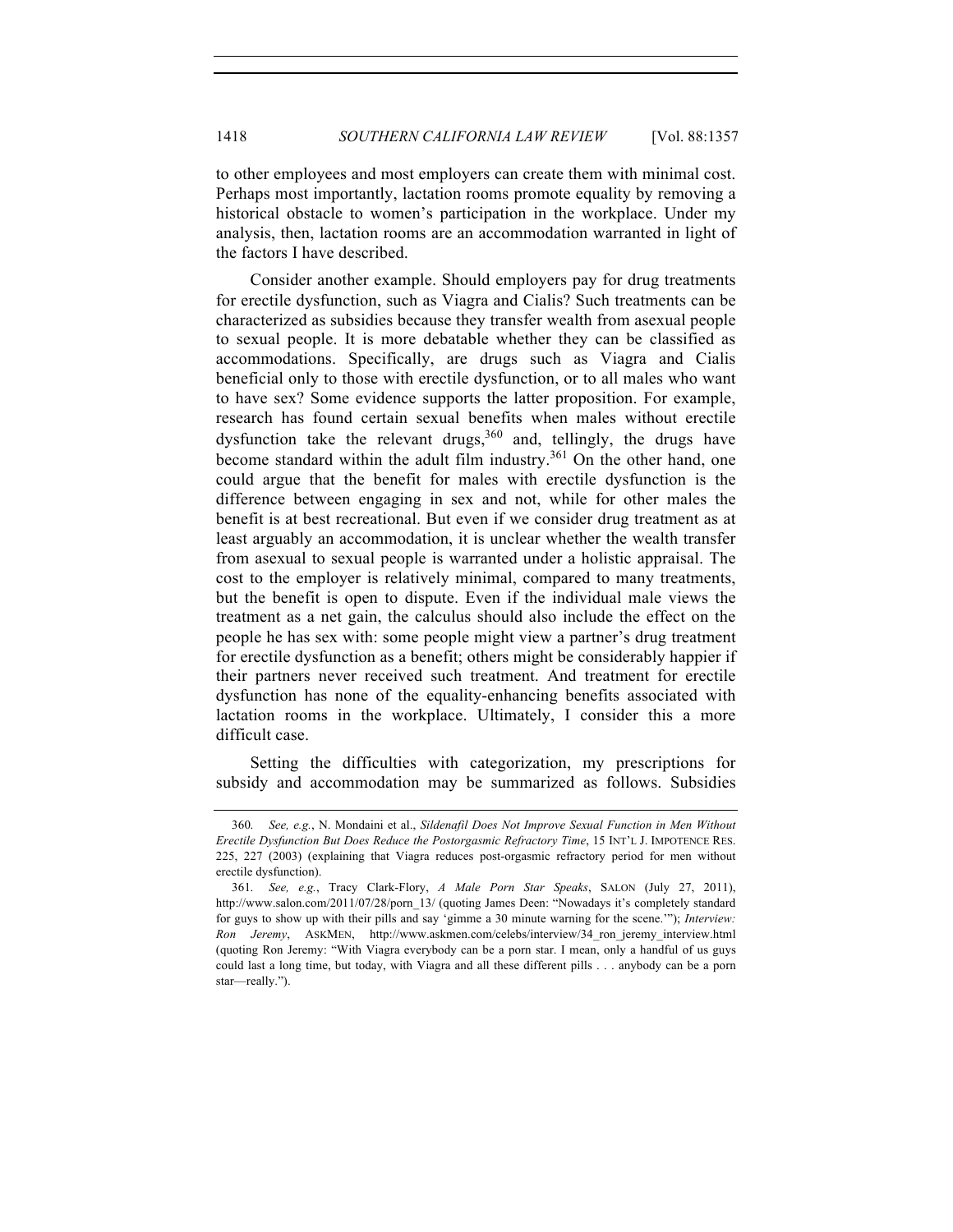from negative to positive identity groups should be granted in some instances, and we should employ a holistic review to determine when those instances are. If a particular subsidy can be further classified as an accommodation, that will generally cut in favor of permitting or requiring the subsidy. While this inquiry inherently involves a case-by-case assessment, the approach is both necessary in order to take account of the many relevant factors and desirable because it promotes serious engagement with the many competing issues that should dictate our assessment of a subsidy of one identity group by another.

# C. POLICY

Some hostility against negative identity the law will never touch. Speaking broadly, this is no different than any other identity category. We cannot ban Internet forums that propagate hate speech, or prevent people from shunning neighbors and colleagues whose identity they mistrust, or force members of the media to stop asserting that asexuality does not exist or that all single people are destined to grow old alone with twenty cats.

Given that so much in our culture and society runs counter to negative identity—that is, we constantly hear messages about the importance of religion, sex, partnership, and children—those who have negative attitudes toward negative identity will find plenty of reinforcement of those attitudes in the world around them. Many have argued that the signaling of legal protection has the power to change attitudes, and I tend to agree. But we should also remember that policy reform need not originate with legal actors. Teachers, business-owners, clergy, members of the media, and many other figures have the power to catalyze change in others' attitudes through thoughtful conversation and interaction. While much of this Article has dealt with the legal mechanisms that should offer recourse to negative identity groups, perhaps one lesson is that the law is not always the only or even the best way of ending discrimination.

#### **CONCLUSION**

Negative identity is not, in fact, negative in either sense of the word: it is a rich, complex, positive phenomenon worthy of protection within our antidiscrimination regime. Thinking of negative identity as a collective phenomenon helps to demonstrate that the protection of a class should include protection for its opposite.